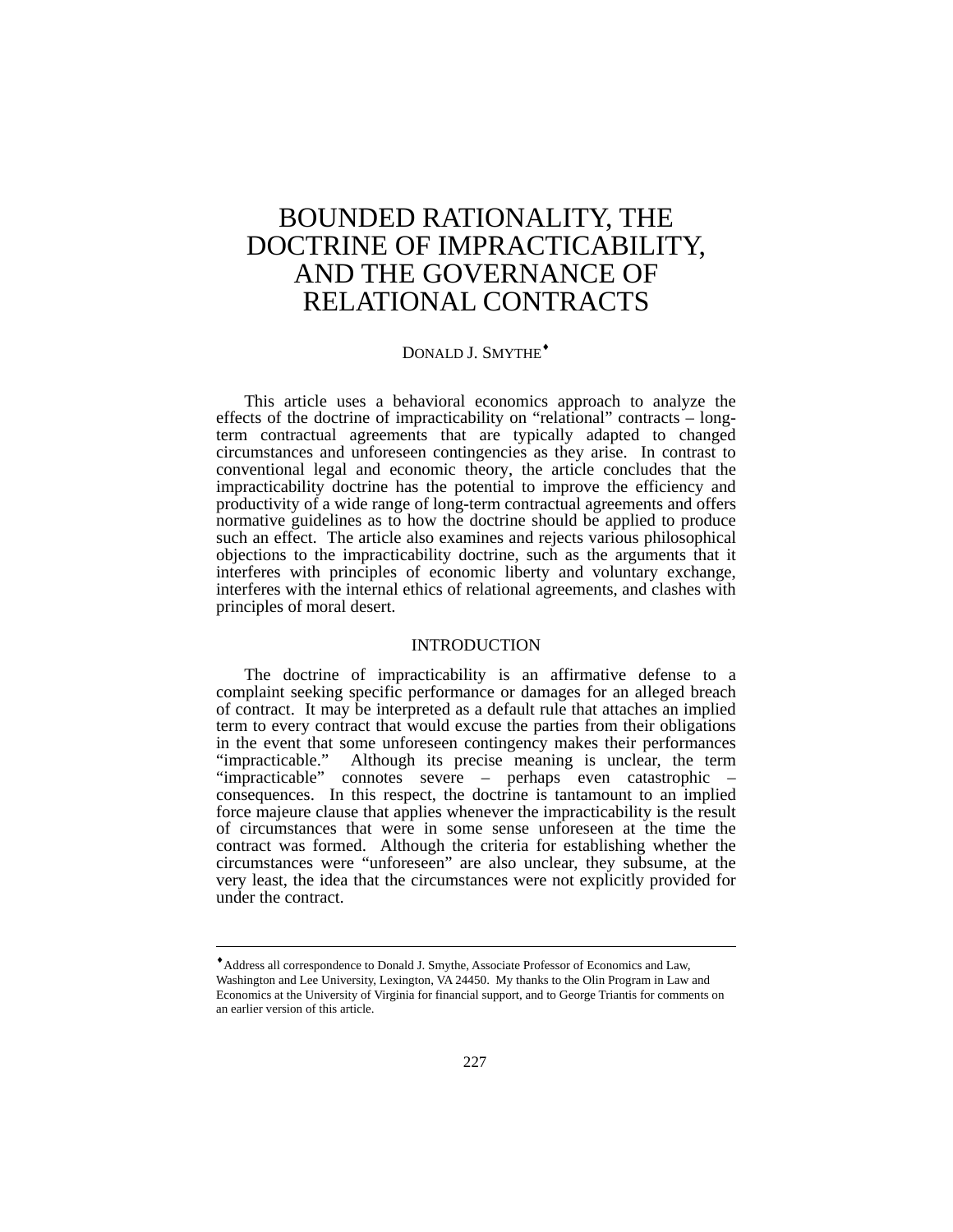The impracticability doctrine evolved relatively recently out of the doctrinesof impossibility and frustration of purpose.<sup>1</sup> Indeed, until the middle of the nineteenth century, the common law almost always required specific performance of contractual obligations. The doctrine the courts most commonly applied in these cases was the "rule of absolute liability." This strict rule was first relaxed by the introduction of the "doctrine of impossibility"in *Taylor v. Caldwell*<sup>2</sup> a case in which the court excused both parties from their performances when the music hall that the plaintiff had contracted to rent from the defendant was destroyed by a fire. The rule of absolute liability was further relaxed through the creation of the "doctrineof frustration" in *Krell v. Henry*,<sup>3</sup> a case in which a party that had contracted to rent a room to view King Edward VII's coronation was excused from paying when the King's illness resulted in the cancellation of the coronation parade. This case and its counterparts (collectively referred to as the "Coronation Cases"<sup>4</sup> [\)](#page-1-3) greatly weakened the rule of absolute liability by expanding the range of circumstances under which the common law would excuse performances beyond those that made them physically impossible.

Although all of these cases were English, American courts subsequently adopted both doctrines. Modern statements of both doctrines havebeen written into the Restatement (Second) of Contracts.<sup>5</sup> A number of American cases have, however, further expanded the range of circumstances in which contractual performances may be excused. In MineralPark Land Co. v. Howard,<sup>6</sup> for instance, the defendants were excused on the grounds that their performances were "impracticable." *Mineral Park* and similar cases established the broader doctrine of impracticability. The Restatement (Second) now devotes more attention to this doctrine than to either the impossibility or frustration of purpose doctrines, and the Uniform Commercial Code (U.C.C.) has made it the principle excuse doctrine for sales contracts. The trend in the black letter law, at least, has clearly been expansion of the grounds on which excuse will be granted.

It is not at all clear, however, that this has been the trend in case law. Cases such as *Mineral Park* have not been widely followed. Indeed, the courts' apparent reluctance to grant excuse, despite the clear indications in both the Restatement (Second) and the U.C.C. that they may do so, remains

<span id="page-1-0"></span> $\overline{\phantom{a}}$ <sup>1</sup> For an overview of the evolution of the legal doctrine, see articles by Paul L. Joskow, *Commercial Impossibility, the Uranium Market and the Westinghouse Case*, 6 J. LEGAL STUDIES 119 (1977), and Richard Posner & Andrew Rosenfield, *Impossibility and Related Doctrines in Contract Law: An Economic Analysis*, 6 J. LEGAL STUDIES 83 (1977).

<span id="page-1-1"></span><sup>2</sup> Taylor v. Caldwell*,* 3 B. & S. 826, 122 Eng. Rep. 309 (K.B. 1863).

<span id="page-1-3"></span><span id="page-1-2"></span><sup>3</sup> Krell v. Henry, 2 K.B. 740 (Eng. C.A. 1903).

<sup>4</sup> *See* Andrew Kull*, Mistake, Frustration, and the Windfall Principle of Contract Remedies*, 43 HASTINGS L.J. 1, 22-23 (1991).

<span id="page-1-5"></span><span id="page-1-4"></span><sup>5</sup> *See* Restatement (Second) of Contracts, §§ 263, 265*.*

<sup>6</sup> *See* 172 Cal. 289 (1916). In this case, for instance, the defendants were excused on the grounds that their performances were "impracticable."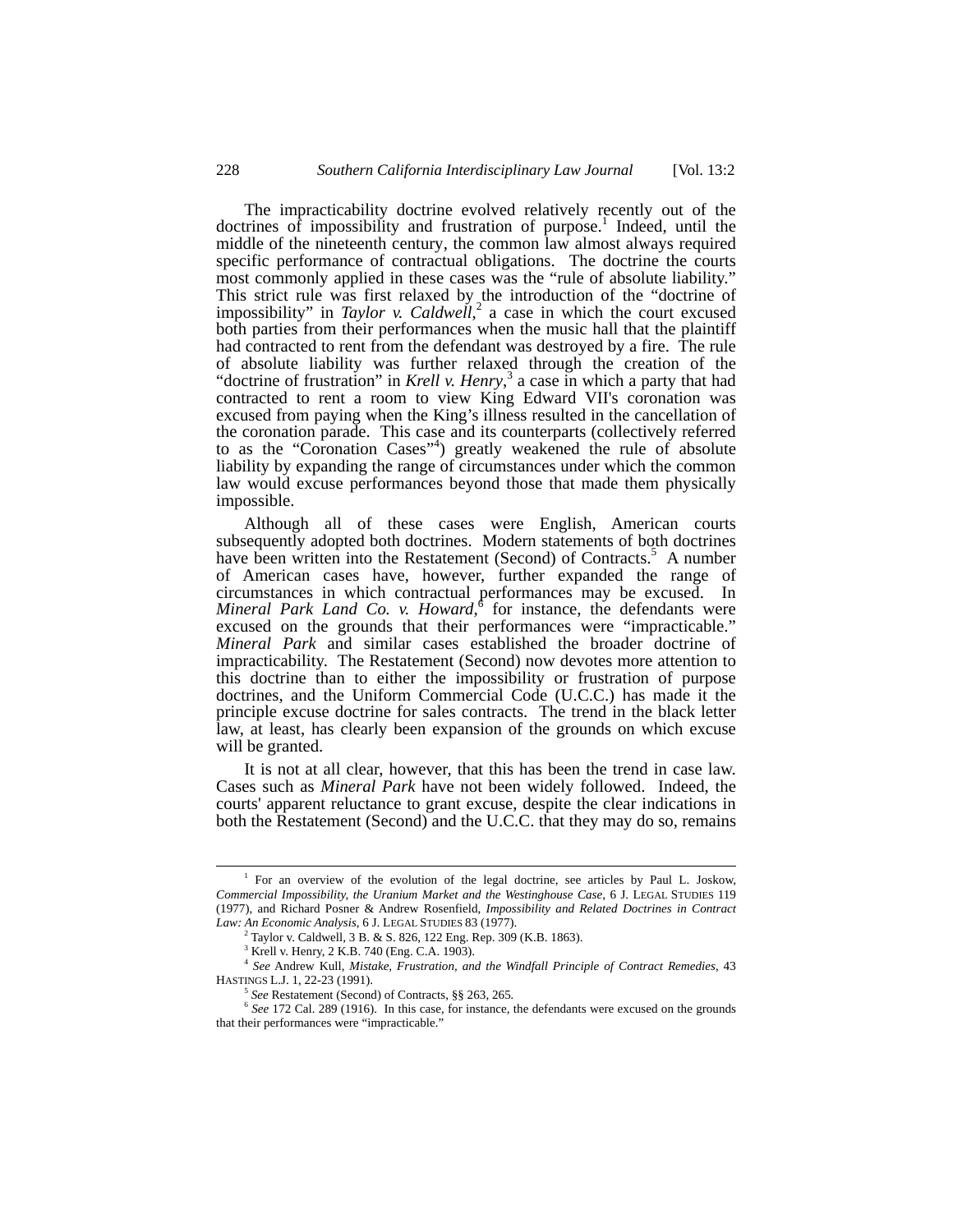a conundrum. As a number of scholars have noted,<sup>[7](#page-2-0)</sup> the inconsistencies in the case law merely reflect the confusion and disagreement among the courts about the appropriate role to assign to the excuse doctrines. Nonetheless, the courts have generally resolved any ambiguities inherent in the doctrines by construing them narrowly against the parties that have attempted to use them.<sup>[8](#page-2-1)</sup>

The inconsistencies in the case law have been reflected in the commentary of legal scholars. Whereas an early study of excuse doctrines by Posner and Rosenfield purported to show that "the common law has an internaleconomic logic stronger than many legal scholars believe[,]"<sup>9</sup> some more recent studies have questioned whether they may have any useful role at all.<sup>10</sup> As George Triantis put it, "The continued existence of the doctrine [of impracticability], even if substantially dormant, only serves to preserve the confusion and uncertainty as to its application and scope. The role of contract law should be limited to the interpretation and enforcement of the parties' risk allocations."[11](#page-2-4)

The conclusions of scholarly studies are, of course, always contingent on their own particular theoretical perspectives and assumptions. Some studies of the excuse doctrines, for instance, have principally investigated how they might affect the efficiency of contractual risk allocations.<sup>12</sup> These have tended to conclude that excuse doctrines should have a very limited role. A number of more recent studies, on the other hand, have attempted to assess whether the excuse doctrines may serve a more useful role in the context of relational contracts. In this context, the parties may have a duty to adjust their agreements as they unfold.<sup>13</sup> Indeed, many scholars now recognize that the field of relational contracting is itself of sufficient importance to merit much further study  $14$ importance to merit much further study.

This essay offers a further analysis of excuse doctrines within the relational contracting context. It focuses on the doctrine of impracticability, in part because this has been the most controversial of the excuse doctrines, and in part because the technical distinctions between the various excuse doctrines are of relatively little practical importance for

<span id="page-2-0"></span> <sup>7</sup> *See* Posner & Rosenfield, *supra* note 1; Robert E. Scott, *Conflict and Cooperation in Long-Term Contracts*, 75 CAL. L. REV. 2005 (1987); Clayton P. Gillette, *Commercial Rationality and the Duty to Adjust Long-Term Contracts*, 69 MINN. L. REV. 521 (1985).

<span id="page-2-1"></span><sup>8</sup> Gillette, *supra* note 7, at 523.

<span id="page-2-3"></span><span id="page-2-2"></span><sup>9</sup> Posner and Rosenfield, *supra* note 1, at 118.

<sup>10</sup> *See*, *e.g*., Gillette, *supra* note 7; Scott, *supra* note 7; Alan O. Sykes, *The Doctrine of Commercial Impracticability in a Second-Best World*, 19 J. LEGAL STUDIES 43 (1990); George G. Triantis, *Contractual Allocations of Unknown Risks: A Critique of the Doctrine of Commercial Impracticability*, 42 U. TORONTO J. 450 (1992).

<span id="page-2-5"></span><span id="page-2-4"></span><sup>11</sup> Triantis*, supra* note 10, at 483.

<sup>12</sup> This is clearly a strong focus of some of the studies already cited. *See*, *e.g*., Posner & Rosenfield, *supra* note 1; Triantis, *supra* note 10.

<span id="page-2-7"></span><span id="page-2-6"></span><sup>13</sup> *See*, *e.g*., Gillette, *supra* note 7; Scott, *supra* note 7.

<sup>&</sup>lt;sup>14</sup> For recent studies that promote the importance of relational contracting, see Scott, *supra* note 7; Alan Schwartz, *Relational Contracts in the Courts: An Analysis of Incomplete Agreements and Judicial Strategies*, 21 J. LEGAL STUDIES 271 (1992).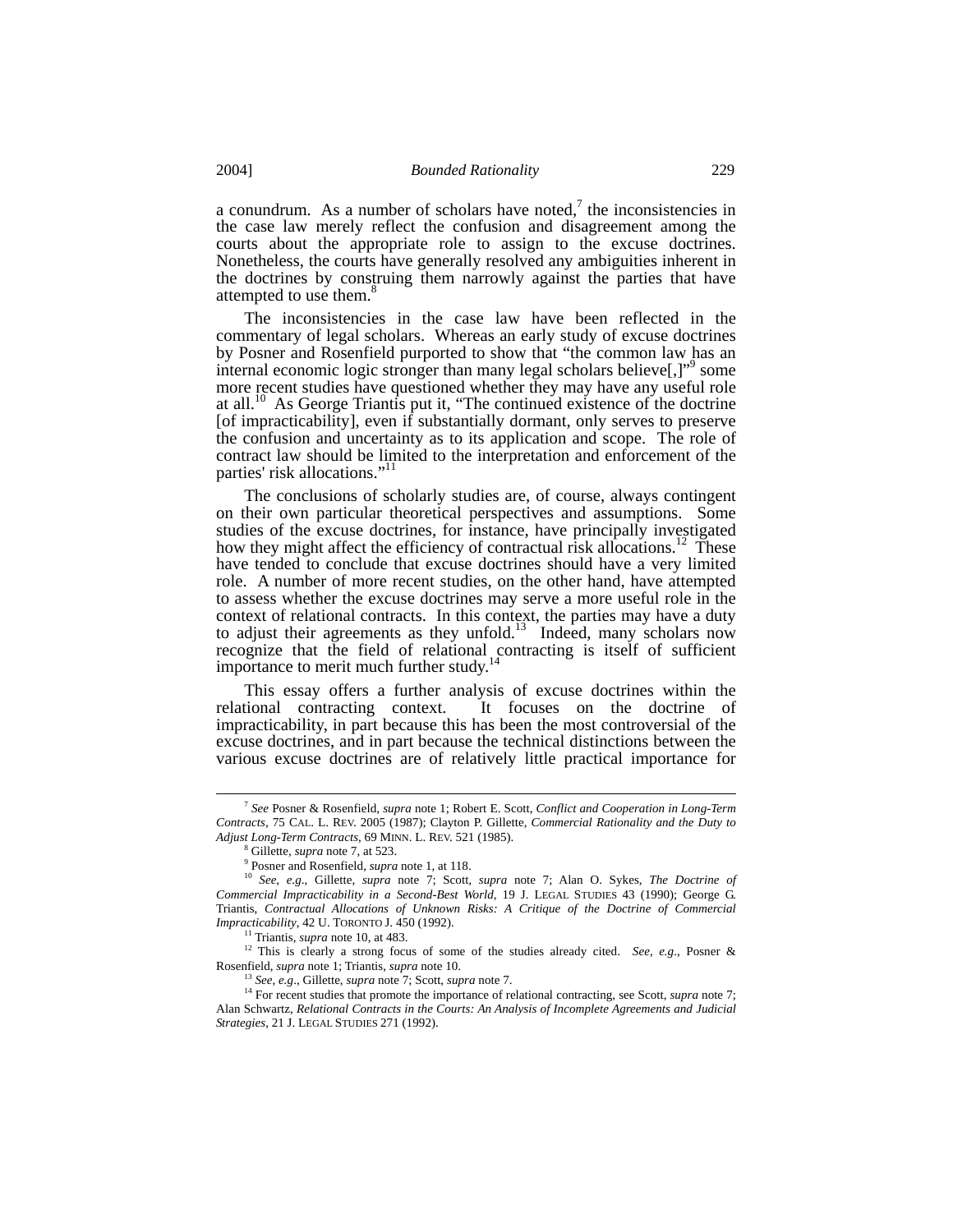analytical purposes.<sup>15</sup> To establish the groundwork for the analysis, the essay provides a behavioral economics framework within which both relational contracting practices and the doctrine of impracticability may be given concrete analytic form. The framework joins the new institutional approach to economics, particularly as Oliver Williamson has developed it,<sup>16</sup> with the game-theoretic approach to relational contracting suggested by Scott.<sup>[17](#page-3-2)</sup>

Thus, this essay lies at the confluence of two related streams of scholarly research  $-$  a confluence that is hardly surprising. The concept of a relational contract emerged in response to the real-world limitations of classical contract analysis.<sup>18</sup> And the new institutional approach to economics emerged in response to the real-world limitations of neoclassical economics. It is no mere coincidence that classical contract analysis and neoclassical economics both conceive of transactions as complete contingent claims contracts.<sup>19</sup> Nor is it surprising that the study of Nor is it surprising that the study of relational contracts and new institutional economics have common origins in the empirical observations of real-world business behavior.<sup>20</sup> What is surprising, however, is that, given their cognate origins and common concerns, the connections between the two have not been more thoroughly explored.

## RELATIONAL CONTRACTING

A relational contract<sup>[21](#page-3-6)</sup> may be defined as an agreement of an ongoing nature between two or more parties that is typically adapted to changing circumstances and unique situations as they arise. In contrast to the complete contingent claims contracts of classical contract analysis and neoclassical economics, a relational contract is incomplete because "the parties are incapable of reducing important terms of the arrangement to well-defined obligations."<sup>22</sup> Although the parties usually sign a formal written instrument, they do so with the understanding that the terms of the

<span id="page-3-1"></span><span id="page-3-0"></span> <sup>15</sup> *See* Posner and Rosenfield, *supra* note 1, at 84-86.

<sup>16</sup> *See* Oliver E. Williamson, *Transaction-Cost Economics: The Governance of Contractual Relations*, 22 J. L. & ECON. 233 (1979). *See also* OLIVER E. WILLIAMSON, THE ECONOMIC INSTITUTIONS OF CAPITALISM (1985).

<span id="page-3-2"></span><sup>17</sup> *See* Scott, *supra* note 7.

<span id="page-3-3"></span><sup>&</sup>lt;sup>18</sup> See Goetz & Scott, *Principles of Relational Contracts*, 67 VA. L. REV. 1089, 1089-91 (1981).

<span id="page-3-5"></span><span id="page-3-4"></span><sup>19</sup> Goetz & Scott, *supra* note 18; Williamson, *supra* note 16.

<sup>20</sup> In particular, Stewart Macaulay, *Non-Contractual Relations in Business: A Preliminary Study*, 28 AM. SOC. REV. 55 (1963).

<span id="page-3-6"></span><sup>&</sup>lt;sup>21</sup> Until very recently, the term "relational contract" was used primarily by legal scholars. Economists usually referred to such agreements more generally using the terms "long-term contract" or "incomplete contract." This no doubt reflected a difference in the focus of most of the economic scholarship, which tended to emphasize the initial contracting stage of an agreement and its incentive effects rather than any subsequent adaptations. The focus of the economics literature has recently begun to emphasize the subsequent adaptations, however, and economists are increasingly using the term "relational contract." See EIRIK G. FURUBOTN & RUDOLPH RICHTER, INSTITUTIONS AND ECONOMIC THEORY (1997), and Robert Gibbons, *Incentives in Organizations*, 12 J. ECON. PERSP. 115 (1998), for surveys of the economics literature.

<span id="page-3-7"></span><sup>22</sup> Goetz and Scott, *supra* note 18, at 1091.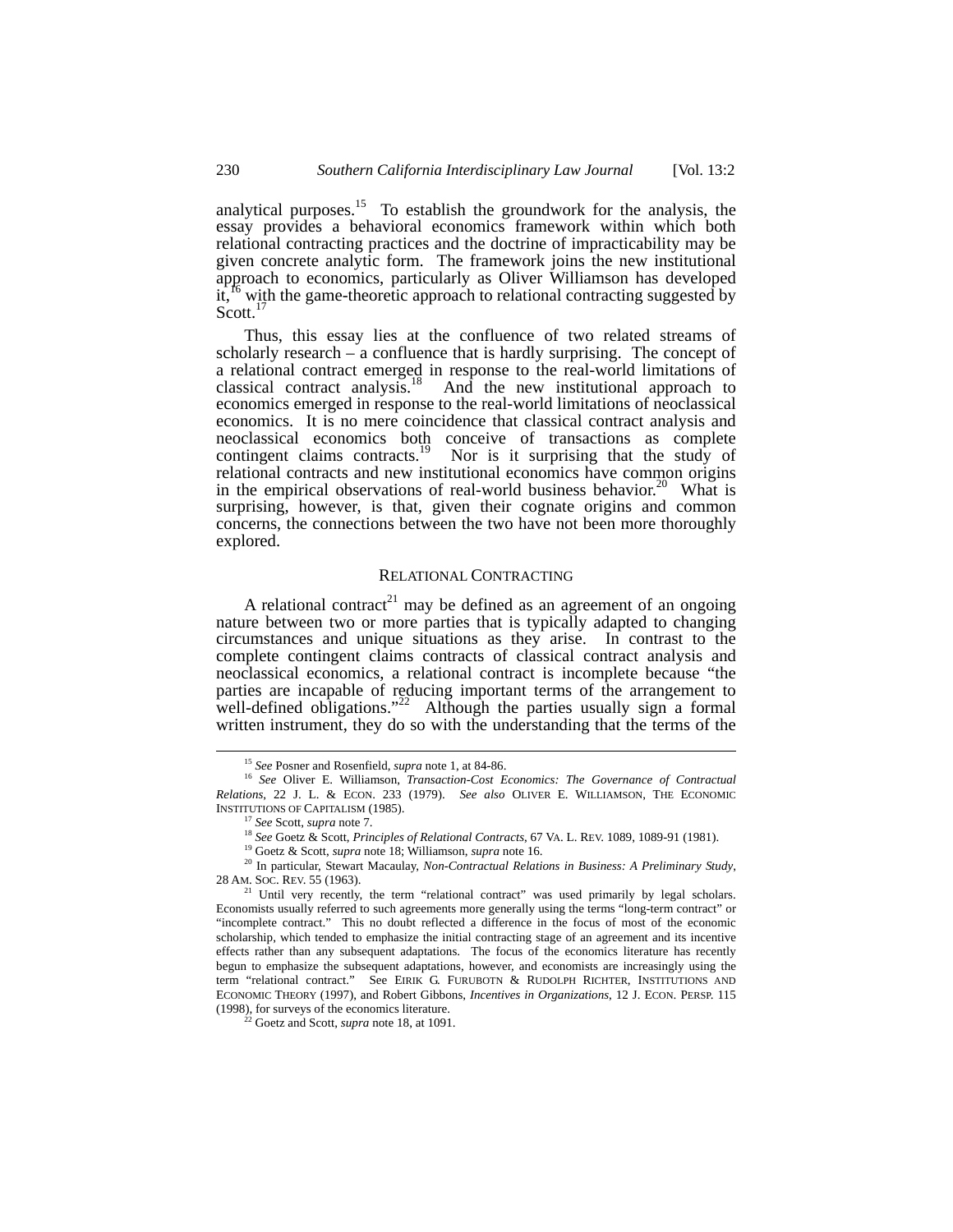agreement will be adapted as the transaction unfolds. The written instrument itself provides only a framework within which such adaptations may occur. Indeed, MacNeil suggests that the written instrument may be thought of as more like a constitution for the administration of the agreement than a contract in the classical sense.<sup>[23](#page-4-0)</sup>

A relational contract is therefore neither as clearly and completely defined or as formal and impersonal as the complete contingent claims contracts of neoclassical economics and classical contract theory. To illustrate, imagine that all the possible means of facilitating a transaction are arrayed along a continuum identifying the degree to which the transaction is internalized within some administrative hierarchy. The classical contract would appear at one end of the continuum and the complete bureaucratic internalization of the transaction would appear at the other, with the relational contract lying somewhere in the middle.<sup>24</sup> Relational contracts thus help to sustain "hybrid" modes of economic organization – those that lie somewhere between arms-length market transactions and transactions conducted under the command and routine of formal organizations.<sup>25</sup> For this reason, they may be better characterized to some degree in terms of the fiduciary responsibilities more commonly associated with a partnership than with a contract in the usual sense. $^{26}$  $^{26}$  $^{26}$ 

Therefore, in addition to being an important legal device a relational contract is also an important economic phenomenon. Economists have long recognized the importance and vast scope of the economic activities that are coordinated inside formal hierarchies rather than through market transactions. However, they have only recently begun to acknowledge the importance of the many economic activities that are coordinated through hybrid modes of organization, such as those that involve relational contracts. The new institutional economics, particularly as Williamson has developed it, has clearly been at the forefront of emerging new lines of research on nonmarket modes of economic organization.

The new institutional economics traces its origins to Ronald Coase's famous paper on the theory of the firm.<sup>27</sup> This was the first significant attempt by an economist to explain the role of the business firm in an otherwise market-oriented, capitalist economy. The paper conceived of modes of economic organization in terms of a simple dichotomy, categorizing all modes of organization as either "market" or "firm." Since

<span id="page-4-0"></span> <sup>23</sup> Ian R. MacNeil, *Contracts: Adjustment of Long-Term Economic Relations Under Classical, Neoclassical, and Relational Contract Law*, 72 NW. U. L. REV. 854, 894 (1978). MacNeil does, however, also suggest that there are dangers in pushing this metaphor too far.

<sup>&</sup>lt;sup>24</sup> Williamson first suggested this visualization, although he applied it to somewhat different concepts. *See* Williamson, *supra* note 16.

<span id="page-4-4"></span><span id="page-4-3"></span><span id="page-4-2"></span><span id="page-4-1"></span><sup>25</sup> *Id*. 26 Gillette, *supra* note 7, at 571.

<sup>27</sup> Ronald Coase, *The Nature of the Firm*, 4 ECONOMICA 386 (1937). This is the "other" paper for which Coase is rightly famous. Although it has had less impact on legal scholarship than the paper in which Coase presented his famous theorem, it has nonetheless been very influential on the literature of economics. See the symposium, *Conference Papers to Celebrate the Fiftieth Anniversary of the "Nature of the Firm*,*"* 4 J.L. ECON. & ORG. 1 (1988), for a broad survey of its impact.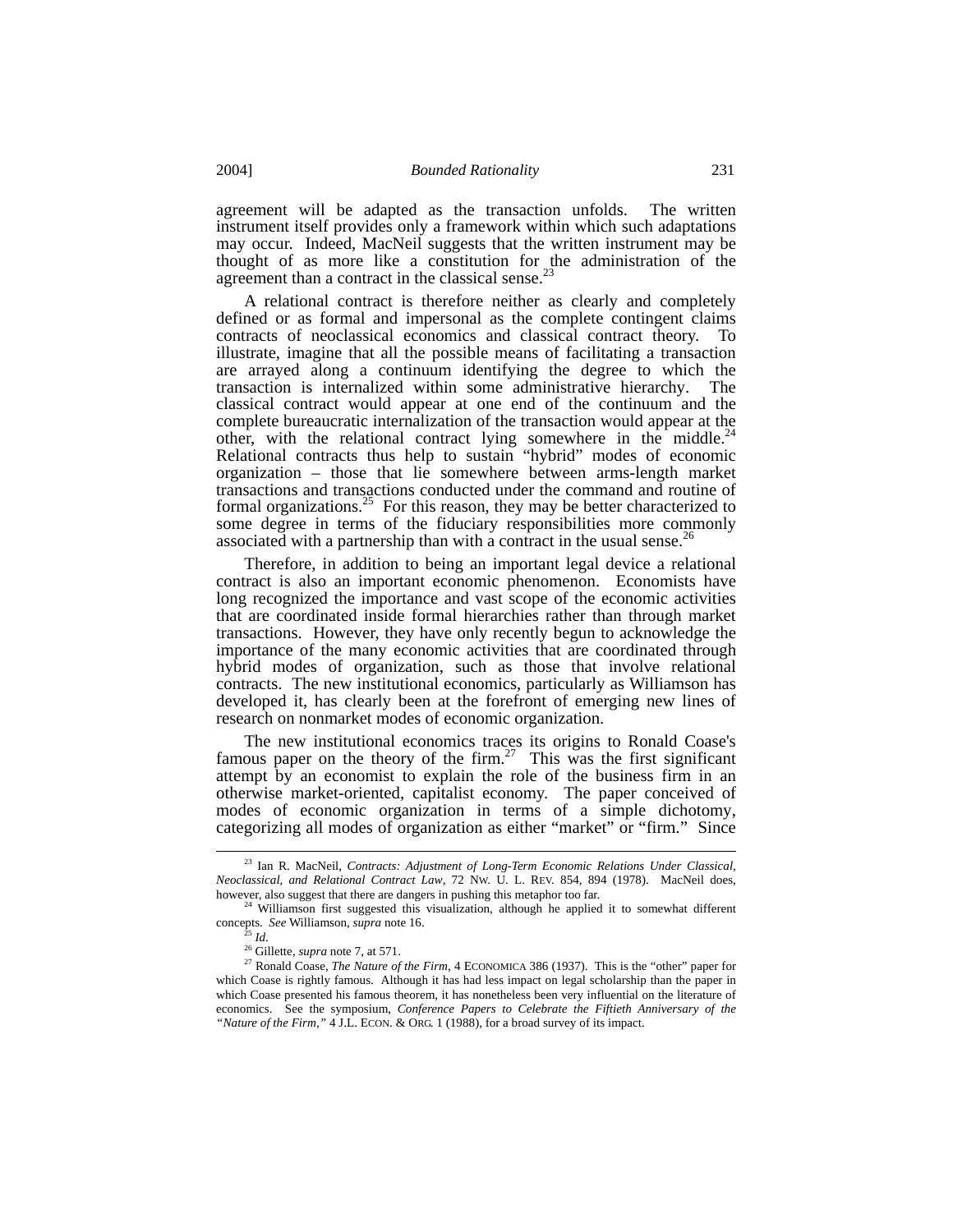that paper, the lines have not only become less clear, but also somewhat arbitrary. Research by noneconomists, including the group of legal scholars developing the field of relational contract law, has been particularly influential.

Early theoretical work on relational contracting was also strongly influenced by important empirical research in sociology, particularly studies by Stewart Macaulay.<sup>28</sup> Macaulay's systematic surveys of realworld business behavior revealed that many market transactions were much less formal and much more fluid than either economic theory or the theory of contracts seemed to acknowledge. Subsequently, legal scholars began devising new avenues for legal theory that recognized important distinctions between different types of market transactions,<sup>29</sup> while economists, particularly Williamson and others working in the Coasian tradition[,30](#page-5-2) began to develop new approaches to economics that could account for the rich diversity of both market and nonmarket institutions.

The interdisciplinary character of so much of the research has made it an especially interesting and fertile area of scholarship. Most of the law and economics literature is interdisciplinary only in the sense that it applies concepts and techniques from economics to the analysis of the law and legal institutions.<sup>31</sup> The economics profession has generally treated the law only as a source of problems to which its concepts and techniques might be applied, and law and economics scholars within the legal profession have usually been content to follow their direction. In their efforts to understand nonmarket modes of economic organization, however, some economists have actually looked to the law and legal scholarship for insight and inspiration, and not just applications for their techniques.<sup>3</sup>

Regardless of their disciplinary perspective, most scholars would probably agree that both the practice and the theory of relational contracting are still in their infancy. There are still many issues for scholars to explore, and relational contracting practices themselves will probably continue to evolve. It is thus not yet clear whether relational contracting

<span id="page-5-1"></span><span id="page-5-0"></span> <sup>28</sup> Macaulay, *supra* note 20.

<sup>29</sup> Notable early articles include Ian MacNeil, *The Many Futures of Contracts*, 47 S. CAL. L. REV. 691 (1974); MacNeil, *supra* note 23; Goetz & Scott, *supra* note 7.

<span id="page-5-2"></span><sup>30</sup> One could debate who should be included in this group, but most economists would probably agree that it should include transaction cost theorists such as Oliver Williamson et al., *Understanding the Employment Relation: The Analysis of Idiosyncratic Exchange*, 6 BELL J. ECON. 250 (1975), Victor Goldberg, *Toward an Expanded Economic Theory of Contract*, 10 J. ECON. ISSUES 45 (1976), Benjamin Klein et al., *Vertical Integration, Appropriable Rents, and the Competitive Contracting Process*, 21 J. L. & ECON. 297 (1978), and Williamson, *supra* note 16, as well as agency theorists such as Michael C. Jensen & William H. Meckling, *Theory of the Firm: Managerial Behavior, Agency Costs and Ownership Structure*, 3 J. FIN. ECON. 305 (1976), and Bengt Holmstrom, *Moral Hazard and Observability*, 10 BELL J. ECON. 74 (1979).

<span id="page-5-3"></span><sup>&</sup>lt;sup>31</sup> Indeed, the unofficial dean of the law and economics movement, Judge Posner, has argued that this is the only appropriate direction of influence. In his view, legal scholarship has little to offer economic theory. *See* RICHARD A. POSNER, OVERCOMING LAW 440 (1995).

<span id="page-5-4"></span><sup>32</sup> *See generally* Oliver E. Williamson, *Revisiting Legal Realism: The Law, Economics, and Organization Perspective*, 5 INDUS. AND CORP. CHANGE 383 (1996) (acknowledging his use of the law and legal scholarship in economic theory).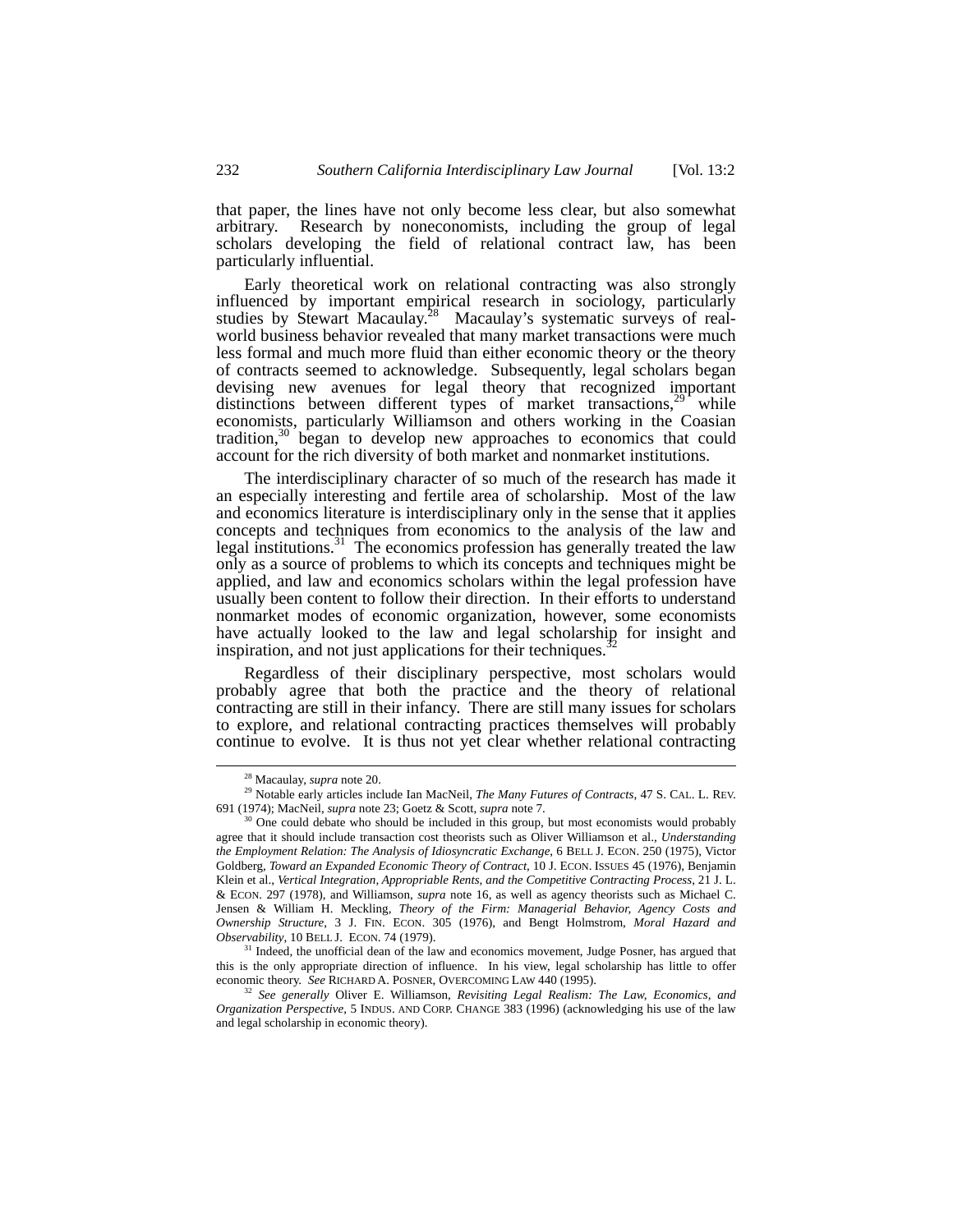will require the development of special legal doctrines. Indeed, the role of traditional legal doctrines in the performance of relational contracts is still not well understood.<sup>33</sup> But since hybrid modes of economic organization may be more important than many scholars have previously acknowledged, and since they may grow in importance yet, an understanding of this role is well worth pursuing.

#### OUTLINE OF THE ESSAY

This essay attempts to construct an analytical framework within which relational contracting practices may be understood, and then uses that framework to derive normative conclusions about the doctrine of impracticability. The broader contours of the framework are provided by concepts from behavioral economics and new institutional economics, while the details are filled in using a simple game-theoretic conception of cooperation that elaborates on the game-theoretic approach to relational contracting suggested by Scott.<sup>34</sup>

In contrast to neoclassical economics and most classical contract analysis, both new institutional economics and the legal scholarship on relational contracts commonly assume that the rationality of economic agents is bounded – that is, that there are limits on agents' capacities to frame and solve economic problems. Many of the writers who have addressed the doctrine of impracticability have also either explicitly or implicitly assumed that agents' rationality is bounded. One might argue that the doctrine of impracticability itself presumes that agents' rationality is bounded. It should therefore come as no surprise that the bounded rationality assumption is also a central premise of this essay.<sup>35</sup> Since this assumption is still controversial, section II explains why it is necessary and introduces some concepts and terminology to help formulate a theoretical framework that is explicitly and consciously based on bounded rationality assumptions.

Section III presents the theoretical framework and discusses its implications. Whereas many previous studies have concluded that there is little, if any, useful role for the doctrine of impracticability, the analysis here suggests that, if applied wisely, it would help to reduce the costs of governing relational contracts and provide a myriad of other economic benefits. One of the main implications of the theoretical framework is that the parties to a relational contract may have to incur significant governance costs in order to ensure that their agreement will be sustainable. These governance costs arise from the fact that the parties need to either (1)

<span id="page-6-0"></span> <sup>33</sup> Scott, *supra* note 7, at 2012. <sup>34</sup> *See id*. at 2009-30.

<span id="page-6-2"></span><span id="page-6-1"></span>

<sup>&</sup>lt;sup>35</sup> In this respect, the essay attempts to respond to the challenge issued by other legal scholars to incorporate human frailties and cognitive limitations explicitly into law and economics scholarship. *See* Robert C. Ellickson, *Bringing Culture and Human Frailty to Rational Actors: A Critique of Classical Law and Economics*, 65 CHI-KENT. L. REV. 23 (1989); Russell B. Korobkin & Thomas S. Ulen, *Law and Behavioral Science: Removing the Rationality Assumption from Law and Economics*, 88 CAL. L. REV. 1053 (2000).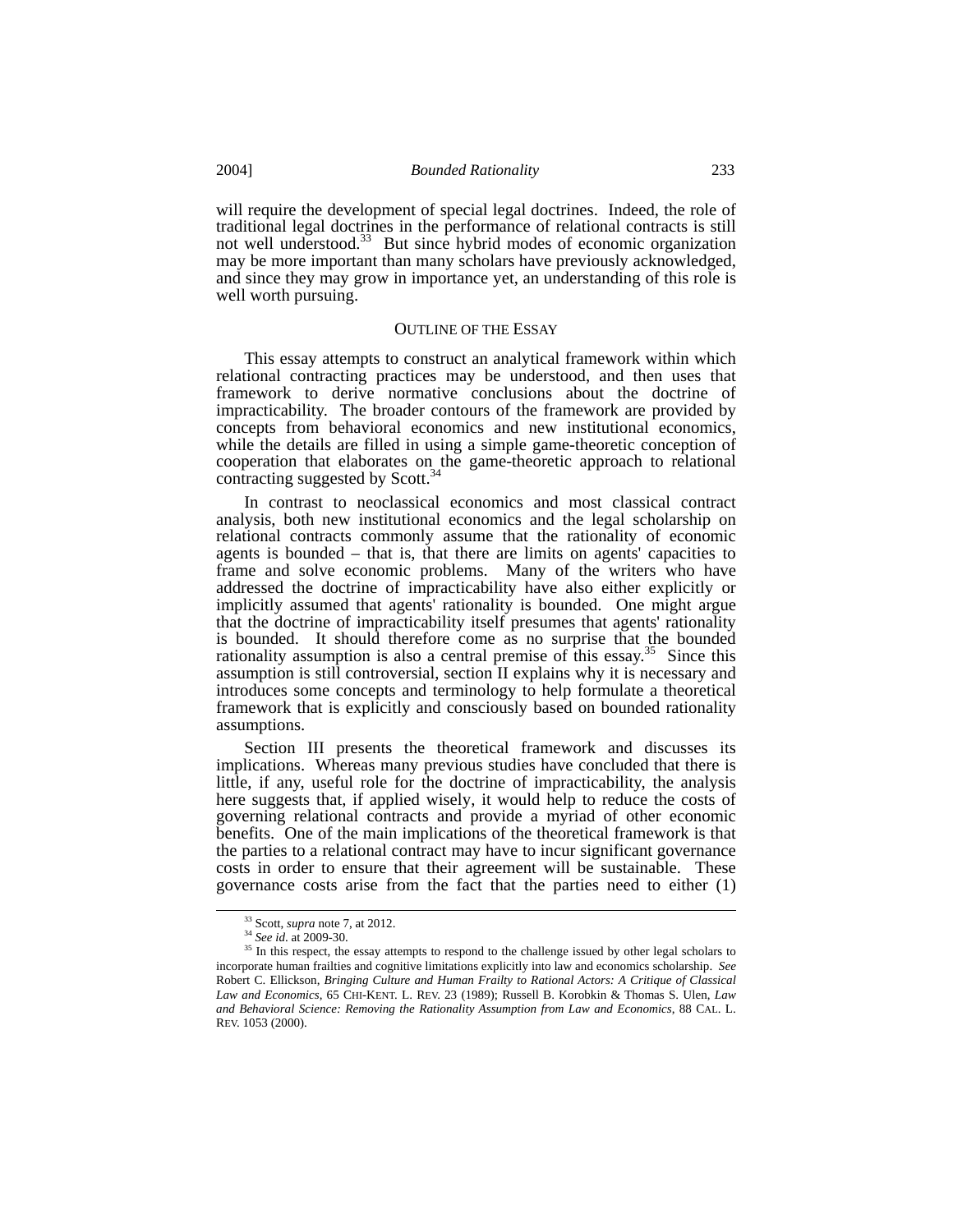restrain their levels of cooperation and the size of their investments, or (2) invest in special arbitration procedures in order to lessen the strategic uncertainties inherent in their agreement. If the doctrine of impracticability can be wisely applied, it may help to reduce these strategic uncertainties – thereby increasing the levels of cooperation between parties and the size of their investments without the use of costly arbitration procedures.

Section IV elaborates on these normative implications and attempts to define criteria by which the doctrine of impracticability should be applied. The criteria it suggests are broadly consistent with at least some of the case precedents. They are also consistent with the admonishments of those scholars who have worried that expansive interpretations of the excuse doctrines would dampen parties' incentives to allocate contractual risks efficiently. Section V addresses whether the normative prescriptions might conflict with any of the broader moral values embedded in contract law, such as the principles of party autonomy and individual self-expression. It then assesses whether legal intervention of the kind they support would undermine the moral and ethical basis of any extralegal governance mechanisms that might also be vital to sustaining a relational contract. Finally, Section VI offers some conclusions.

## BOUNDED RATIONALITY

The term "bounded rationality" refers to a conception of human cognitive abilities that recognizes limitations on the human imagination and human information processing capacities. It implies that human behavior may be characterized as "intentionally rational, but only limitedly so."<sup>36</sup> Although the bounded rationality assumption remains controversial, serious controversy arises only from its use in economic models, rather than from any disagreement about its descriptive relevance. It is simply indisputable that human rationality is bounded. If it were not, no one would ever experience true surprise, and a game of chess would be no more challenging than a game of tic-tac-toe. The important issue is whether the bounded rationality assumption is necessary, or even helpful, for constructing useful economic models and conducting insightful analyses of legal doctrines.

Those who believe it is neither useful nor helpful usually adhere to a logical positivist philosophy of science, and often cite Milton Friedman's famous paper<sup>37</sup> on the methodology of positive economics in support of their position. In that paper, Friedman emphasized that a model need not be descriptively accurate to provide useful predictions. It would, however, do an injustice to both Friedman and his paper to push that point too far. Friedman's argument does not imply that the assumptions of a model are

<span id="page-7-0"></span><sup>&</sup>lt;sup>36</sup> This is a famous quote from Herbert Simon, who won the Nobel Prize in economics in 1985 for his seminal work on bounded rationality. *See*, *e.g.*, HERBERT A. SIMON, ADMINISTRATIVE BEHAVIOR xxiv (2nd ed. 1961) (1947); HERBERT A. SIMON, MODELS OF MAN (Gerlond Publishing 1987) (1957).

<span id="page-7-1"></span><sup>37</sup> *See generally* Milton Friedman, *The Methodology of Positive Economics*, *in* ESSAYS IN POSITIVE ECONOMICS (1953).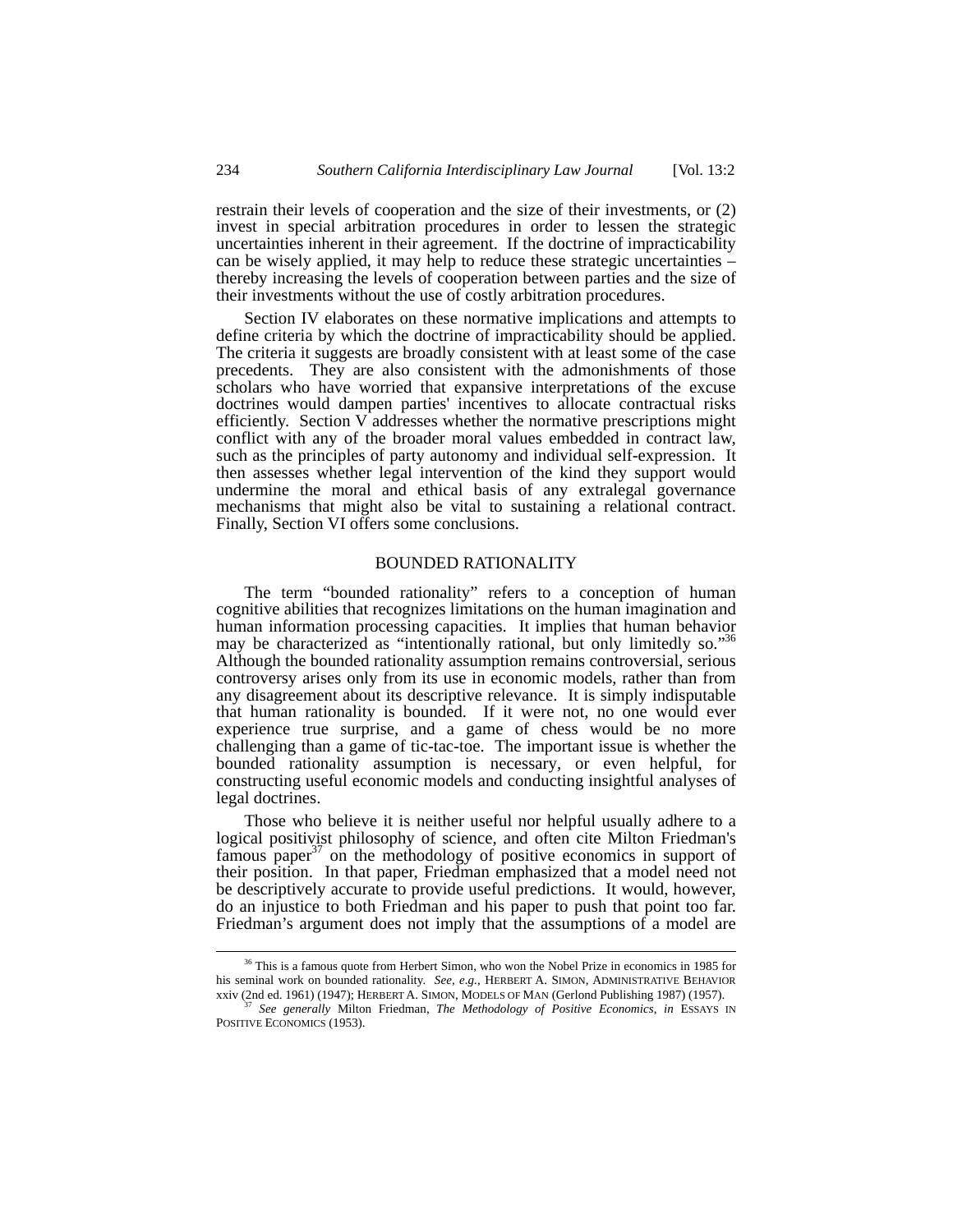completely irrelevant or that it is illegitimate to model peoples' behavior as less than perfectly rational. In fact, even some of Friedman's critics acknowledge that he never intended to embrace an inflexible logical positivist philosophy of science.<sup>38</sup> His argument was a counter to critiques of neoclassical economics that denied the relevance of even models that imputed rather modest cognitive abilities to their agents.

Most of the models used by conventional economic theorists today impute considerably more rationality to their agents than the relatively simple, static optimization models defended by Friedman. Modern theorists commonly assume that economic agents are able to solve infinite horizon inter-temporal optimization problems with imperfect information using Bayesian priors and complex signaling arrangements. Most noneconomists cannot even comprehend what that means. There is a growing sentiment even within the economics profession, however, that many of these models impute far too much rationality to their agents, and that some conception of behavior that is boundedly rational would yield significant advances in economic theory.<sup>[39](#page-8-1)</sup>

In fact, a casual survey of the economics journals suggests that the interest within the economics profession in models based on bounded rationality assumptions is greater than ever. And although they might still believe that formal treatments are premature, a number of leading economists have now attested to the desirability of bounded rationality assumptions.[40](#page-8-2) Even Gary Becker, who has pushed the perfect rationality assumption farther than almost anyone else, has acknowledged in his Nobel lecture that "Actions are constrained by income, time, *imperfect memory and calculating capacities*, and other limited resources,["41](#page-8-3) and that he may at times have imputed too much rationality to people in his own work.<sup>4</sup>

#### BOUNDED RATIONALITY AND THE DOCTRINE OF IMPRACTICABILITY

Regardless of whether it has any widespread acceptance within the economics profession, any serious treatment of the doctrine of impracticability will require that bounded rationality be an integral part of

<span id="page-8-0"></span><sup>&</sup>lt;sup>38</sup> McCloskey, for instance, notes that Friedman's essay was "more post-modernist than one might suppose" and that "Friedman appeared to be struggling to escape the grip of positivism and its intellectual traditions, though with only sporadic success." D.N. McCloskey, *The Rhetoric of Economics*, 21 J. ECON. LIT. 481, 485-86 (1983).

<span id="page-8-2"></span><span id="page-8-1"></span><sup>39</sup> *See*, *e.g*., John Conlisk, *Why Bounded Rationality?*, 34 J. ECON. LIT. 669 (1996).

 $40$  For a good survey of recent work in economics that uses the bounded rationality assumption, see Conlisk, *supra* note 39. A list of the prominent economists who have expressed an interest in or indicated a receptiveness to models based on bounded rationality assumptions would have to include a number of Nobel prize winners, including Herbert Simon, of course, and also Kenneth Arrow, James Buchanan, Ronald Coase, Douglas North, and perhaps even Gary Becker. These are among the most influential economists on the law and economics movement.

<sup>41</sup> Gary S. Becker, *Nobel Lecture: The Economic Way of Looking at Behavior*, 101 J. POL. ECON. 385, 386 (1993) (emphasis added).

<span id="page-8-4"></span><span id="page-8-3"></span><sup>42</sup> *Id.* at 402.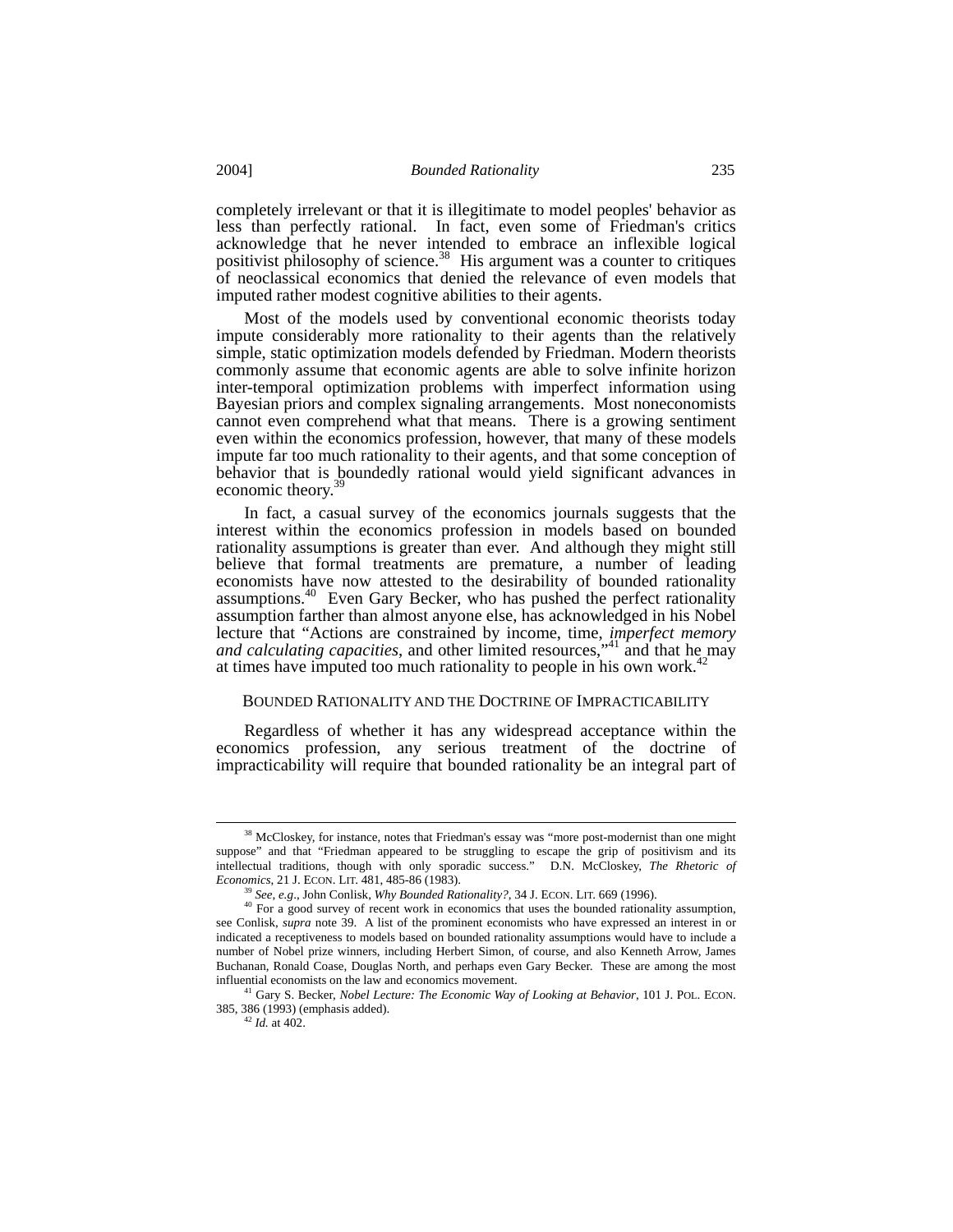the analysis.<sup>43</sup> There are two prongs to the modern doctrine of impracticability. The first is the impracticability test: in order for the doctrine to apply, performance of the contract would have to result in a severe loss for the party seeking an excuse. The second is the foreseeability test: performance must have been made impracticable by an occurrence that was unforeseen at the time of contracting. Both the impracticability and the foreseeability tests are equally important elements of the doctrine. As Triantis explains, "The doctrine *necessarily* rests on the premise that contracting parties . . . are unable to allocate contractually risks that are unforeseen."

Consider the language of U.C.C. section 2-615(a), which embodies the most contemporary version of the doctrine: "Delay in delivery or nondelivery  $\dots$  by a seller who complies with paragraphs (b) and (c) is not a breach of his duty . . . if performance as agreed has been made *impracticable by the occurrence of a contingency the non-occurrence of which was a basic assumption on which the contract was made*[.]*"<sup>45</sup>*Vague though it may be, it is possible to interpret this language as alluding to contingencies that are unforeseeable owing to the limits on the rationality of the parties to the contract. Such an interpretation is supported by official comment 1, which explains, "This section excuses a seller . . . where his performance has become commercially impracticable because of *unforeseen supervening circumstances not within the contemplation of the parties at the time of contracting.*" [46](#page-9-3)

In a world where everyone was unboundedly rational, it is difficult to imagine why any "unforeseen supervening circumstances" that were not "within the contemplation of the parties at the time of contracting" would ever arise, particularly if they were potentially important enough to render the performance of the contract impracticable. One could, of course, argue that the high costs of transacting might make it uneconomical for the parties to address all contingencies in a detailed contract. However, this does not explain why the circumstances should be characterized as "unforeseen" and "not within the contemplation of the parties at the time of contracting." The explanation that is most compatible with this essay, of course, is that both the courts and the drafters of the U.C.C. have correctly perceived that the parties to a contract are boundedly rational<sup>47</sup> and will not always be able to contemplate all the contingencies that might arise during the lifetime of their agreement, even if those contingencies might be important enough to render performance of the contract impracticable.

There are two very different ways in which bounds on the agents' rationality could explain unforeseen contingencies. Since boundedly

 $43$  This is a position that has been supported by a number of legal scholars, including Joskow, *supra* note 1; Gillette, *supra* note 7; Triantis, *supra* note 10.

<span id="page-9-1"></span><span id="page-9-0"></span><sup>44</sup> Triantis, *supra* note 10, at 451 (emphasis added).

<span id="page-9-2"></span><sup>45</sup> U.C.C. Section 2-615(a) (1993) (emphasis added).

<span id="page-9-4"></span><span id="page-9-3"></span> $46$  U.C.C. Section 2-16 cmt. 1 (1993) (emphasis added).

<sup>&</sup>lt;sup>47</sup> That is not to say, of course, that they have ever thought about cognitive limitations in exactly those terms.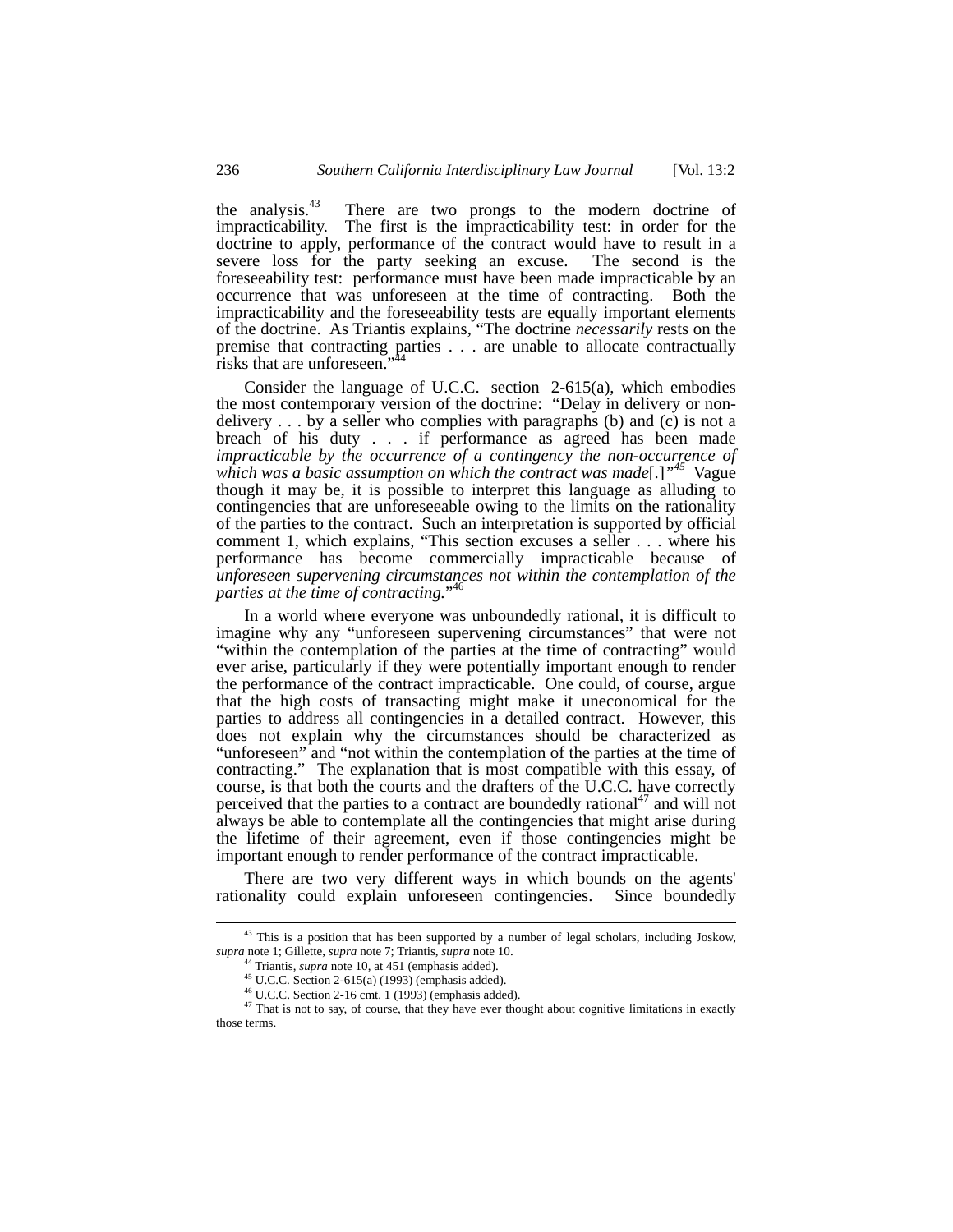rational agents are prone to make errors, unforeseen contingencies could arise from the failure of the parties to contemplate contingencies that should have been foreseeable based on past experience, expert advice, or common sense. Although legal precedent is not crystal clear, it seems doubtful that unforeseen contingencies of this type would pass the foreseeability test. If so, the parties to a contract might be excused from performances in situations that they could have avoided altogether. As a number of scholars have noted, $48$  the doctrine of impracticability would hardly provide efficient incentives if that was the way it was applied.

Unforeseen contingencies could still arise, however, even if the parties drew wisely on their own and others' past experience, obtained the best expert advice, and were otherwise eminently sensible. In such a case, the contingencies would, in a sense, be reasonably unforeseen. Indeed, as Posner and Rosenfield have observed,<sup>49</sup> some courts have applied an objective version of the foreseeability test and stated it in exactly those terms. As one California court<sup>50</sup> put it:

The purpose of a contract is to place the risks of performance upon the promisor, and the relation of the parties, terms of the contract, and circumstances surrounding its formation must be examined to determine whether it can be fairly inferred that the risk of the event

... was not reasonably foreseeable.<sup>[51](#page-10-3)</sup>

Under an objective version of the foreseeability test, the parties would assume the risks of any contingencies that were reasonably foreseeable. This would appear to be more consistent with the official interpretations of the U.C.C. than any subjective version of the test. As the official comment 8 to U.C.C. section 2-615 indicates, "*the exemptions of this section do not apply when the contingency in question is sufficiently foreshadowed at the time of contracting to be included among the business risks which are fairly to be regarded as part of the dickered terms*[.]"<sup>52</sup> When interpreted in this way, the foreseeability doctrine provides a way of "delineating the boundary between those contingencies that are reasonably part of the decision-making process and those that are not."<sup>[53](#page-10-5)</sup>

Thus, the modern doctrine of impracticability is probably meant to be based on an objective foreseeability test. There is, nonetheless, considerable disagreement in legal precedent, as well as in the commentary of legal scholars.<sup>54</sup> The normative analysis below attempts to show that the doctrine must involve the application of an objective foreseeability test if it is to provide economically efficient incentives. The analysis further

<span id="page-10-0"></span> <sup>48</sup> See Joskow, *supra* note 1, at 158, for a clear statement of the argument.

<span id="page-10-1"></span><sup>49</sup> *See* Posner & Rosenfield, *supra* note 1, at 99.

<span id="page-10-2"></span><sup>50</sup> Lloyd v. Murphy, 25 Cal. 2d 48 (1944).

<span id="page-10-3"></span><sup>51</sup> *Id.* at 54.

<span id="page-10-4"></span> $52$  U.C.C. Section 2-615 cmt. 8 (1993) (emphasis added).<br> $53$  Joskow, *supra* note 1, at 157.

<span id="page-10-6"></span><span id="page-10-5"></span>

<sup>&</sup>lt;sup>54</sup> *See Joskow, supra* note 1, at 157-58 (indicating that the courts would normally apply an objective test); Posner & Rosenfield, *supra* note 1, at 99-100. In contrast, Posner and Rosenfield seem to believe that the foreseeability test is actually disappearing.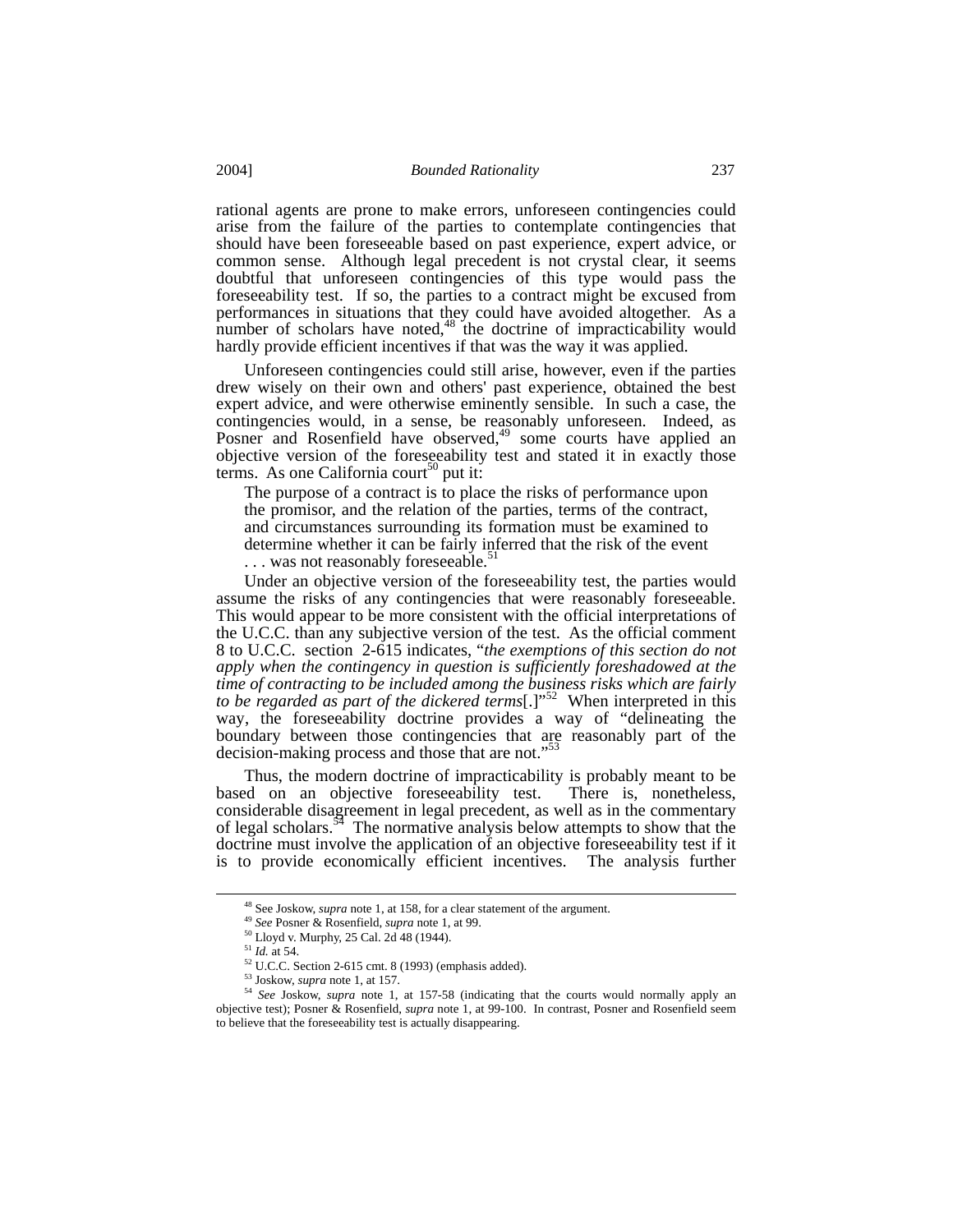implies that there are governance costs associated with any ambiguities or judicial errors in the application of the doctrine. This raises the issue of whether the courts can be relied upon to apply the doctrine clearly and consistently enough to reduce the costs of governing relational contracts overall, or whether their efforts will simply backfire and prove counterproductive.

Indeed, bounded rationality assumptions should not only characterize the parties to a relational contract, but also the judges and juries that must interpret and apply any relevant legal doctrines.<sup>55</sup> If it is to be clearly and consistently applied, the doctrine of impracticability must be within the scope of the decision-making capabilities of the courts. The central issue is whether it is possible to define criteria that are consistent with the purpose and character of a relational contract, as well as the boundedly rational behavior of the parties, and yet clear enough to be consistently applied by the courts, given the existing rules of evidence and the limited competencies of judges and juries.

## ROUTINES AND HEURISTICS

The focus of this essay is on long-term contractual agreements between relatively sophisticated business parties. Thus, the business firm is the basic unit of analysis. Although it is not necessarily inconsistent with bounded rationality assumptions, the conceptualization of firm behavior in neoclassical economics clearly highlights the sense in which it is rational at the expense of comprehending how that rationality is bounded. The issue is whether there is any practical alternative. While at one time there may not have been, that is no longer true. A diverse set of scholars working within related but distinct fields of inquiry, including behavioral economics, decision theory, evolutionary economics, the management of technology, and managerial and organizational theory, have developed an alternative conceptualization which characterizes firms' behavior in terms of their behavioral routines and decision-making heuristics.<sup>5</sup>

There is considerably more flexibility inherent in this conceptualization of firm behavior than one might initially imagine. As Nelson and Winter point out, a firm's behavior may be represented by a hierarchy of routines and heuristics that describe: (1) its day-to-day operations, (2) its periodic

<span id="page-11-0"></span><sup>&</sup>lt;sup>55</sup> The general matter of judicial competence is beyond the scope of this essay. See Gillian K. Hadfield, *Judicial Competence and the Interpretation of Incomplete Contracts*, 23 J. LEGAL STUD. 159 (1994), for an interesting survey of the relevant literature.<br><sup>56</sup> A number of legal scholars have already drawn on this conceptualization in their own research,

<span id="page-11-1"></span>though perhaps without embracing the research agenda that accompanies it. *See* Scott, *supra* note 7; Triantis, *supra* note 10. For an excellent overview of the literature and discussion of the basic approach, see RICHARD R. NELSON & SIDNEY G. WINTER, AN EVOLUTIONARY THEORY OF ECONOMIC CHANGE (1982). For a discussion of the research agenda, see Michael D. Cohen et al., *Routines and Other Recurring Action Patterns of Organizations: Contemporary Research Issues*, 5 INDUS. AND CORP. CHANGE 653 (1996). For an update on recent developments, see *Special Issue: Theory of the Firm, Learning and Organization*, 12 INDUS. AND CORP. CHANGE 147 (2003). As a survey of the literature will make clear, the treatment of routines and heuristics here does scant justice to the subtleties and complexities of the research issues.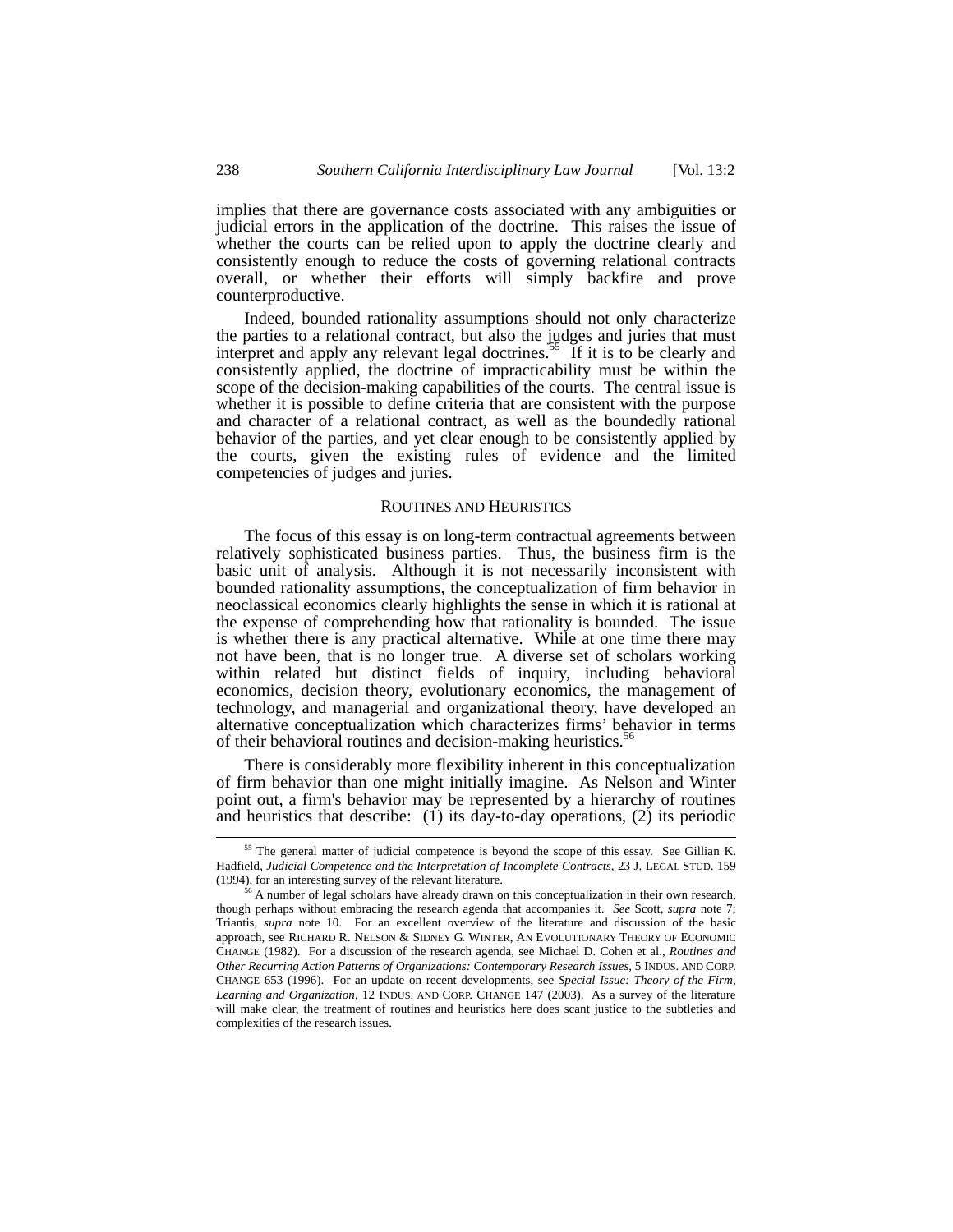investment decisions, and (3) at the highest level, its major strategic decisions, such as whether and how to modify day-to-day operations or which new business opportunities to pursue.<sup>57</sup> Although many investment and strategic decisions are far from routine in the ordinary sense of the word, the behavioral theory of the firm assumes that they may nonetheless be described by those "relatively constant dispositions and strategic heuristics"<sup>58</sup> that define what is "regular and predictable"<sup>59</sup> about them.

The use of the word "routines" to describe a firm's operations is by no means meant to suggest that they are simple or banal. Rather, it reflects the view that many of the complex patterns of activities that comprise a firm's operations are intentionally repeated from one period to the next. In fact, a firm's success may well depend on how effectively it is able to repeat complex patterns of activities over time, or to "routinize" its operations. [60](#page-12-3)  In this respect, the routinization of a firm's operations may describe an actual management goal, and not just a theoretical conception of firm behavior.

The use of routines and heuristics to conceptualize firm behavior is not necessarily as pronounced a departure from the conventional economic approach as it may appear. The routines and heuristics that define firm behavior might be usefully represented as the solution to some constrained optimization problem. Indeed, one might argue that the constrained optimization techniques characteristic of the conventional economic approach are themselves simply part of the routines of conventional economic analysis. According to this view, they merely serve to help identify and clarify the routines and heuristics that define firm behavior.

This is, in fact, the way in which many economists rationalize their use of constrained optimization models. Such models are simply too vulnerable to a *reductio ad absurdum* argument not to be interpreted in some metaphorical sense. Unless economists are willing to contend that the entire course of human history, down to its most minute details, can be represented as some refinement of a Bayesian-Nash equilibrium path of some imperfect information, infinite-horizon, overlapping generationsmodel, even those working strictly within the conventional paradigm will acknowledge that the logic of optimization can be pushed only so far. Indeed, if constrained optimization techniques are used heuristically, they may be fully consistent with bounded rationality assumptions.<sup>61</sup> The important question is whether the scope and complexity of the problem the

<span id="page-12-0"></span> <sup>57</sup> Nelson & Winter, *supra* note 59, at 14.

<span id="page-12-1"></span> $\frac{58}{59}$  *Id.* at 15.

<span id="page-12-3"></span><span id="page-12-2"></span>

<sup>&</sup>lt;sup>60</sup> Nelson and Winter discuss routines as a target of the management goals of control, replication, and imitation. *See id*. at 112-24.

<span id="page-12-4"></span><sup>&</sup>lt;sup>61</sup> This does not mean that the bounded rationality assumptions are meaningless or unnecessary. It merely suggests that constrained optimization techniques may be used heuristically to bring boundedly rational behavior into a sharper focus. Attempts to interpret bounded rationality assumptions as merely calling for models in which agents' behavior is characterized by optimizations subject to their cognitive limitations are logically incoherent. *See* Posner, *supra* note 31; Conlisk, *supra* note 39 (discussing the infinite regress problem).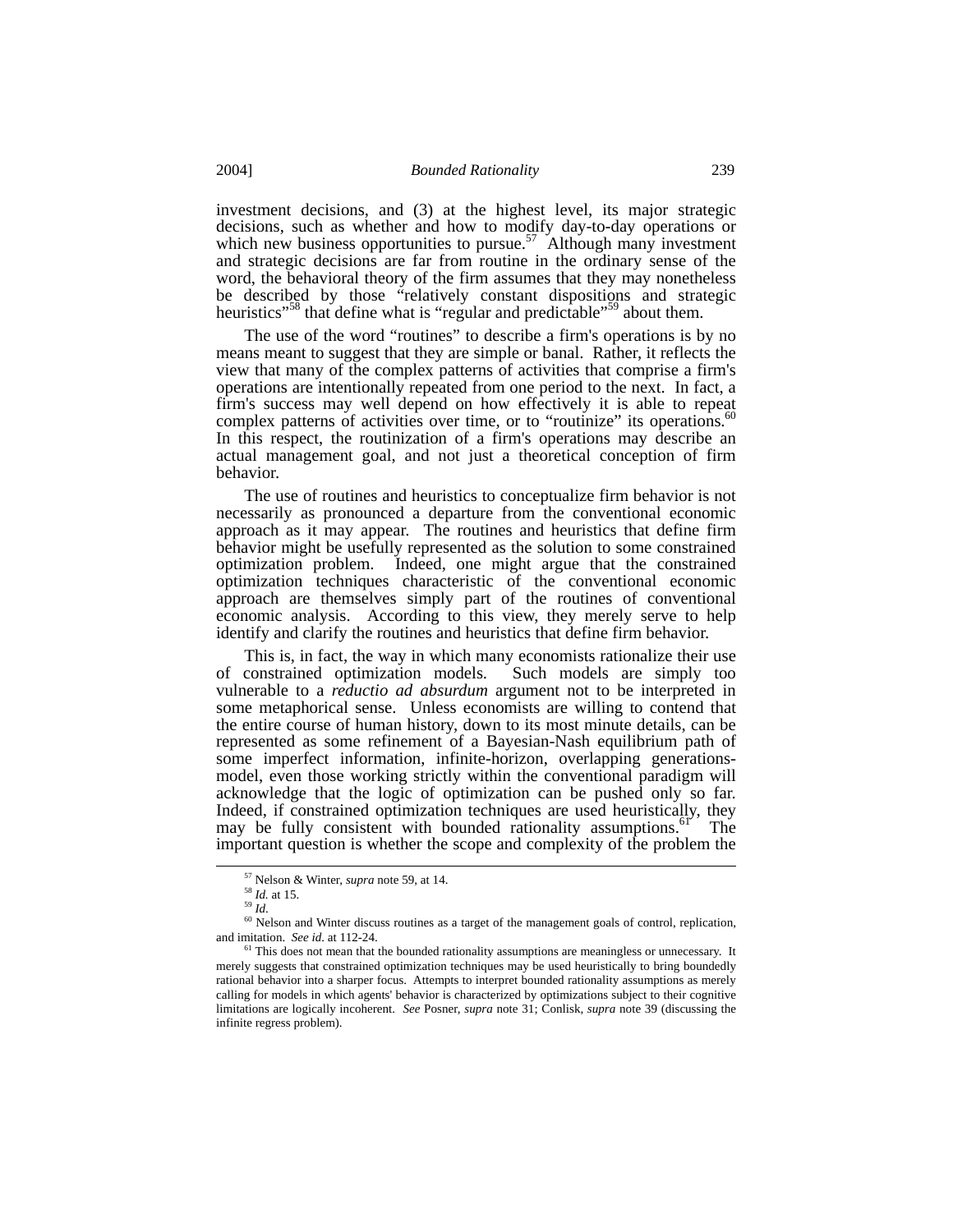agents in a model are assumed to solve is within the range of their cognitive abilities.

There are three main reasons why this essay conceptualizes firm behavior in terms of routines and heuristics, rather than a constrained optimization problem. First of all, the analysis is mainly directed at relational contracts between corporate entities. A corporation's decisionmaking capabilities are embodied in distinct corporate assets, such as "human" and "organizational" capital, computer programs, and corporate records. It is more realistic to conceive of a corporation's capabilities and behavior in terms of its routines and heuristics than in terms of a constrained optimization problem. Secondly, since the analysis is predicated on bounded rationality assumptions, the nuances cannot be articulated as clearly or completely in terms of the conventional logic. Finally, and perhaps most importantly, conceptualizing firm behavior in terms of corporate routines and heuristics makes bounded rationality assumptions more conspicuous and integral to the analysis.

# THE USE OF ROUTINES AND HEURISTICS IN MODELLING RELATIONAL CONTRACTING PROBLEMS

For the purposes of this essay, relational contracting problems will be separated into two phases: (1) the first, in which each party decides to enter into a relational contract and negotiate the terms and conditions, and (2) the second, in which the parties engage in a transaction within the parameters of a relational contract that they have already entered. In the first phase of relational contracting problems, the parties must compare the expected net gains from a relational contract with the expected net gains that could be earned through any of the alternatives, based on an understanding of how the relational contract and the alternatives would actually work.

The parties' interactions within the second phase of a relational contracting problem generally consist of a variety of coordinated activities and cooperative adjustments, as required by the circumstances at hand. These coordinated activities and cooperative adjustments will be conceptualized as the day-to-day routines characteristic of the transaction. Although the ordinary meaning of the term "routine" may not do justice to the difficulties of actually coordinating the parties' activities and negotiating cooperative adjustments, such coordination and adjustment is nonetheless "routine" in the special sense used here. In the event of some unforeseen contingency, of course, the routines governing the parties' conduct might fail, thereby causing a fracture of the agreement.

The first phase of a relational contracting problem will be conceptualized in two related ways. The analysis assumes that at the highest level in a firm's decision-making hierarchy – the level at which the firm contemplates decisions with the broadest strategic scope – the party's decision-making heuristics can be described using Williamson's conjectures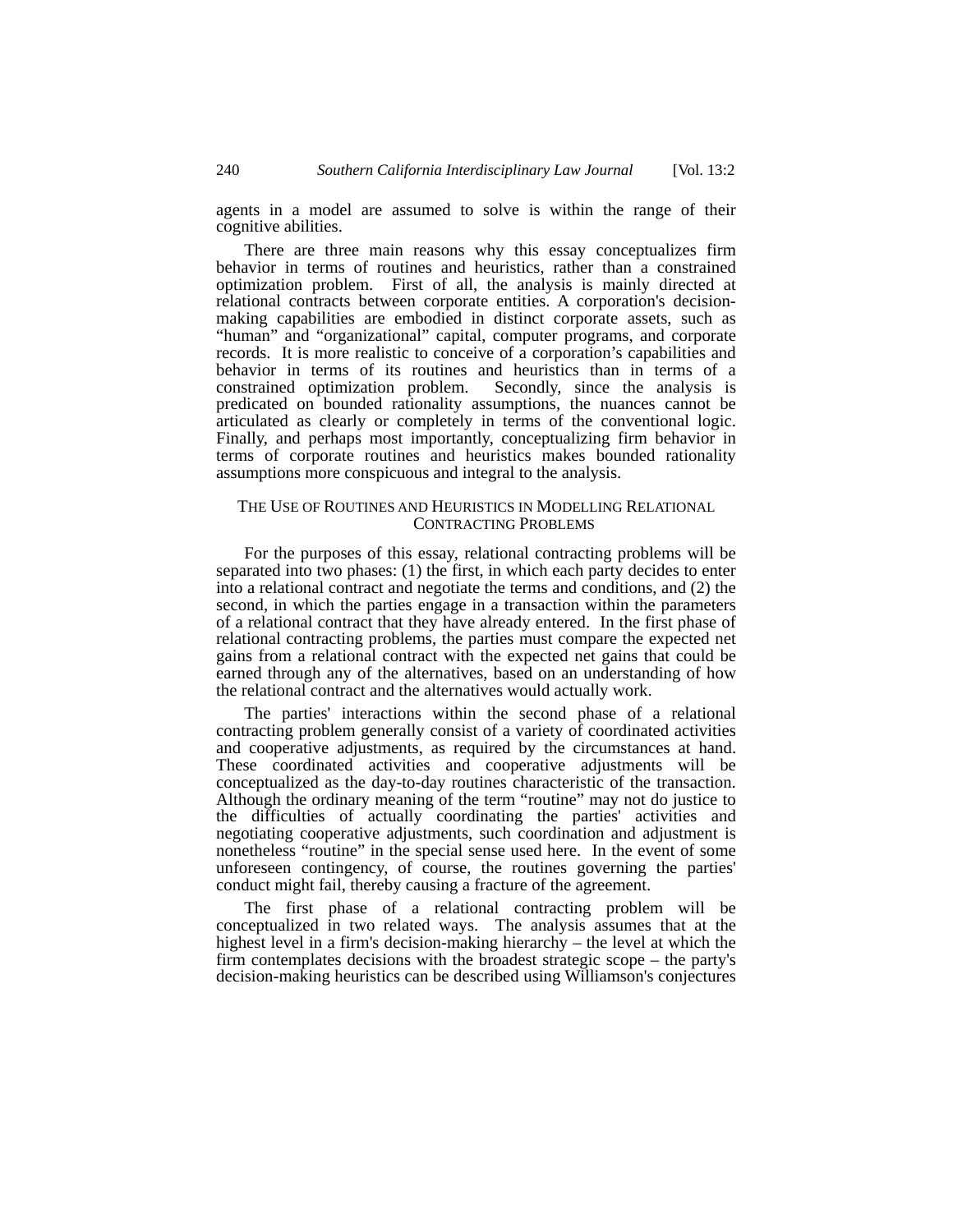regarding the assignment of transactions to governance structures.<sup>62</sup> In Williamson's schema, a party first forms some expectation about how well a governance structure would work, and then makes some assessment as to how high the governance costs would be. The party will choose to enter into a relational contract only if the governance costs would be lower in that scenario than they would be if any alternative means of organizing the transaction were chosen. The next best alternative would usually be to organize the transaction internally within the firm's administrative hierarchy.

#### THE THEORETICAL FRAMEWORK

A firm's decision to enter into a relational contract is made at the highest level in its decisional hierarchy.<sup>63</sup> Generally, a profit-seeking firm will only enter into a relational contract if it determines that (1) the transaction will yield sufficient net returns, and (2) the governance costs of transacting through a relational contract will be less than those that would be incurred in sustaining the transaction by any other means. The analysis will assume throughout that a relational contract yields sufficient net returns to make the transaction at issue worthwhile.

Williamson conjectures that the cost of governing a transaction depends on four factors: (1) the size of any transaction-specific  $(1)$  the size of any transaction-specific investments, (2) the uncertainty inherent in the transaction environment, (3) whether the transaction will be repeated, and, most significantly, (4) the manner in which the transaction is governed. $64$  For the purposes of this essay, a relational contract is considered one possible manner of governing a transaction. Internal organization within the firm's administrative hierarchy may be considered another.<sup>65</sup> Williamson reasons that the manner of governing a transaction with the lowest costs will vary depending upon the three other factors, and suggests a schema for assigning transactions to the governance structures with the lowest governance costs.

In Williamson's schema, a relational contract will only be considered for a transaction that: (1) requires significant transaction-specific investments, (2) has to be conducted in the face of significant uncertainty, and  $(3)$  is of an on-going, long-term character. The principal alternative to a relational contract is to organize the transaction internally, either through a merger of the parties, a joint venture of some kind, or by one of the party's investing in the capabilities necessary to do itself whatever it is that

<span id="page-14-1"></span><span id="page-14-0"></span> <sup>62</sup> Williamson, *supra* note 16.

<sup>63</sup> *See* Gordon Walker & David Weber, *A Transaction Cost Approach to Make-or-Buy Decisions*, 29 ADMIN. SCI. Q. 373, 381-83 (1984) (discussing the make-or-buy decision making process of a large automobile manufacturer).

<span id="page-14-3"></span><span id="page-14-2"></span><sup>64</sup> Williamson, *supra* note 16.

<sup>&</sup>lt;sup>65</sup> Williamson conceives of the manner in which transactions are governed more broadly than in the narrow, legalistic sense assumed here. The purpose of the legalistic focus here is simply to highlight the analysis of legal doctrine.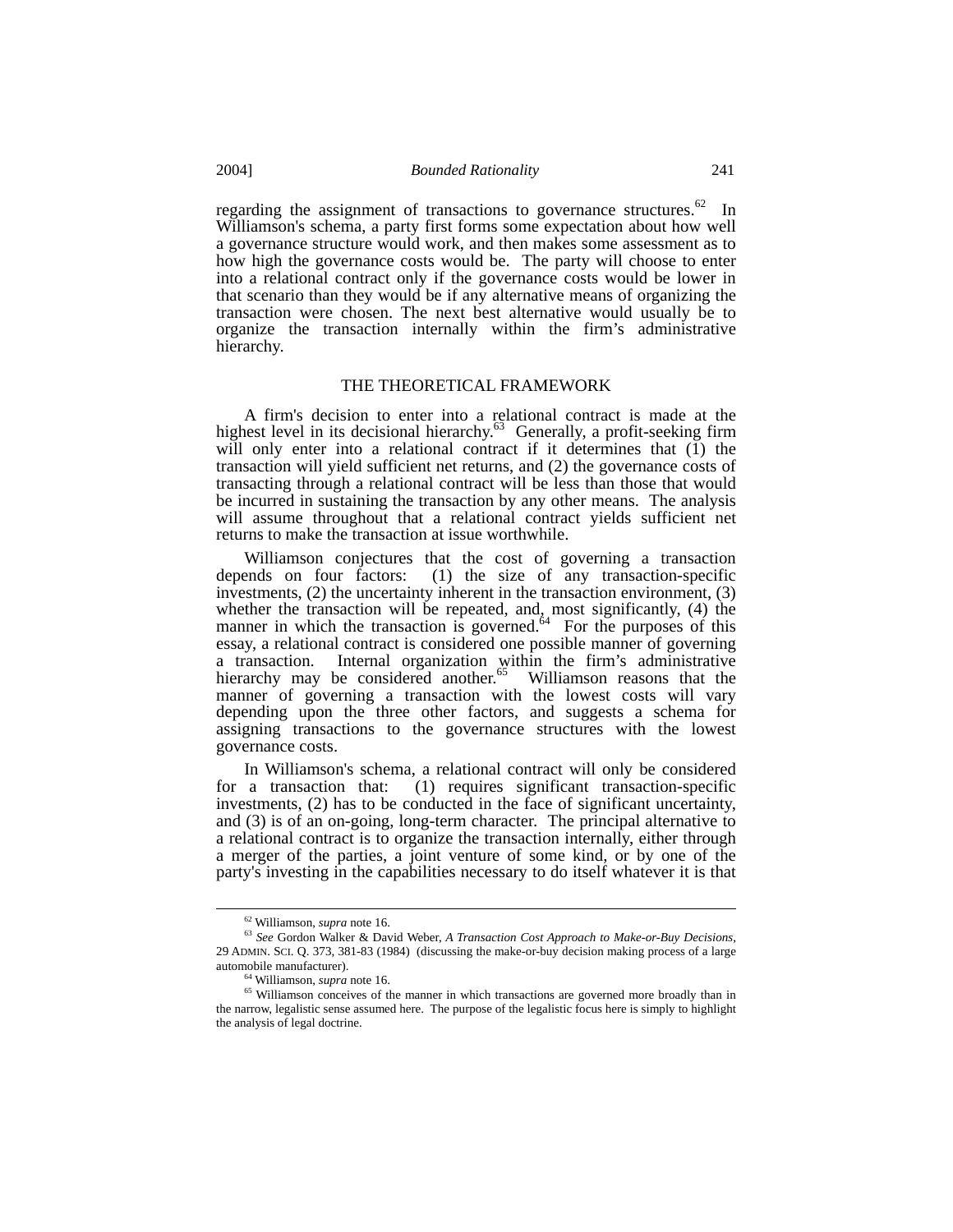would otherwise be contracted for. For a transaction of an on-going, longterm character, Williamson's conjectures about the choice between these two alternatives imply the following:

|                      |          | Uncertainty                                          |                                                      |
|----------------------|----------|------------------------------------------------------|------------------------------------------------------|
|                      |          | Moderate                                             | High                                                 |
| Specific Investments | Large    | Internal Organization/<br><b>Relational Contract</b> | Internal Organization                                |
|                      | Moderate | <b>Relational Contract</b>                           | Internal Organization/<br><b>Relational Contract</b> |

The relative costs of governing a transaction through an arms-length, relational contract rise as (1) the size of transaction-specific investments rises, and (2) the degree of uncertainty rises. Thus, on-going transactions requiring large, transaction-specific investments in highly uncertain environments will generally be internalized. On the other hand, on-going transactions that require only small or moderate transaction-specific investments in only moderately uncertain environments will generally be governed through relational contracts. On-going transactions requiring large transaction-specific investments in moderately uncertain environments and those requiring only small or moderate transactionspecific investments in highly uncertain environments might best be governed through internal organization or relational contracts, depending on the particulars of each case.

Williamson's schema has been elaborated and applied with great success in a number of empirical studies.<sup>66</sup> It has strongly influenced the research undertaken by formal economic theorists as well as business scholars who study management and organizations. $67$  Indeed, it is frequently taught, albeit in some distilled form, in a number of MBA programs. For all of these reasons, it is a useful way of representing the heuristics employed by a firm to decide how to organize its transactions.

<span id="page-15-0"></span> <sup>66</sup> *See* Howard A. Shelanski & Peter G. Klein, *Empirical Research in Transaction Cost Economics: A Review and Assessment*, 11 J.L. ECON. & ORG. 335 (1995).

<span id="page-15-1"></span><sup>67</sup> The influence of Williamson's transaction cost approach is particularly evident in Alfred Chandler's monumental comparative history of the modern business corporation. *See* ALFRED CHANDLER, SCALE AND SCOPE (1990).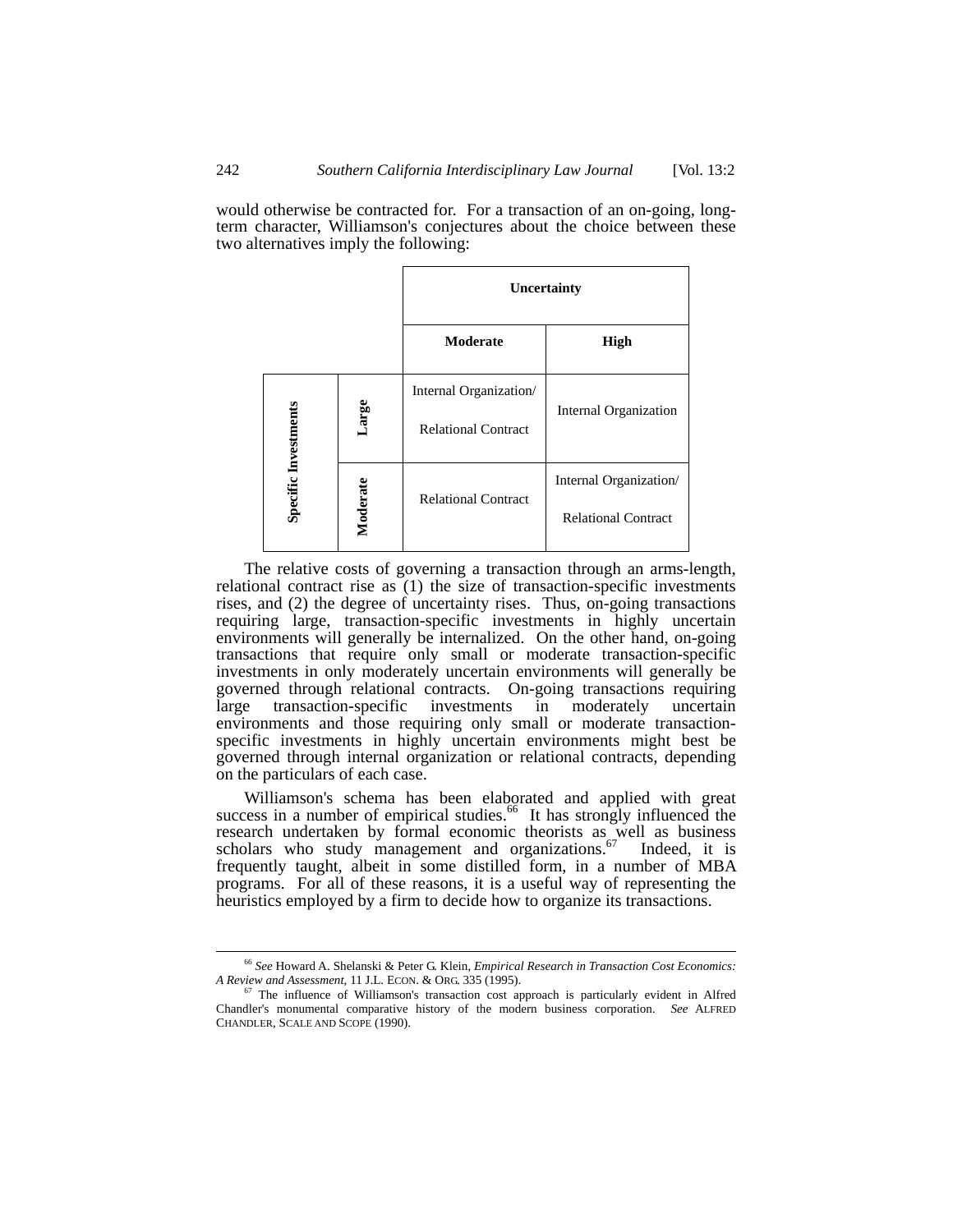Williamson's schema relies on the assumption that economic agents are inevitably characterized by both bounded rationality and opportunism.<sup>68</sup> Because they are boundedly rational, the parties must leave larger gaps in a relational contract as the environment becomes more uncertain. This places a greater onus on subsequent adaptations of the agreement. The likelihood that one of the parties will behave opportunistically, however, and refuse to cooperate in adapting the agreement will rise as the degree of uncertainty rises. Thus, a cloud hangs over the transaction, growing larger as the environment becomes more uncertain. At some point, one of the parties will prefer to organize the transaction internally, so as to eliminate the risk of disruptions and other inefficiencies caused by the possibility of the other's opportunism.

While this logic is intuitively compelling, it has resisted theoretical formalizations. Many formal economic theorists have taken up Williamson's challenge to investigate transactional problems, but they have usually proceeded by elaborating on information asymmetries or investment disincentives, rather than on governance problems as Williamson has more broadly conceived of them.<sup>69</sup> The bounded rationality assumption undoubtedly poses a considerable impediment. While a fully satisfying formal treatment of governance problems is probably beyond the reach of existing techniques, heuristic models may nonetheless prove insightful. Therefore, some simple game-theoretic reasoning may be used to help conceptualize the link between uncertainty and the governance costs of a relational contract. This link is well-worth clarifying because it will prove central to analyzing the role that the doctrine of impracticability may have in reducing those governance costs.

#### SOME GAME-THEORETIC HEURISTICS

The discussion in this section is based on a simple, game-theoretic model that is presented more formally elsewhere.<sup>[70](#page-16-2)</sup> The model describes a scenario in which two parties – or "players" – must decide how much they will each invest for the sake of their transaction and then how much they will cooperate with one another during their subsequent and repeated interactions. Their profits will be greater the larger their investments and the more cooperative their interactions. Unfortunately, they both know that their transaction is prone to the prisoner's dilemma: even if they agree to cooperate fully, each knows that the other will have an incentive to "cheat"

<span id="page-16-1"></span><span id="page-16-0"></span> <sup>68</sup> Williamson, *supra* note 16.

<sup>69</sup> *See*, *e.g.*, Sanford J. Grossman & Oliver D. Hart, *The Costs and Benefits of Ownership: A Theory of Vertical and Lateral Integration*, 94 J. Pol. Econ. 691 (1986)*;* Oliver D. Hart & John Moore, *Property Rights and the Nature of the Firm*, 98 J. Pol. Econ. 6, 1119 (1990); Bengt Holmstrom & Jean Tirole, *The Theory of the Firm*, *in* HANDBOOK OF INDUSTRIAL ORGANIZATION 63 (Richard Schmalensee ed., 1989).

<span id="page-16-2"></span><sup>70</sup> *See* Donald J. Smythe, *The Role of Contractual Enforcement and Excuse in the Governance of Relational Agreements: An Economic Analysis*, 2 GLOBAL JURIST FRONTIERS 2 *at* http://www.bepress.com/gj/frontiers/vol2/iss2/art3. For an excellent, nontechnical introduction to game theory, its history and its methods, see WILLIAM POUNDSTONE, PRISONER'S DILEMMA (1992). For a technical introduction, see ROBERT GIBBONS, GAME THEORY FOR APPLIED ECONOMISTS (1992).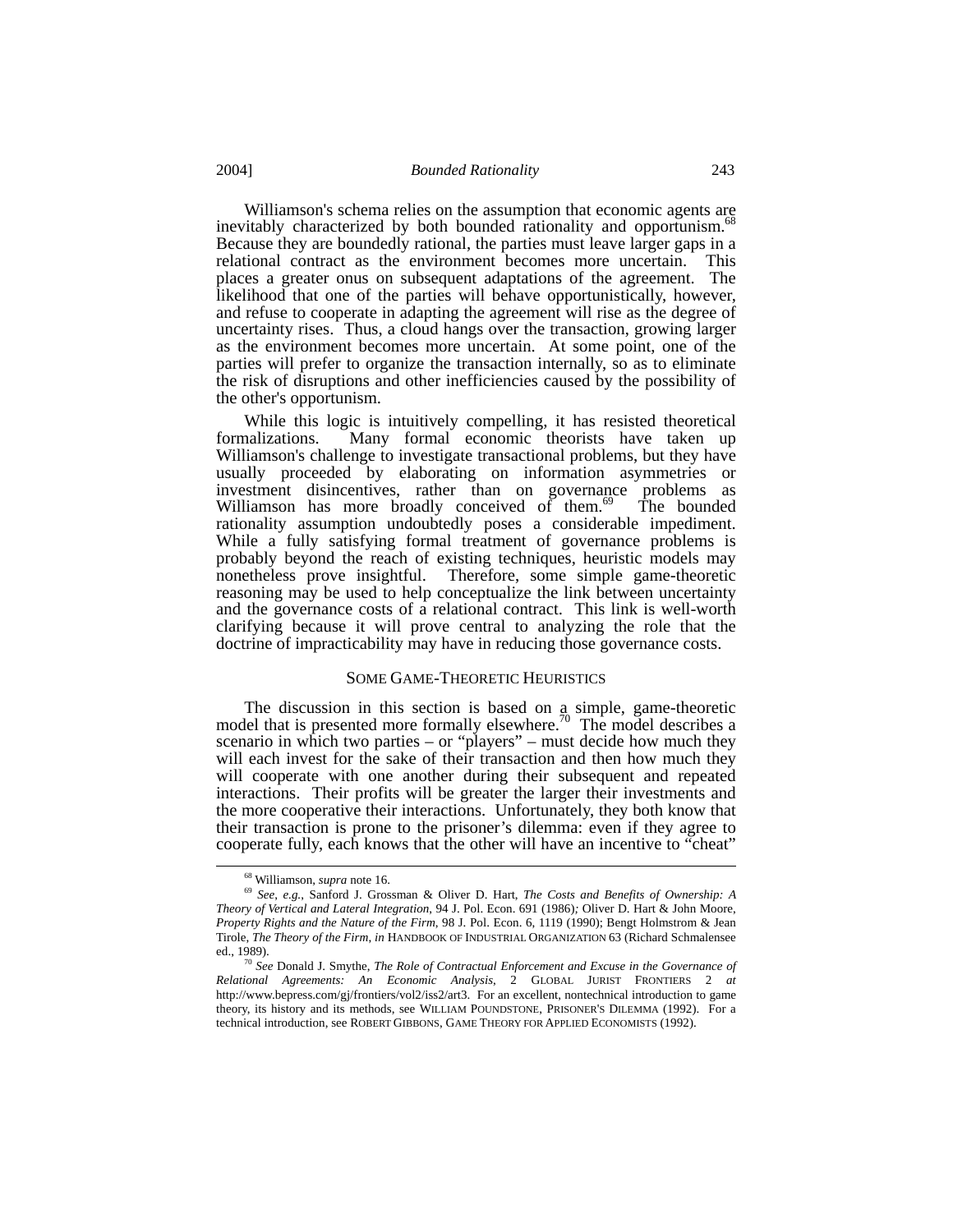by cooperating less than fully. The cheater prospers by sharing in the profits without pulling its weight while the other – the "dupe" – suffers by having to pick up the slack.

Conventional wisdom holds that the players in a repeated prisoner's dilemma game will normally be able to sustain a cooperative agreement by threatening to punish any player who deviates. In this model, the threatened punishment would consist of the punishing party reverting to completely noncooperative behavior in every remaining period of the repeated game, thus causing the cheater-party to lose the benefits of its cooperation. That would be a very severe threat of punishment, indeed. But it would also be credible since the party being punished would also have an incentive to behave noncooperatively in every remaining period, and the parties' strategies would thus be in a noncooperative equilibrium.<sup>[71](#page-17-0)</sup>

However, a relational contracting agreement may only be sustained in this manner if the present discounted value of the losses the parties anticipate from the threatened punishment is at least as great as the shortterm gains they could earn by cheating. The short-term gains would derive from the cheater's temporary increase in profits until its cheating was detected and the punishment commenced. The anticipated losses from the punishment would derive from the decrease in the future cooperativeness of the parties' interactions. Since the gains from cheating are earned immediately but the losses are prospective, the difficulty in sustaining a cooperative agreement through punishment threats increases as the rate at which the parties' discount their future profits (and losses) rises.

If the parties were unboundedly rational, they would be able to foresee all of the problematic circumstances and contingencies that might arise over the course of their agreement, and be able to agree on appropriate contractual safeguards. However, since the parties are boundedly rational, there are inevitably some contingencies that they cannot foresee and for which they cannot plan. Indeed, one of the great virtues of a relational contract is that it does not require complete and exhaustive planning for every possible contingency. Rather, the parties can adapt their agreement to contingencies as they arise. In this sense, a relational contract helps to shelter the parties from the uncertainties of unforeseen contingencies.

There is, however, another sense in which a relational contract actually exposes the parties to uncertainties they would not otherwise face. It is useful to distinguish between the fundamental uncertainties inherent in the possible states of the world and the strategic uncertainties inherent in a relational contract. The former derive mainly from factors external to the parties' transaction, such as the weather, macroeconomic conditions, and international conflicts. There is little the parties can do to avoid them. The latter derive mainly from the nature of the parties' transaction itself. Once the parties enter a relational contract, each party's fortunes is in some measure tied to the behavior of the other. If parties could always be relied

<span id="page-17-0"></span> $71$  In game-theoretic terms, a cooperative equilibrium sustained by this threatened punishment would be "subgame perfect." *See* Gibbons, *supra* note 75.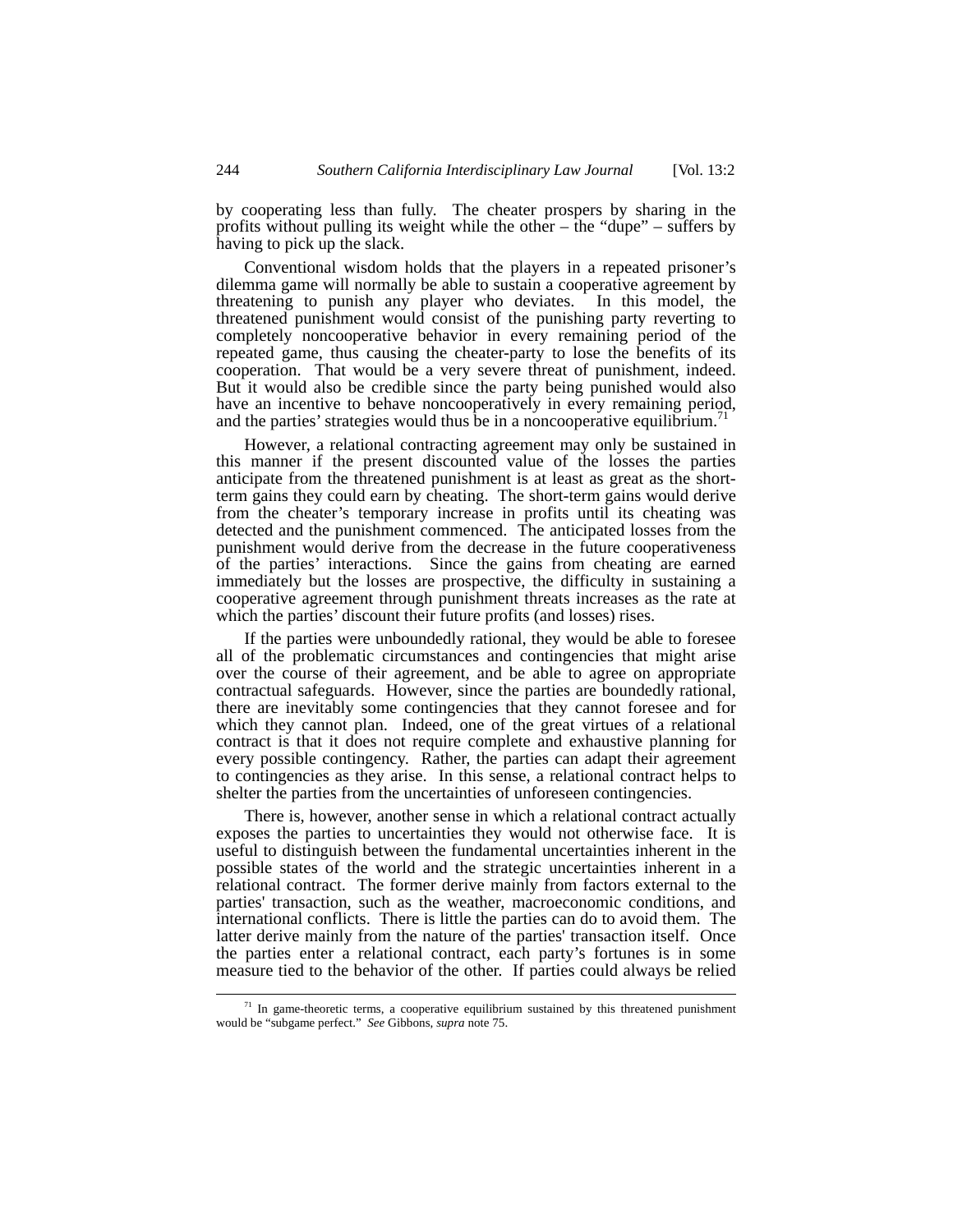upon to adapt their performances honestly and fairly in accordance with the broader principles of their agreement, then the fundamental uncertainties associated with the unforeseeable contingencies would not create any strategic uncertainties about their behavior.

However, as Williamson emphasizes,<sup>72</sup> the parties may be expected to behave opportunistically. For instance, in the event of an unforeseen contingency, one of them might refuse to adapt the transaction regardless of whether it had obliged itself to do so at the outset. The parties' failure to adapt the agreement would be tantamount to a complete breakdown in cooperation, and the possibility of this behavior would add to the initial uncertainty they faced going into the transaction. Indeed, a significant part of the uncertainty faced by the parties to a relational contract may be of this strategic type, and uncertainty of any kind causes the parties to discount their future profits (and losses) more heavily – thereby inhibiting the effectiveness of punishment threats in maintaining a self-enforcing relational agreement.

#### STRATEGIC RESPONSE

Since a relational contract is by design largely self-enforcing, one important way in which the parties may respond to the uncertainties is by negotiating an agreement that is less than fully cooperative. Under the usual game-theoretic assumptions, $7<sup>3</sup>$  the parties' incentives to deviate from a cooperative agreement decline as the cooperativeness of the agreement declines. Thus, if the uncertainty inherent in the transaction environment is too great for the parties to be able to sustain a fully cooperative agreement, they may still be able to sustain an agreement that is less than fully cooperative. Indeed, the implication is that they might want to negotiate an agreement that is less than fully cooperative to ensure that their agreement will be sustainable.

This is important because even a relatively small decrease in the cooperativeness of the parties' agreement could have a significant effect on the profitability of their transaction. In any one period, a small decrease in the level of their cooperation might not matter all that much, but a small decrease in their cooperativeness in every period over the life of a longterm agreement probably would. Moreover, the decrease in the cooperativeness of their transaction would usually be accompanied by a decrease in the size of any initial investments they might make towards the profitability of the agreement. The overall effect could be very large.

<span id="page-18-1"></span><span id="page-18-0"></span> <sup>72</sup> Williamson, *supra* note 16.

<sup>&</sup>lt;sup>73</sup> In particular, the assumption that the players' payoff functions are concave in the strategic variables. Game-theoretic models are usually only well-defined under concavity assumptions.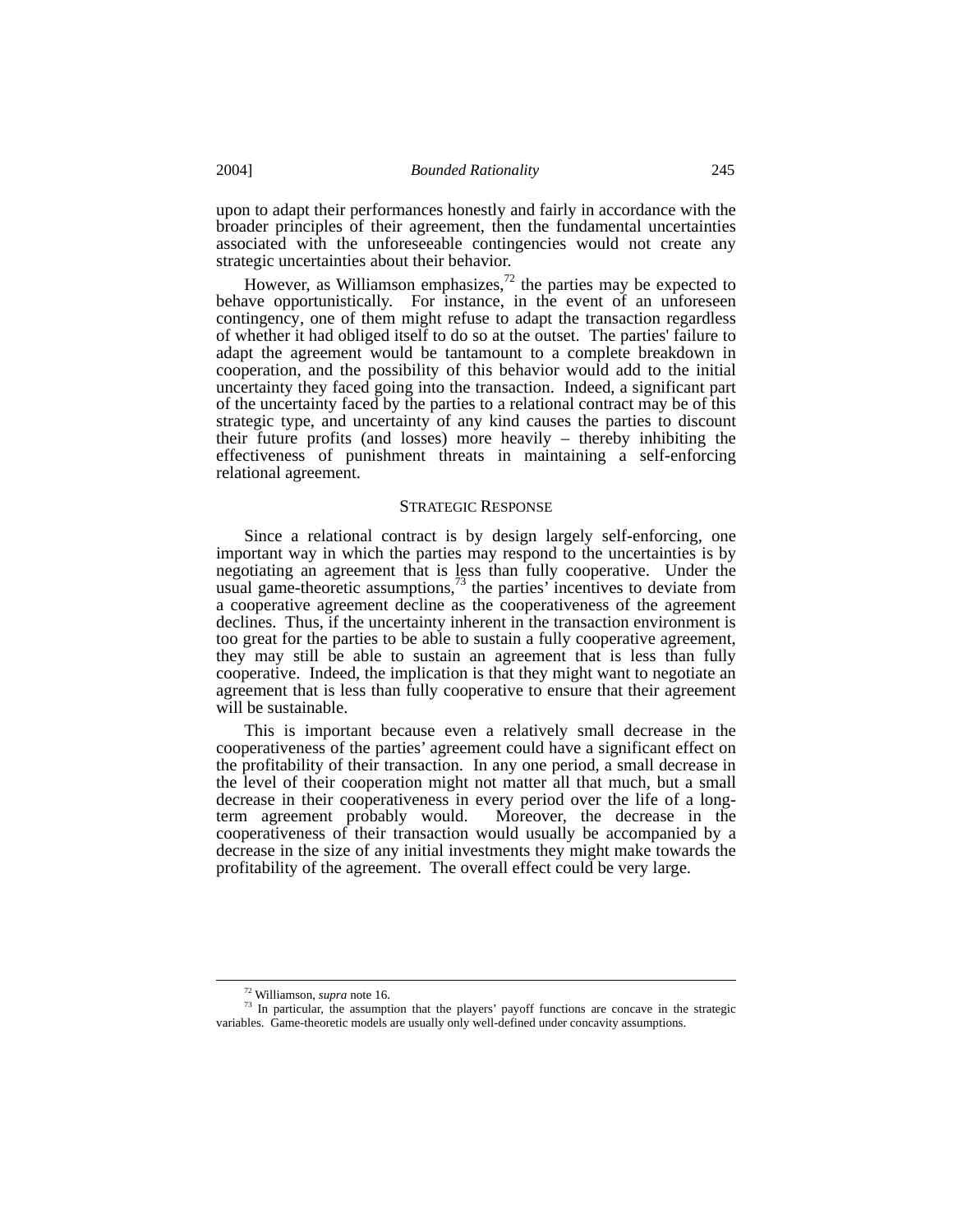#### AN EXAMPLE

Consider the following example<sup>74</sup>: suppose that a manufacturer would like to contract for the supply of certain component parts. Suppose, however, that the industry is in flux so that any arms-length transaction will be fraught with uncertainty. The manufacturer would like to enter into a relational contract with a supplier so that they can adapt their agreement in response to both foreseen and unforeseen contingencies as they arise. It finds a supplier and they begin negotiations. Both parties know that their relationship will be more profitable if they can sustain high levels of cooperation. The manufacturer, for instance, may be operating under "just in time" principles. Hence, it may have to depend on timely deliveries. The supplier may produce a number of different components for a number of different manufacturers using flexible production facilities. Hence, it may have to depend on receiving adequate advance notice on any orders.

The parties would, of course, likely negotiate terms defining time parameters for deliveries by the supplier and notice for orders by the manufacturer. The parties might anticipate, however, that once the agreement was in effect they would both be willing to negotiate around these parameters for the sake of maintaining a good and prosperous business relationship. Suppose, for instance, that the manufacturer unexpectedly needed more parts on less advance notice than the formal agreement required. The supplier might still be willing to fill the order. It might have some temporary excess capacity and hence not even have to incur any additional costs. Or, it might be willing to run its facilities on an overtime basis at some additional expense. Suppose, on the other hand, that the supplier was unable to make a timely delivery without incurring inordinate costs. The manufacturer might still be willing to waive any applicable penalties. It might have sufficient quantities of the part in stock not to incur any inconveniences or costs. Or it might be willing to transfer surplus parts from one plant to another.

Both the manufacturer and the supplier might stand to gain if they had an understanding that they would each be willing to make cooperative adjustments that were not specifically detailed in the contract. But their understanding would have to recognize that each would place certain limits on its willingness to make such adjustments. Just how far would the supplier be willing to go in order to fill an order on short notice? Would it be willing to defer other jobs? Run four hours of overtime? Eight hours of overtime? Just how forgiving would the manufacturer be in the event of a late delivery? Would it be willing to run its stocks down to precariously

<span id="page-19-0"></span> $74$  There is, of course, a catch. The concept of a relational contract is predicated on the notion that the parties are unable to specify all of their contractual obligations in a written document. Thus, many of the cooperative adjustments that they expect to make under their agreement are not fully and clearly defined in advance. An example may help to clarify what these cooperative adjustments might entail, but the more clearly it does so, the more it will seem that the parties should have been able to specify them in a written instrument. The example here should thus be read more for the concreteness it lends to the problem than for any insight it provides into the solution.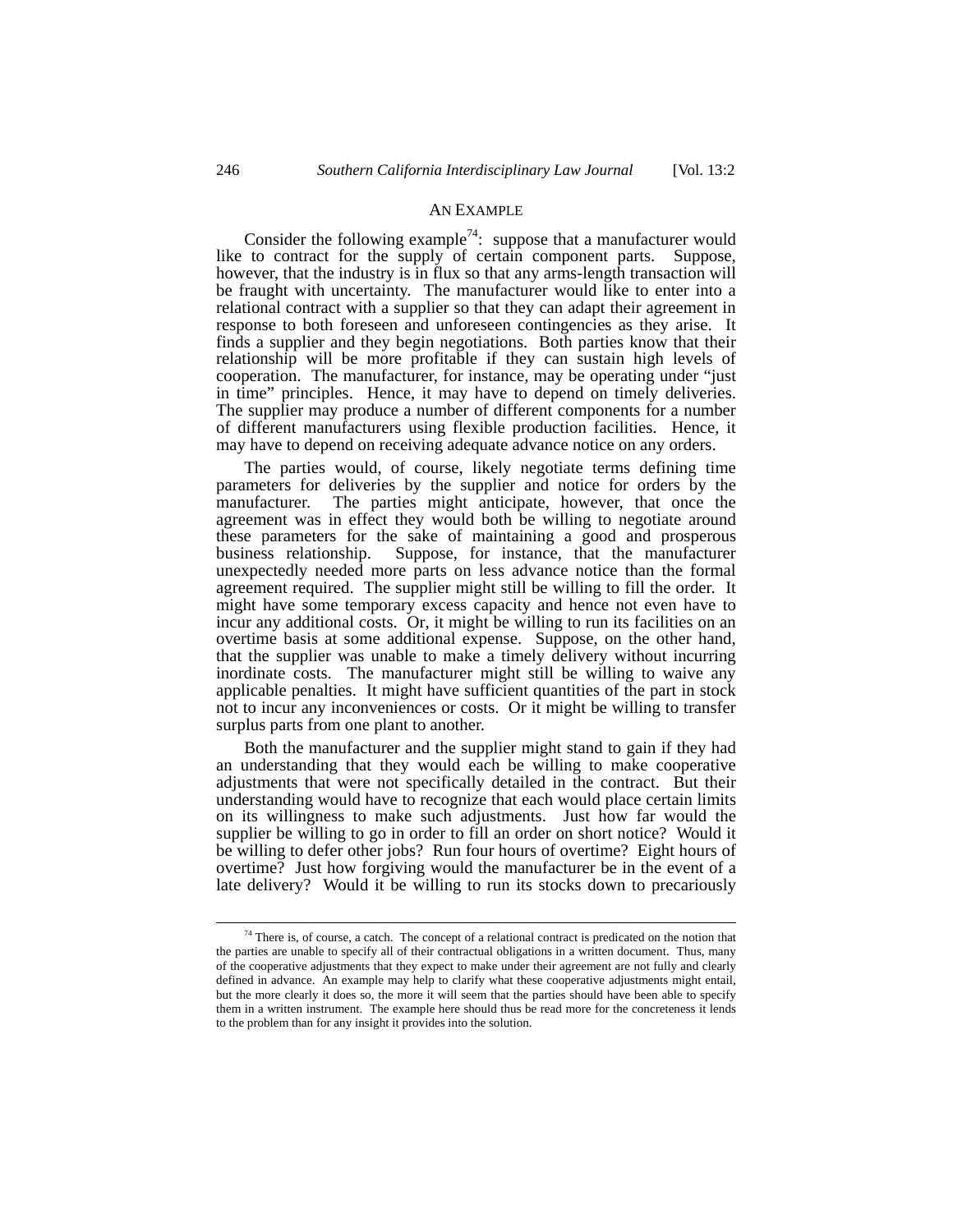low levels? Would it be willing to transfer surplus parts from a plant two hundred miles away? Two thousand miles away?

As the example suggests, there might be considerably more flexibility inherent in the possibilities for reciprocal cooperation than a simple prisoner's dilemma game suggests. In general, it might be extremely difficult, if not impossible, to specify all of the details of the cooperative actions routinely undertaken under a relational contract, and so many of them would likely be left out of any written instrument. The parties would nonetheless enter a relational agreement with certain expectations about just how cooperative they would be willing to be. The analysis above suggests that their expectations might well depend on the uncertainties, particularly the strategic uncertainties, surrounding the transaction. Indeed, the analysis suggests that the parties would expect their transaction to be less cooperative in a more uncertain environment because high levels of reciprocal cooperation would be unsustainable.

#### SPECIALARBITRATION PROCEDURES

An alternative, or perhaps additional, way in which the parties might address the governance problems is by incorporating special arbitration procedures into their agreement. Scott, for instance, suggests that it may be particularly effective to appoint a contract referee who is authorized to (1) investigate and discover the facts surrounding a dispute, and (2) issue a final and binding judgment.<sup>75</sup> Appointing an arbitrator with such sweeping powers might help to (1) ensure that an agreement would not be disrupted or terminated by unforeseen contingencies, and (2) reduce the strategic uncertainties that might otherwise inhibit the parties' cooperativeness during the life of their agreement. It would also, however, be quite costly, though perhaps not as costly as civil litigation. The referee would have to be paid some sort of retainer fee, regardless of whether circumstances truly requiring her services ever arise, and there would undoubtedly be additional adjudication costs if her services ever were required.

Such arbitration procedures would essentially serve as a substitute for judicial intervention. Although they might allow disputes to be adjudicated relatively cheaply compared to the civil litigation process, they would not provide the same external benefits. There is a public good dimension to the judicial resolution of contractual disputes, particularly if they are of a recurring type.<sup>76</sup> Legal precedents provide default rules for all contracts, and may reduce the costs of negotiating and drafting any number of agreements. The benefits of special arbitration procedures, on the other hand, derive largely from their capacity to reduce the strategic uncertainties surrounding a specific relational contract. None of these benefits spill over to other transactions. If a similar function could be served by a contract default rule, such benefits would be available to all contracting parties at much lower social costs.

<span id="page-20-0"></span> <sup>75</sup> Scott, *supra* note 7, at 2049.

<span id="page-20-1"></span><sup>76</sup> *See* Schwartz, *supra* note 14, at 277.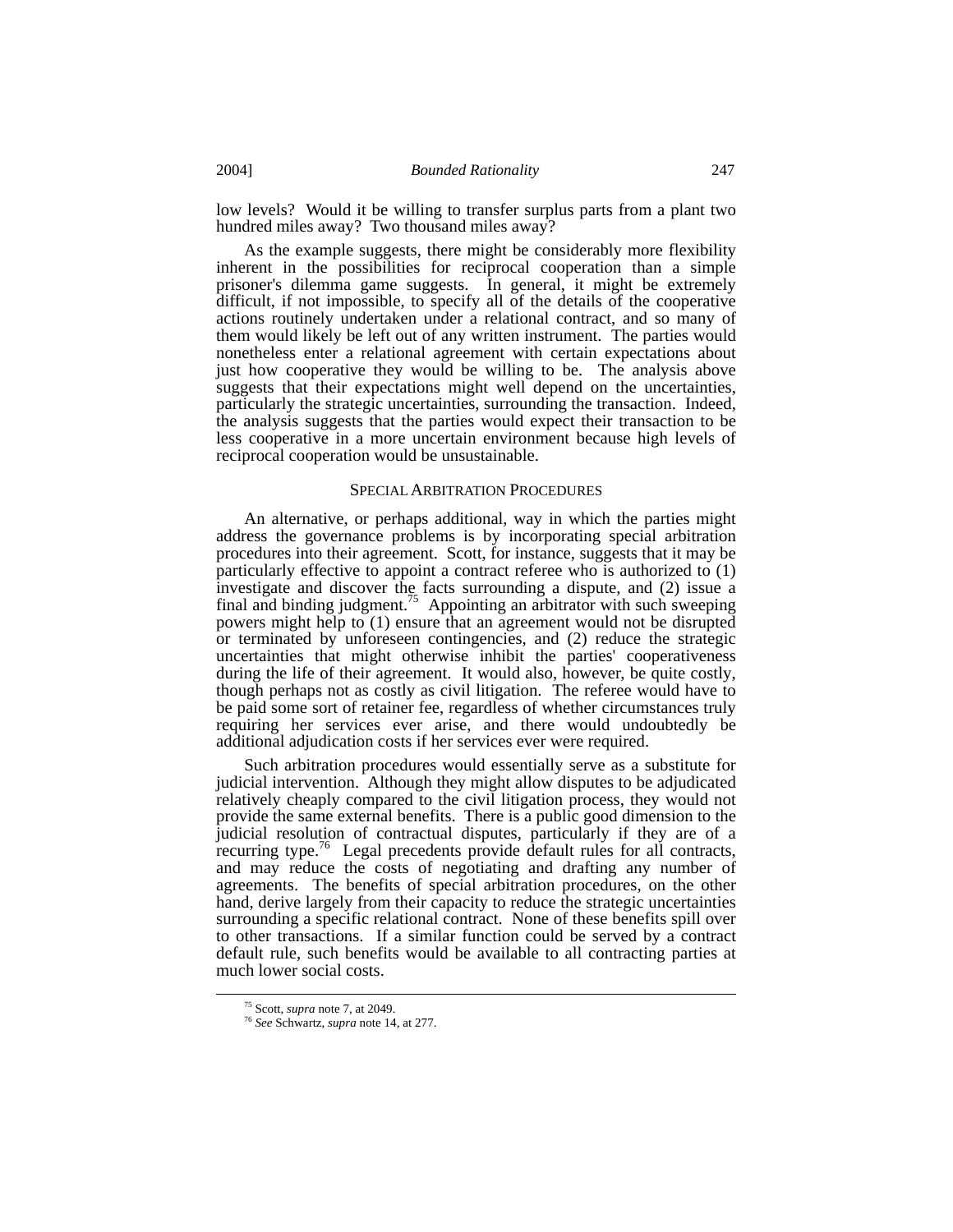# THE GOVERNANCE COSTS OF A RELATIONAL CONTRACT

This analysis illustrates some of the potentially important governance problems associated with a relational contract. It is important to emphasize that these governance problems carry real economic costs. Since special arbitration procedures of the type just discussed imply rather direct costs, we will focus on governance costs that manifest themselves in the structure of relational agreements. Therefore, for our purposes, we may think of the governance costs of a relational contract as the difference between the joint present discounted profits that would be earned in a fully cooperative relational agreement and the joint present discounted profits that would be earned in a sustainable but less than fully relational agreement.<sup>7</sup> Depending on the degree of uncertainty inherent in the transaction environment, these governance costs could be substantial. In fact, they might be significant enough to render an alternative to relational contracting more desirable, even though a relational contract is still feasible.

The analysis implies that there is a chain of linkages between the uncertainty inherent in the transaction environment, the parties' discount rates, and the governance costs of a relational contract. One can infer that as the degree of uncertainty and discount rates rise, the governance costs of a relational contract also rise. This should make the alternatives to relational contracting, particularly the integration of the transaction within an administrative hierarchy, relatively more attractive. There is little, if any, reason to believe that the costs of governing a transaction internally would be as strongly affected by uncertainty in the environment as the costs of governing a transaction at arm's length.[78](#page-21-1) Thus, as the degree of uncertainty rises, the relative costs of governing a transaction through a relational contract rise, making vertical integration relatively more attractive.

Most importantly, the analysis also suggests an important linkage to the law of contracts. It implies that any legal doctrine that helps to reduce the uncertainties surrounding a transaction may also help to reduce the governance costs of a relational contract. Thus, legal doctrines may have important consequences for the manner in which transactions are organized more generally. A transaction will normally only be conducted through a relational contract if there is no other mode of organization with lower governance costs. If legal doctrines help to lower the governance costs of relational contracts, firms will be less likely to organize transactions internally. At the margin, the volume of transactions conducted through relational contracts will be greater, and the volume conducted through internal organization will be smaller. The legal environment may thus have

<span id="page-21-0"></span> $77$  These are not true opportunity costs as they do not represent the costs of alternatives foregone. They are nonetheless helpful for thinking about transactional problems.

<span id="page-21-1"></span>To be more precise, there is no reason to believe that the extent of cooperation within a vertically integrated organization would decline in the same way that the cooperativeness of a relational agreement would decline as the environment becomes more uncertain.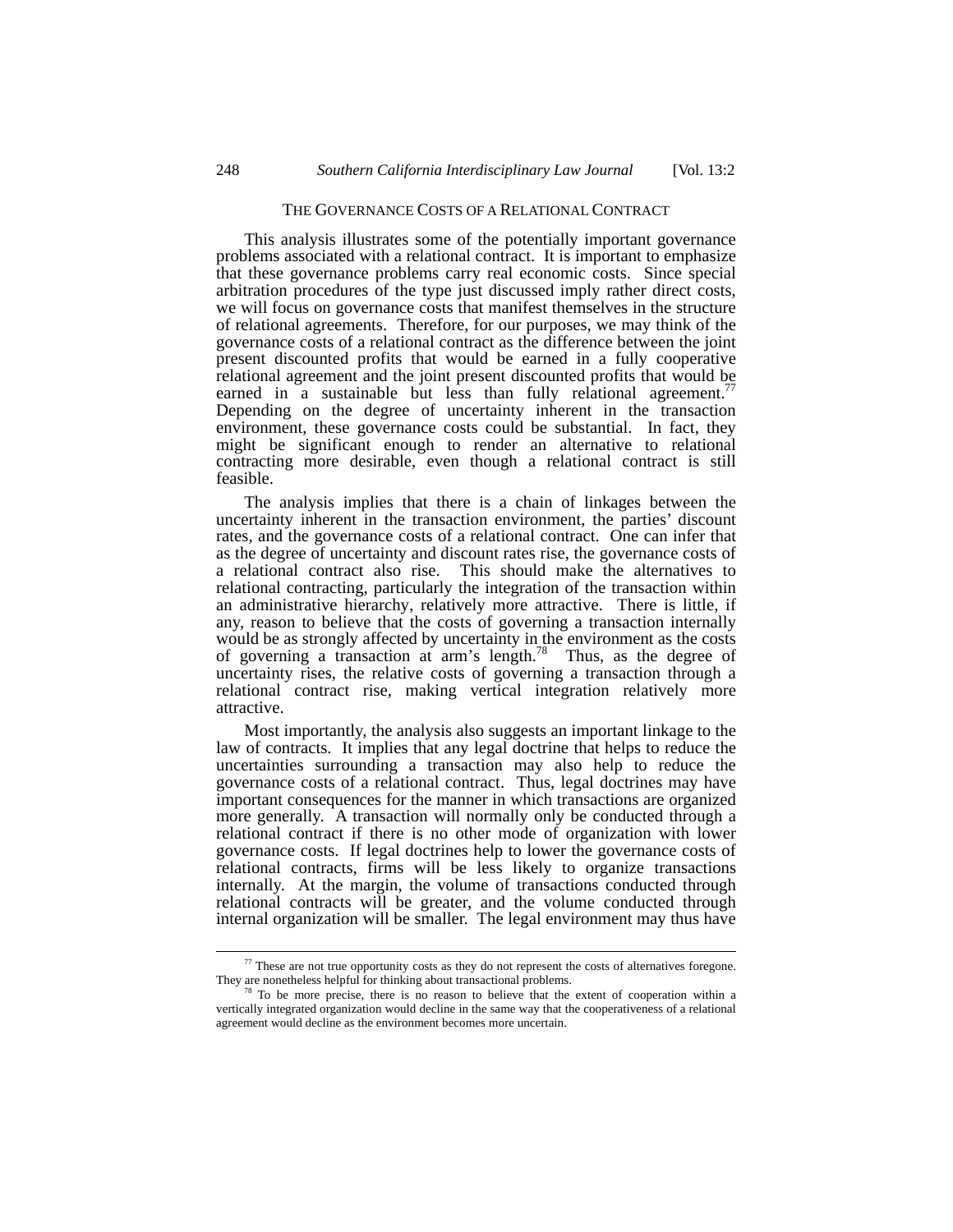subtle, though important and pervasive, consequences for the way in which an economy is organized overall.

The analysis also suggests that the objective of reducing governance costs should be an important criterion in the construction of contract laws. It implies that opportunism increases the governance costs of relational contracts. Therefore, to the extent that legal doctrines are poorly conceived and applied, they will increase the likelihood of opportunistic behavior and thus exacerbate governance problems. On the other hand, to the extent that legal doctrines are wisely conceived and applied, they will decrease the likelihood of opportunistic behavior and thus help to alleviate governance problems. In this respect, contract law may have a significant effect on the governance costs of relational agreements in general, even if it has only a marginal effect on the propensity of particular parties to behave opportunistically – since the benefits will be felt across a multitude of transactions over a breadth of time.

Of course, sound normative conclusions will recognize that legal doctrines may not only serve to impede opportunism, but may also be used opportunistically themselves. Thus, the possibilities for opportunistic behavior should be evaluated in conjunction with the legal doctrines that might be used to impede them, and the analysis should be conscious of the practical difficulties of interpreting and applying the rules. Legal doctrines will only succeed in diminishing the likelihood of opportunism and reducing governance costs if they can be applied in a reasonably clear and consistent fashion by judges and juries who are themselves boundedly rational.

## THE DOCTRINE OF IMPRACTICABILITY AND THE GOVERNANCE COSTS OF A RELATIONAL CONTRACT

The doctrine of impracticability will reduce the governance costs of relational contracts only if it decreases the likelihood of opportunistic behavior overall. In this regard, it is important to remember that impracticability is used principally as an affirmative defense to a complaint seeking specific performance or damages for a breach or an anticipated breach of contract. Its purpose is to relieve one of the parties to a contract from having to perform its contractual obligations[.79](#page-22-0) Whether it is used to impede opportunism or to impede a legitimate complaint will depend as much on the justification for the complaint as on the justification for the excuse.

The basic principles of a relational contract are antithetical to legal intervention. When they enter into a relational contract, the parties commit themselves to resolving their own disputes by adapting their agreement to

<span id="page-22-0"></span><sup>&</sup>lt;sup>79</sup> A court could, of course, go beyond merely deciding whether to excuse performances and actually arbitrate the parties' dispute. Much of the commentary concerning the excuse doctrines contemplates this more active form of judicial intervention. *See* Gillette, *supra* note 7; Scott, *supra* note 7; Schwartz, *supra* note 14. The analysis here construes the doctrine of impracticability more narrowly. Thus, it contemplates the doctrine only as a means of excusing contractual performances.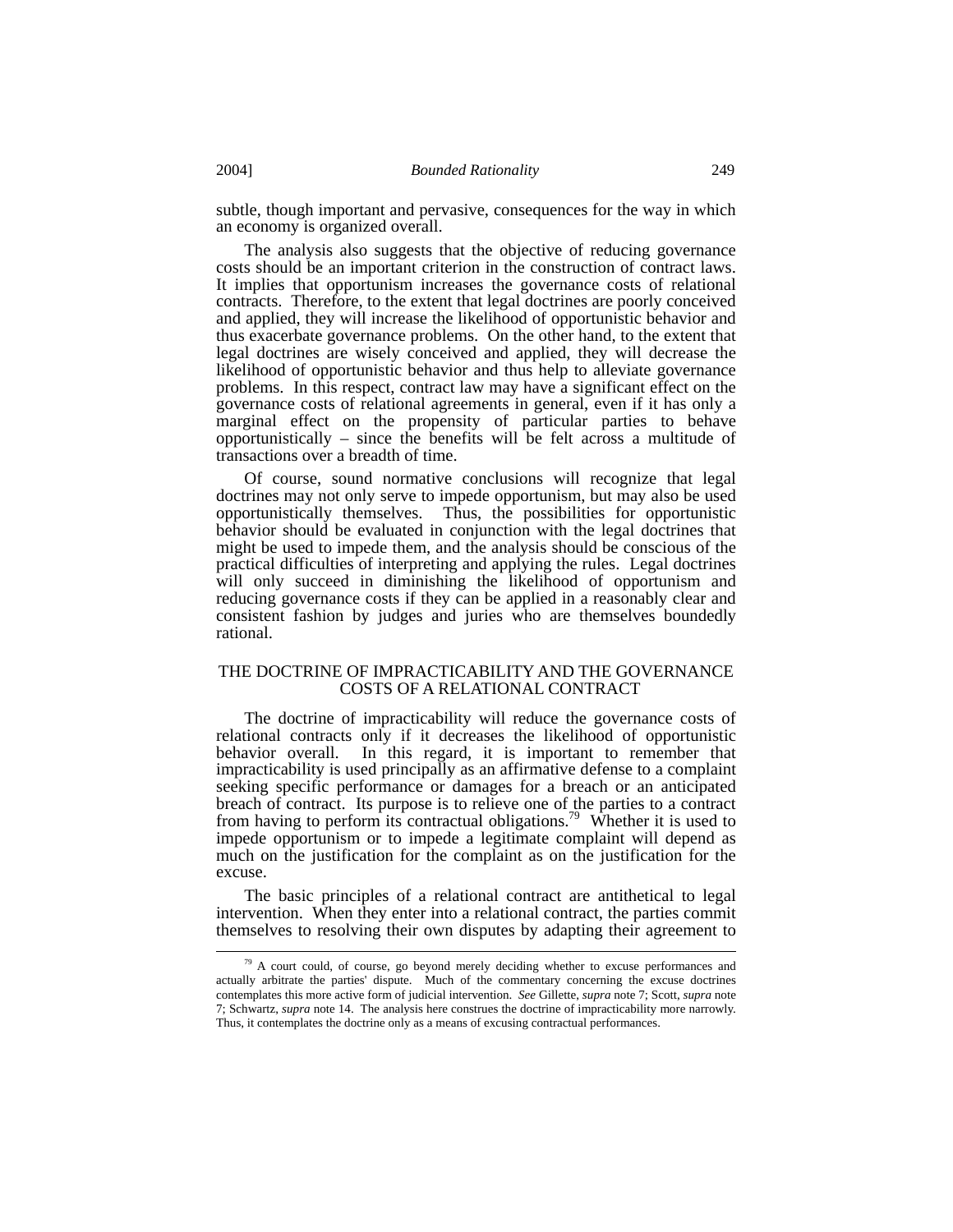unforeseen contingencies as they arise. The need for litigation would itself suggest that one of them was behaving opportunistically, or at least in violation of the basic principles of party autonomy that otherwise define the nature of the agreement.<sup>80</sup> There are two basic ways in which a party could behave opportunistically: (1) by refusing to agree to an adaptation in circumstances which call for one, or (2) by seeking an adaptation in circumstances which do not call for one.

Although the doctrine of impracticability might excuse a party from performing its contractual obligations, in theory it need not terminate the parties' relationship. In principle, the other party might still be able to induce the performance of the excused party, but only by renegotiating or adapting the terms of the agreement. Thus, if a court applies the doctrine of impracticability, it effectively forces the parties to negotiate an adaptation to the agreement instead of enforcing performances.<sup>81</sup> Conversely, if a court declines to apply the doctrine, it enforces performance instead of forcing the parties to negotiate an adaptation to their agreement. Therefore, if a court applies the doctrine, it may forestall the first type of opportunism at the risk of aiding the second, and if it declines to apply the doctrine, it may forestall the second kind of opportunism at the risk of aiding the first.

For easy reference, we will refer to a court's mistaken application of the doctrine as a Type I error and a court's mistaken failure to apply the doctrine as a Type II error.<sup>82</sup> In an ideal world, of course, there would be no such thing as opportunistic behavior and the probabilities of both types of errors would be zero, but in the world we inhabit, the parties to a contract may not only behave opportunistically, they may also attempt to conceal it. For example, a party might attempt to conceal its opportunism by taking a bargaining position that effectively precludes any kind of acceptable adaptation to an agreement, while at the same time denying that it was refusing to adapt, or claiming that the circumstances called for a particular adaptation when it knew they did not.

The availability of an impracticability defense, therefore, would not necessarily reduce the probability of opportunism overall. The change in the probability of opportunism overall would equal the probability that the doctrine would prevent opportunistic enforcements of contracts minus the probability that it would be used opportunistically itself to force adaptations. If the probability that the doctrine would prevent opportunistic enforcements was less than the probability that it would be used opportunistically itself, then it would actually increase the probability of

<span id="page-23-0"></span><sup>&</sup>lt;sup>80</sup> The parties could, of course, have an honest disagreement about the interpretation of the contract. But it would be very difficult to distinguish an honest disagreement about the interpretation of the contract from an opportunistic interpretation of the contract.

<span id="page-23-1"></span><sup>&</sup>lt;sup>81</sup> This assumes that they still could negotiate an adaptation of their agreement. In some cases, this might not be true; in others, the parties might not be inclined to do so. The assumption is made primarily to simplify and facilitate the discussion. 82 This follows Goetz and McChesney's treatment of judicial errors in antitrust cases. *See* Charles

<span id="page-23-2"></span>J. Goetz & Fred S. McChesney, ANTITRUST LAW: INTERPRETATION AND IMPLEMENTATION 67-69 (1998).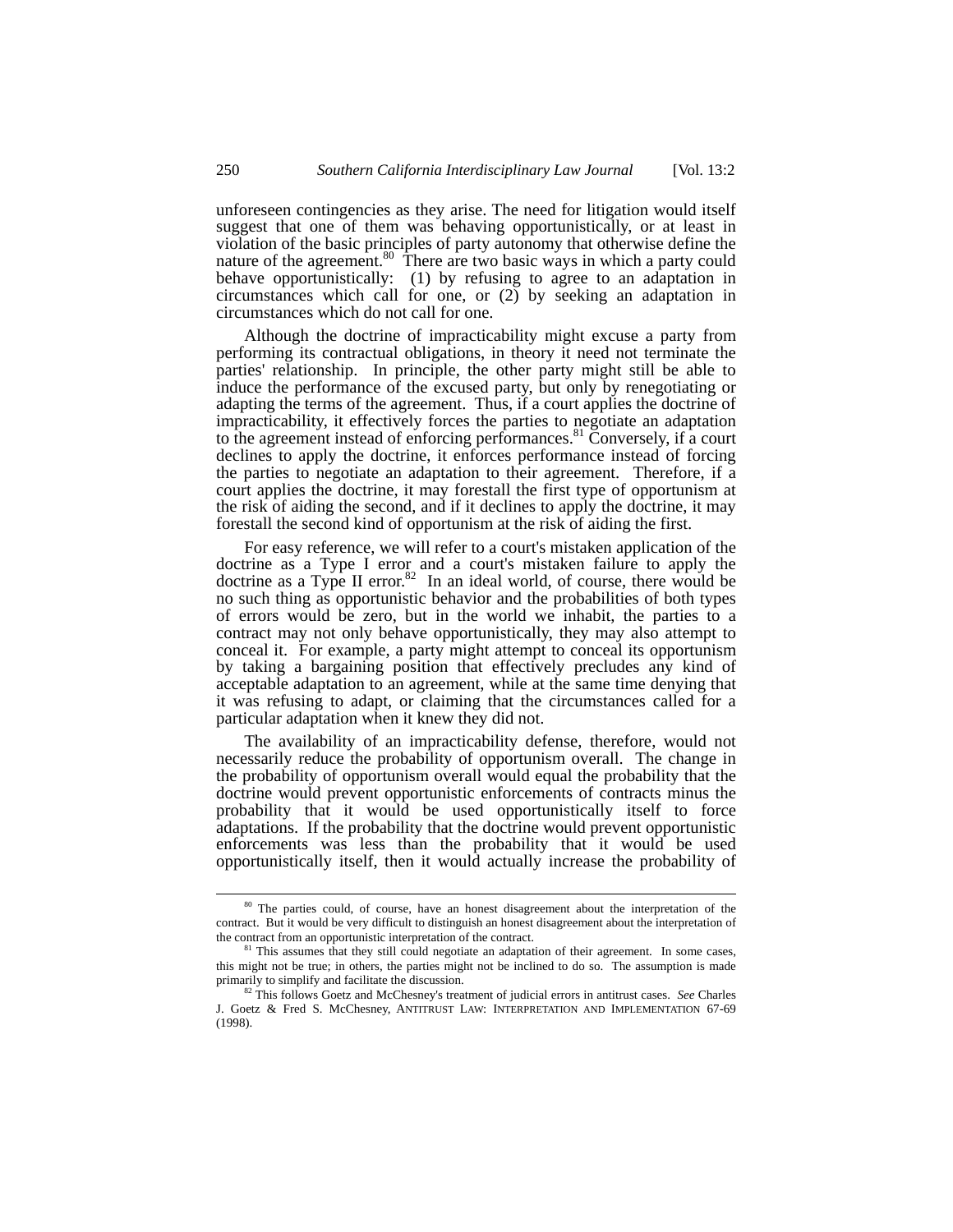opportunism overall. In that case, the impracticability doctrine might actually increase the governance costs of a relational contract. Of course, one would expect that even boundedly rational parties would then attempt to nullify the doctrine with an explicit waiver. $83$  The fact that parties rarely do attempt to waive the doctrine suggests that it probably does reduce the probability of opportunism overall.

If the doctrine of impracticability does reduce the probability of opportunism overall, it also probably reduces the governance costs associated with relational contracts. The economies could take a number of forms: (1) an increase in the expected longevity of relational agreements, (2) an increase in the cooperativeness of relational agreements, (3) an increase in the size of the investments made under relational agreements, (4) a decrease in expenditures on special arbitration procedures, or (5) a decrease in the volume of transactions conducted under less efficient governance structures, particularly those involving internal organization.

These economies would, of course, come at the expense of the additional legal costs associated with the availability of an impracticability defense. According to one view, legal intervention is merely a subsidized form of arbitration. As the foregoing discussion noted, however, there is a public good dimension to many kinds of legal intervention that often justifies the subsidy. That public good argument appears to apply very well to the doctrine of impracticability. First of all, the doctrine of impracticability is only one possible defense to a complaint seeking contractual performance or damages. There are other available defenses, and the availability of the impracticability defense probably has only a marginal impact on litigation costs overall. Second, the doctrine of impracticability potentially reduces the governance costs of all relational contracts, regardless of whether the parties ever need to use it.

<span id="page-24-0"></span><sup>83</sup> Some scholars may doubt whether the courts would respect the parties' attempts to waive the impracticability doctrine. Nonetheless, the language of the U.C.C., the commentary of legal scholars, and the case law all suggest that the doctrine of impracticability is waivable. As Norman Prance, *Commercial Impracticability: A Textual and Economic Analysis of Section 2-615 of the Uniform Commercial Code*, 19 IND. L. REV. 457, 483 (1986), notes, "A central axiom of Article 2 is that the parties are free, within certain limits, to structure their relationships as they see fit." Section 1-102(3) of the U.C.C. provides parties wide discretion to vary the terms of sales contracts in general, except where the U.C.C. otherwise prohibits, and except where obligations of good faith, diligence, reasonableness and care are concerned. Section 2-615, which states the doctrine of impracticability, is prefaced by the words, "Except in so far as a seller may have assumed a greater obligation," and the exception is clarified in comment 8 to mean that "[t]he provisions of this section are made subject to assumption of greater liability by agreement." In general, courts have interpreted this to mean that the parties to a sales contract may "'enlarge upon or supplant' section 2-615" as they wish. Eastern Airlines, Inc. v. McDonnell Douglas Corp*.*, 532 F.2d 957, 990 (1976); Interpetrol Bermuda Ltd. v. Kaiser Aluminum Intern*.*, 719 F.2d. 992, 999 (1983). There is only one case of which the author is aware in which a court has ruled on a general waiver of section 2-615; in that case, the court held that clauses expressly waiving section 2-615 were "valid and enforceable in accordance with their terms." Wheelabrator Frackville v. Morea Culm Services, Inc., No. 90-2962, 1990 U.S. Dist. LEXIS 7192, \*82. Of course, not all relational contracts are governed by the U.C.C., but the same arguments in favor of respecting the parties' autonomy still apply.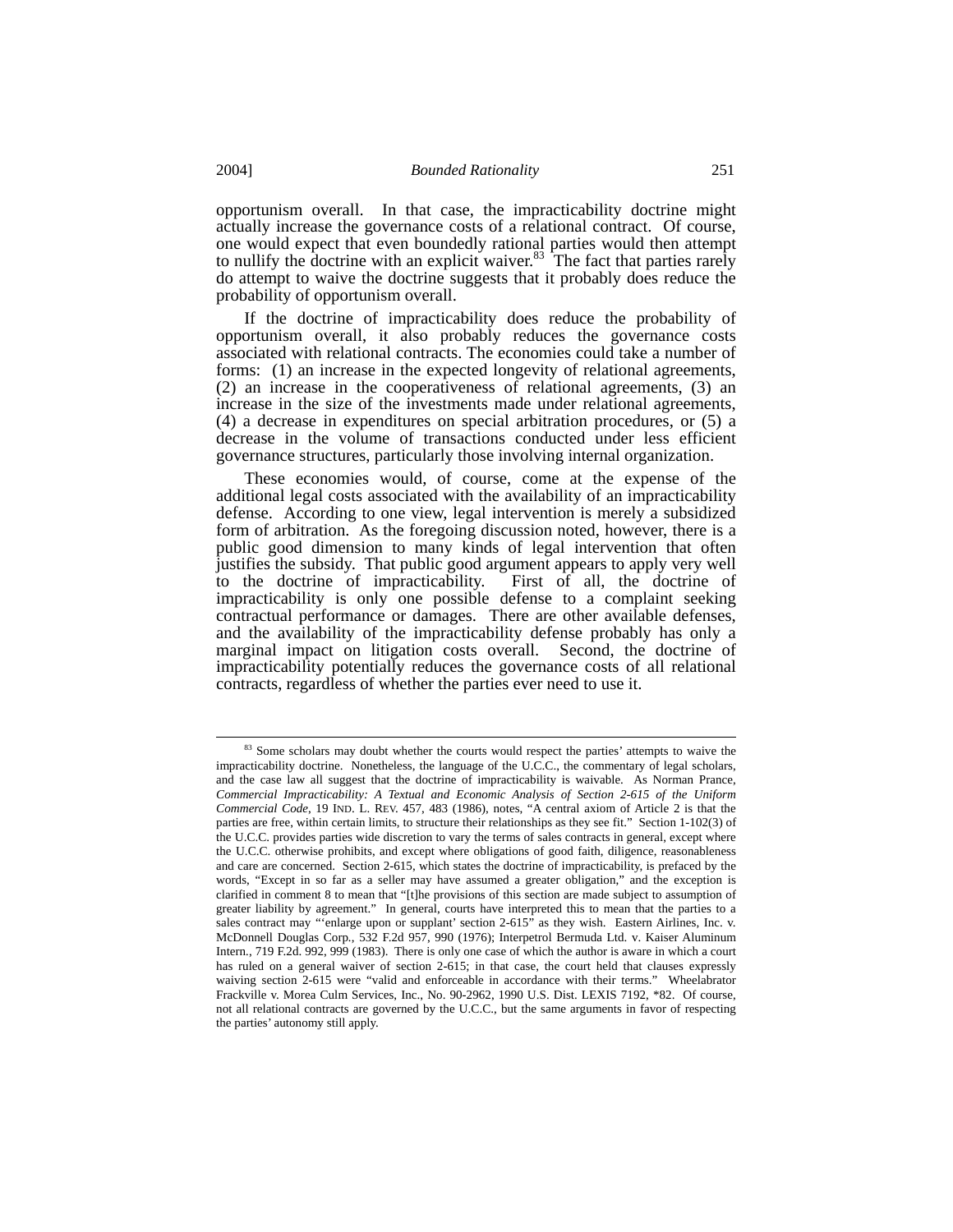#### NORMATIVE IMPLICATIONS

The analysis suggests that, subject to reasonable legal costs, the doctrine of impracticability should be devised so as to minimize the likelihood of opportunism. To minimize the likelihood of opportunism, the doctrine would have to maximize the difference between the probability that it would forestall opportunistic enforcement and the probability that it would be used opportunistically itself. The probability that the doctrine would forestall opportunistic enforcement is inversely related to the probability that it would not forestall opportunistic enforcement, which we have defined as the probability of a Type II error. Thus, if the doctrine was to be devised so as to minimize the likelihood of opportunism overall, it would have to minimize the sum of the probabilities of Type I and Type II errors.

Recall that the modern doctrine of impracticability has two requirements: a foreseeability requirement and an impracticability requirement. Assume that the foreseeability requirement has been Assume that the foreseeability requirement has been appropriately devised. This will allow us, for the moment, to focus all of our attention on the impracticability requirement.

It is not difficult to imagine various ways in which the impracticability requirement might be defined. At one extreme, impracticability could be defined so as to require that performance be strictly impossible. The doctrine of impracticability would then be equivalent to the doctrine of impossibility as it evolved out of *Taylor v. Caldwell*. [84](#page-25-0) In the context of a relational contract, it seems very likely that strict impossibility of performance would constitute legitimate grounds on which a party might seek adjustment. Since impossibility could probably be readily and accurately assessed, both the legal costs and the probability of Type II errors would be very small.

The probability of Type I errors, however, would be very high. It is not difficult to imagine circumstances in which performances would be physically possible, but in which there might still be legitimate grounds for an adjustment. If the impracticability test required strict impossibility of performance, therefore, it would virtually eliminate Type II errors, and probably economize on legal costs, but only at the expense of causing a high probability of Type I errors. Thus, the doctrine of impracticability would rarely, if ever, be exploited for opportunistic purposes, but would also do little to forestall opportunistic enforcements.

Consider an impracticability requirement at the other extreme: suppose that impracticability merely required the availability of some alternative superior to contractual performance (presumably one that would yield higher present discounted profits). If we assume that this requirement is also satisfied by any excuse stronger than that, such as strict impossibility, then it is clear that it implies a very low probability of Type I errors. Legal costs would probably be low as well because it would be almost pointless

<span id="page-25-0"></span> <sup>84</sup> *See* Taylor v. Caldwell, *supra* note 2.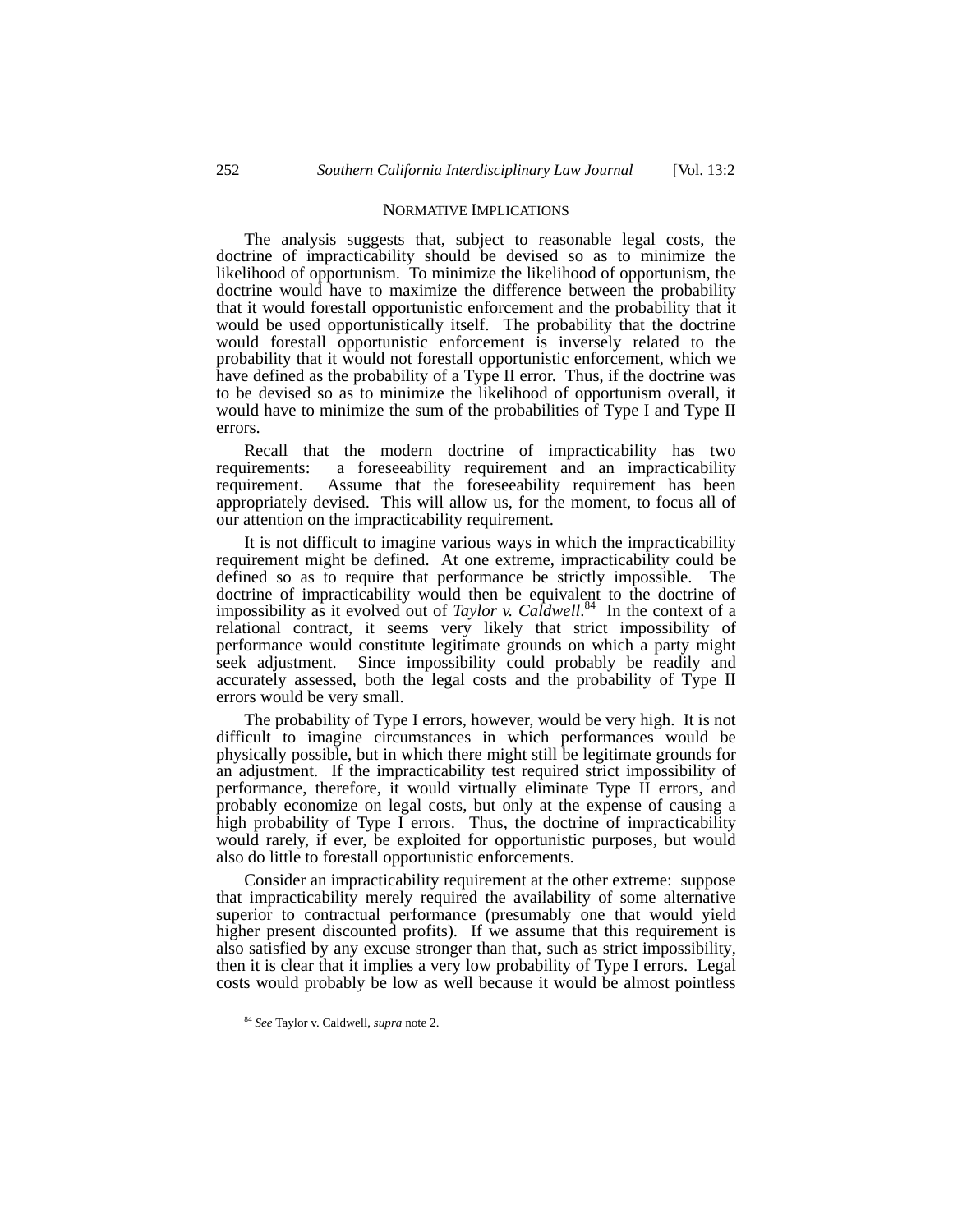to argue that the party trying to evade performance did not have a superior alternative. Nonetheless, there would likely be many circumstances in which parties would seek to evade contractual performances opportunistically. Thus, the probability of Type II errors would be high. Under such an expansive interpretation of the impracticability requirement the doctrine would rarely, if ever, allow opportunistic enforcement, but would probably itself be used opportunistically with great frequency.

Finally, consider an impracticability requirement similar to that which is commonly employed – one that requires "severe hardship" or "catastrophic consequences." Under the principles of a relational contract, a party is probably justified in seeking adaptations that would ameliorate particularly severe hardships. Thus, the probability of Type II errors would likely be small, certainly much smaller than under an impracticability requirement as expansive as the one described above. However, depending on how strictly the severe hardship requirement was interpreted, there would likely be a significant probability of Type I errors. Circumstances far short of severe hardship might well call for adaptations. Nonetheless, the probability of type I errors would likely be much smaller than under an impracticability test that required strict impossibility.

It seems reasonable to surmise, therefore, that some version of a "severe hardship" impracticability requirement would probably achieve the greatest reduction in opportunism overall. It would certainly avoid the high probability of Type I errors that would be observed under a narrow impracticability requirement and the high probability of Type II errors that would be observed under an expansive impracticability requirement. It might, however, imply relatively high legal costs, particularly if the courts' interpretations of "severe hardship" or "catastrophic consequences" were unclear or inconsistent. From a normative perspective, therefore, the best impracticability requirement would be one that was of an intermediate scope and could be applied clearly and consistently.

Now assume for the moment that the impracticability requirement has been appropriately devised, and let us focus on alternative ways in which the foreseeability requirement might be defined. The most expansive definition of the foreseeability requirement would make it nonexistent, giving the doctrine of impracticability only an impracticability requirement. This would almost surely be problematic. It would virtually eliminate the probability of Type II errors because excuses would be freely granted, but it would also cause the probability of Type I errors to be extremely high. A party's invocation of the impracticability doctrine in the face of circumstances that were easily foreseeable would almost always be opportunistic. A foreseeability requirement of some kind would thus be necessary to provide the parties with at least minimal incentives to foresee impracticability problems and avoid them, if at all possible.

Consider therefore a "subjective" foreseeability requirement that simply requires a party to show that the problematic circumstances were unforeseen, regardless of whether they were in any sense unforeseeable.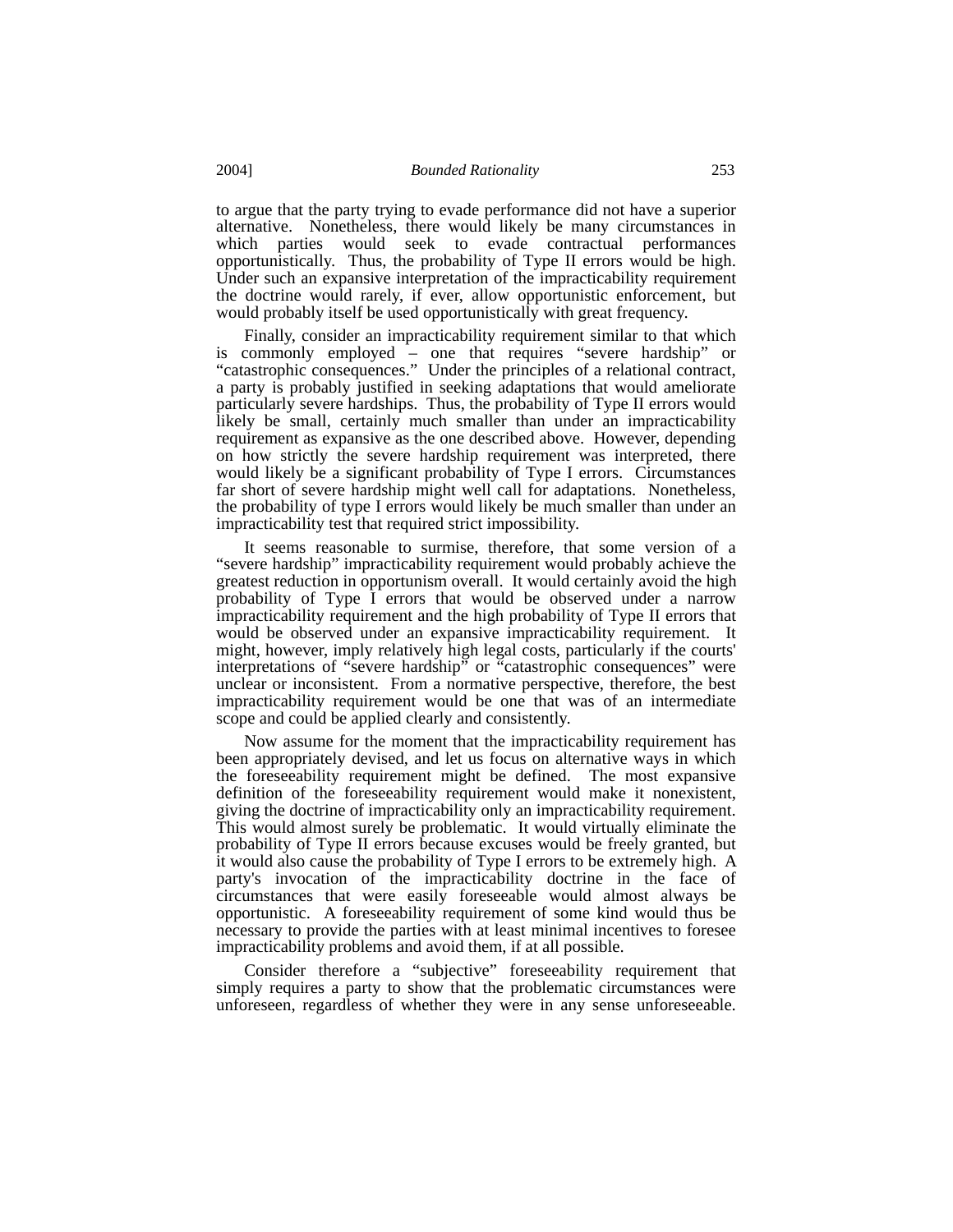This would likely cause a low probability of Type II errors, but, given that it would be difficult for one party to show that the other did in fact foresee a particular set of circumstances, it would also likely cause a high probability of Type I errors, and would likely result in high legal costs. Under a subjective foreseeability requirement, both parties would actually have an incentive not to foresee problematic circumstances. This might then place them in a position to use the impracticability doctrine at some later date. Such a use of the doctrine, however, would merely constitute a form of planned opportunism.

Finally, consider an "objective" foreseeability requirement that requires a party to show that it did not foresee the problematic circumstances, and that it was reasonable for the party not to have foreseen them. The difficulty of establishing the reasonableness of a party's oversights would likely make the probability of Type II errors greater than under a subjective test, but not necessarily by a wide margin. The probability of Type I errors, on the other hand, would likely be much lower. There would certainly be much less distortion of the parties' incentives to foresee impracticability problems, if there was indeed any at all. And if an objective test were applied in a reasonably clear and consistent fashion, it would likely result in fewer impracticability cases going to trial, thereby lowering litigation costs.

It also seems reasonable to surmise, therefore, that an objective foreseeability test would help to achieve the greatest reduction in opportunism overall. Of course, an effective test would have to be consistent with the cognitive limitations of the judges and juries applying it. The simpler and clearer the criteria upon which the foreseeability test was based, the greater the likelihood that it would be clearly and consistently applied.

# ROUTINES, HEURISTICS, AND THE FORESEEABILITY TEST

The use of routines and heuristics to conceptualize the parties' behavior suggests a simple and clear set of criteria upon which to base an objective foreseeability test. If the parties' behavior may generally be described in terms of routines and heuristics, then the manner in which they generate their expectations during the negotiation stage of an agreement may also be described in terms of routines and heuristics. From a behavioral perspective, the parties to a dispute would only have been able to foresee particular contingencies if their routines and heuristics had allowed them to do so.

The reasonableness of a party's oversights would be a factual matter, but not one necessarily requiring any detailed investigation of the routines and heuristics that a party actually employed. Rather than investigating the source of a party's oversights, the inquiry could focus on two considerations. First, a determination could be made as to what kinds of routines and heuristics would have been reasonable in the circumstances in which the contract was drafted – for instance, what kind of personnel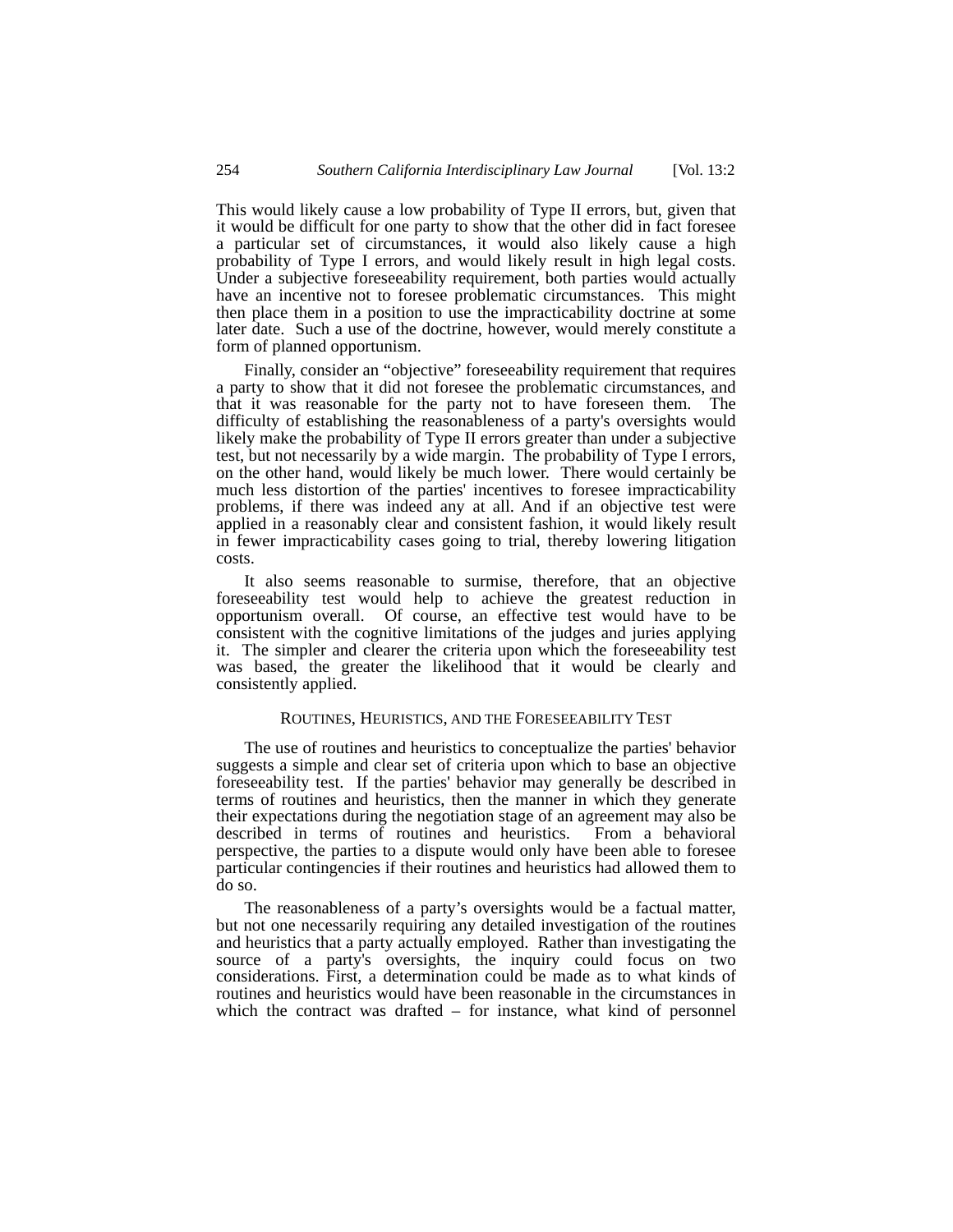should have been assigned to negotiating and drafting the agreement, what kind of legal advice should have been sought, whether industry experts should have been consulted, and, if so, of what caliber and experience. Second, a determination could be made as to whether the contingencies would likely have been foreseen if reasonable routines and heuristics had been employed – for instance, whether sufficiently experienced personnel or industry experts of a certain caliber would have foreseen the problematic circumstances.

This might seem to suggest that standard industry practices and customs should be used to establish the reasonableness of the parties' oversights. That, however, would only be true if the practices and customs were themselves reasonable. At any point in time, standard industry practices and customs might lag far enough behind the "cutting edge" practices of industry leaders or firms in other industries that a fact-finder could consider them unreasonable. In some cases, even if there was no lag, a fact-finder might still consider them unreasonable merely in light of common sense. Although an objective test based on the parties' routines and heuristics would undoubtedly place considerable weight on evidence about standard industry practices and customs, it would hardly make them dispositive.

Indeed, this use of routines and heuristics would not be inconsistent with the kind of cost-benefit calculations characteristic of the conventional law and economics approach. If a marginal expenditure of a few thousand dollars on some readily available expert advice might have prevented catastrophic losses in a multi-million dollar contract, one might reasonably conclude that it should have been incurred. Of course, a boundedly rational party might only have had vague apprehensions about the risks of such a catastrophe, and might thus have been unable to contemplate the expected marginal benefits with any accuracy, but if the discrepancy was sufficiently large, the party's reasonableness might still be brought into doubt.

In this sense, the courts could themselves use cost-benefit calculations as a heuristic device. The use of cost-benefit calculations generally depends upon the user having the ability to conceive of the alternatives against which the calculations might be applied. The use of routines and heuristics to conceptualize the manner in which parties generate their expectations would provide the courts with a very practical and concrete way of conceiving of the parties' alternatives, but would not preclude them from using other methods or heuristics to reach their conclusions.

## MODERN APPLICATIONS

This essay does not purport to present a positive theory about the doctrine of impracticability. Indeed, the courts' interpretations of the doctrine would seem to defy any kind of coherent positive analysis.<sup>85</sup> The

<span id="page-28-0"></span> <sup>85</sup> *See* Schwartz, *supra* note 14 (providing a very general positive analysis that purports to identify necessary conditions for judicial intervention and show that they are seldom satisfied in relational contexts).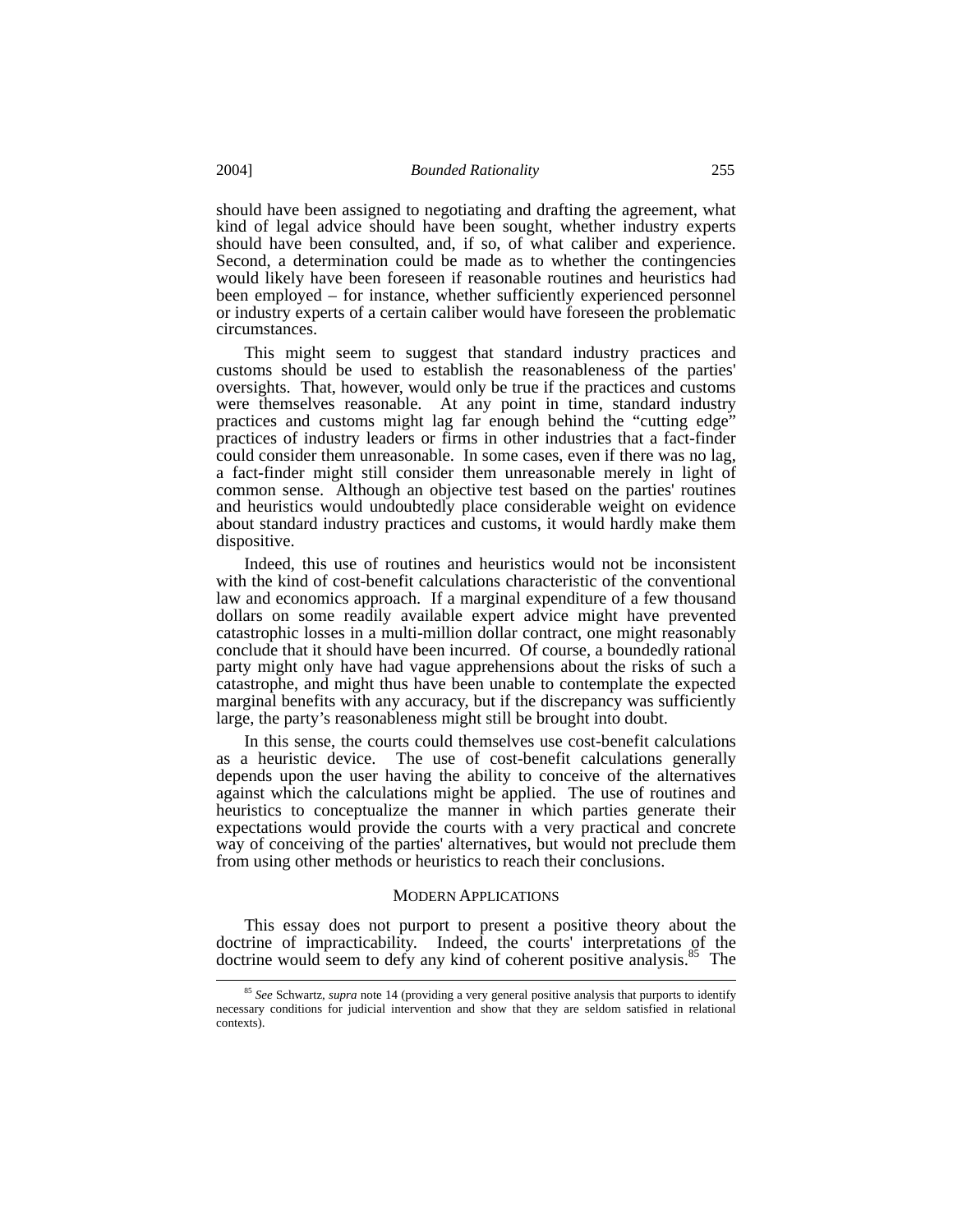essay's normative prescriptions are nonetheless broadly consistent with the way the doctrine has been applied in some important recent cases. This is significant because it implies that the normative prescriptions are at least "feasible" in the sense that they could be followed without the need for any radical departure from the existing precedents.

# *Eastern Airlines v. Gulf Oil Corp.*[86](#page-29-0)

This case originated in a complaint by Eastern seeking to enforce Gulf's performance under a long-term contract in which Gulf was obligated to supply Eastern with jet fuel.<sup>87</sup> Gulf responded to Eastern's complaint by asserting, among other defenses, that the contract was commercially impracticable under the U.C.C. section 2-615.<sup>88</sup> The case is especially relevant in view of the longevity of the parties' relationship. Indeed, the court's opinion acknowledged that the dispute arose only under "the most recent contract between the parties" and involved "the threatened disruption of [their] historic relationship,"<sup>89</sup> which had existed for several decades.

Gulf's impracticability defense was that its performance had become commercially impracticable because it had not foreseen the "two-tier" pricing scheme that the Federal Government imposed on the domestic market for crude oil subsequent to the OPEC oil embargo in 1973-1974, and because those price controls caused such a wide divergence between the price that it had to pay for crude oil and the price it received for its fuel under the contract's escalator index. $90$  The court rejected Gulf's argument on both the grounds that it failed to show impracticability and that the circumstances giving rise to the dispute were reasonably foreseeable.<sup>[91](#page-29-5)</sup>

The court interpreted the impracticability requirement strictly, noting that a "mere showing of nonprofitability, without more, will not excuse the performance of a contract." $92$  It also appeared to apply an objective version of the foreseeability test, noting that "even if Gulf had established great hardship, [it] would not prevail because the events associated with the socalled energy crisis were reasonably foreseeable at the time the contract was executed."<sup>93</sup> In support of this finding, the court observed that "even those outside the oil industry were aware of the possibilities," and provided an illustrative quote from Eastern's principal contract negotiator.<sup>[94](#page-29-8)</sup>

<span id="page-29-0"></span><sup>86</sup> Eastern Airlines v. Gulf Oil Corp., 415 F. Supp. 429 (S.D. Fla. 1975).<br>
87 Id.<br>
88 *Id.* at 432.<br>
89 *Id.* at 441.<br>
90 *Id.* at 440.<br>
91 *Id.* at 441-42.<br>
92 *Id.* at 438.

<span id="page-29-2"></span><span id="page-29-1"></span>

<span id="page-29-3"></span>

<span id="page-29-4"></span>

<span id="page-29-5"></span>

<span id="page-29-6"></span>

<span id="page-29-7"></span><sup>93</sup> *Id*. at 441.

<span id="page-29-8"></span><sup>94</sup> *Id*. at 442.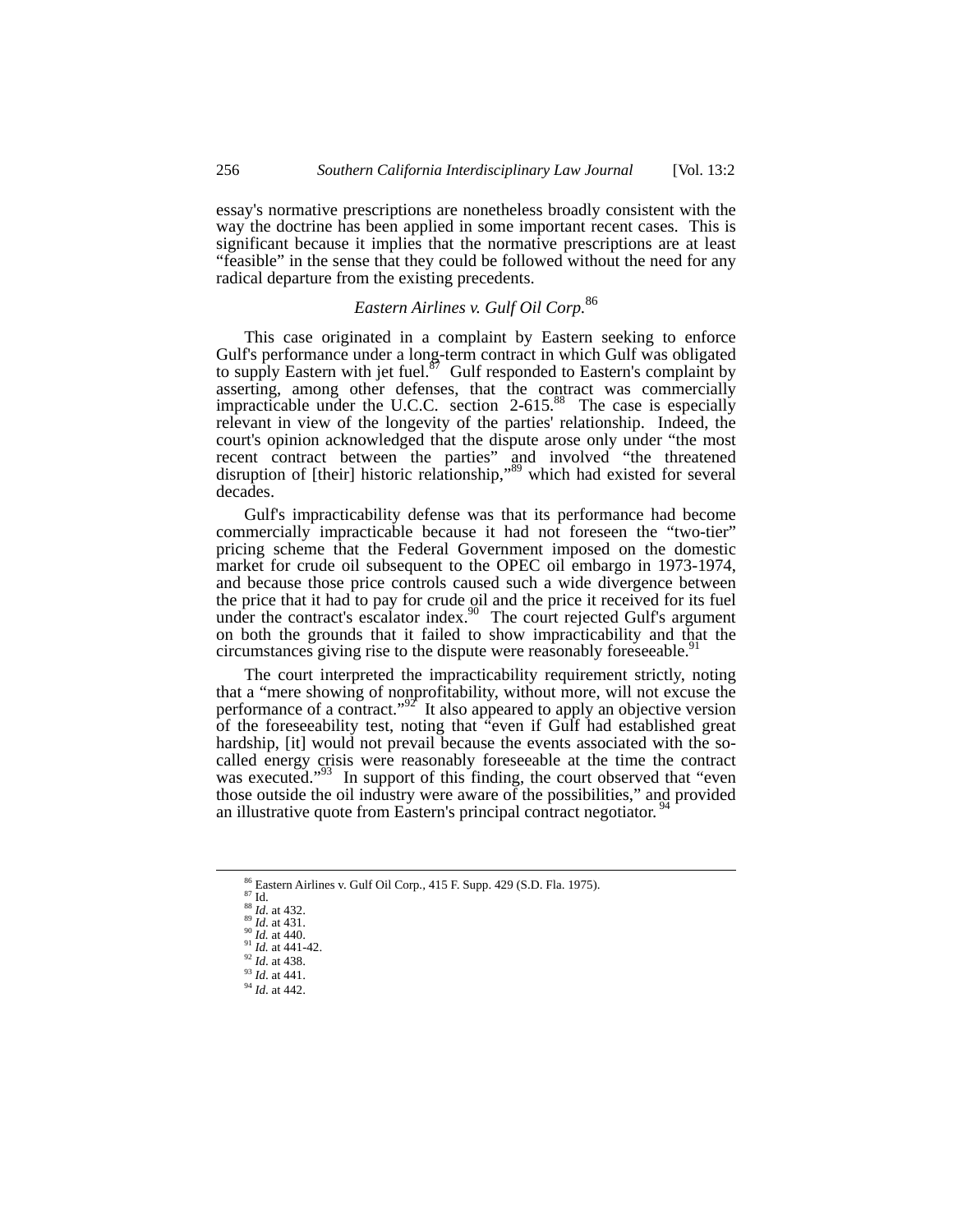# *Iowa Electric Light and Power Co. v. Atlas Corp.*[95](#page-30-0)

This case originated in a complaint by Iowa Electric (IE) seeking in part Atlas's performance of its obligation to supply IE with uranium concentrate under a contract executed in  $1973.96$  Atlas responded to the complaint by invoking the doctrine of impracticability, claiming that unforeseen contingencies had resulted in drastic cost increases that should have excused its performance and warranted an adjustment of the contract price.<sup>97</sup> IE claimed, however, that the instability in the uranium market was one reason it had sought to ensure that it would have access to uranium supplies at the 1973 price.<sup>[98](#page-30-3)</sup>

Atlas based its impracticability defense on the argument that a number of unforeseen circumstances, including the OPEC oil embargo, federal environmental and occupational safety regulations, inflated factor prices, and unfavorable market conditions, all combined to dramatically increase its costs.[99](#page-30-4) The court initially rejected Atlas' defense on the grounds that it had "failed to bear the burden . . . to prove which and how much of the increases were reasonably unforeseen and not, in part, a function of its own actions."<sup>100</sup> The court subsequently allowed Atlas to clarify the record by submitting more precise cost calculations, but declined to alter its judgment.<sup>101</sup> Using Atlas' new information, the court attributed a 52.2 percent cost increase to circumstances that Atlas had not foreseen and that had not been a function of its own actions, and estimated Atlas' total loss at about \$2,673,125.<sup>[102](#page-30-7)</sup> It ruled, however, that Atlas was not entitled to a discharge or adjustment because "the absolute losses and percentage of increase do not warrant so drastic a remedy."[103](#page-30-8)

The court justified its strict interpretation of the impracticability requirement by noting that the "mere fact that performance has become economically onerous is not sufficient to excuse performance," and that "increases of 50-58 percent generally have not been recognized as a basis for excusing or adjusting contractual obligations."<sup>104</sup> Although the court's final decision did not touch on the foreseeability requirement, its initial decision had clearly relied on an objective version of the foreseeability test. Indeed, the court found that "prior to the contract being signed there was good reason to anticipate rising costs and drastically increased expenditures for environmental and safety equipment and procedures," and cited a

<span id="page-30-0"></span> <sup>95</sup> Iowa Elec. Light and Power Co. v. Atlas Corp, 467 F. Supp. 129 (1978), *overruled on jurisdictional grounds*, 603 F.2d 1301 (1979).

<span id="page-30-1"></span>

<span id="page-30-2"></span>

<span id="page-30-3"></span>

<span id="page-30-5"></span><span id="page-30-4"></span>

<sup>96</sup> *Id.* at 131.<br><sup>99</sup> *Id.* at 135.<br><sup>99</sup> *Id.* at 135.<br><sup>100</sup> *Id.* at 132-33.<br><sup>102</sup> *Id.* at 137-40.<br><sup>102</sup> *Id.* at 140.<br><sup>103</sup> *Id.* at 140.<br><sup>104</sup> *Id.* at 140.

<span id="page-30-7"></span><span id="page-30-6"></span>

<span id="page-30-9"></span><span id="page-30-8"></span>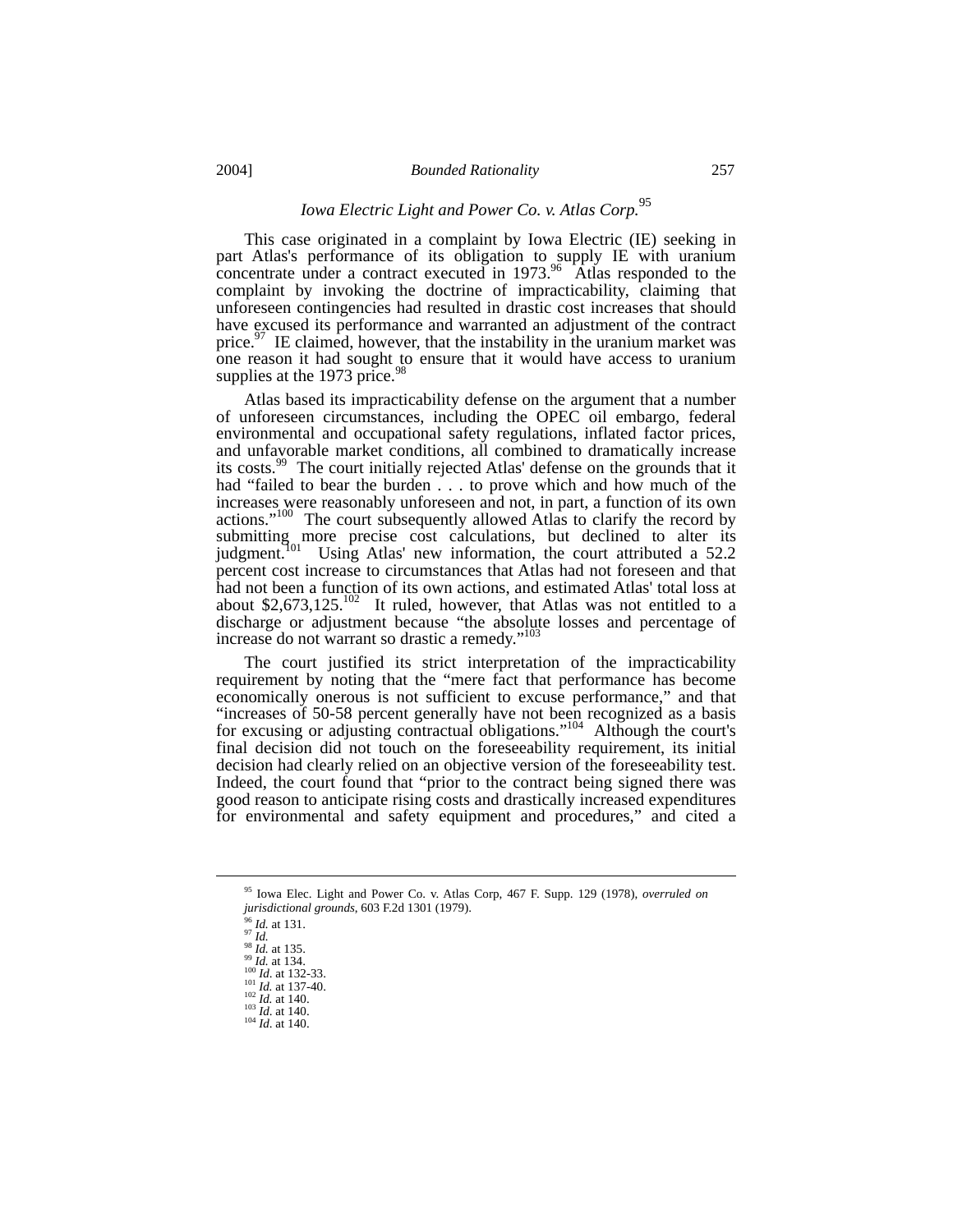November 14, 1972 Wall Street Journal article that had forecast uranium price increases.<sup>[105](#page-31-0)</sup>

# *Aluminum Co. of America v. Essex Group, Inc.*[106](#page-31-1)

This case originated in a suit by Aluminum Co. (Alcoa) seeking an adjustment of its contract with  $Essex.<sup>107</sup>$  In this regard, the case was somewhat unusual and outside the scope of the normative prescriptions offered here. Alcoa's suit was obviously a preferred alternative to simply refusing to perform and awaiting a suit by Essex. Under the contract, Alcoa was obligated to convert the alumina supplied by Essex into aluminum, which was then to be conveyed back to  $\text{Esses.}^{108}$  The contract was executed in 1967 and was to run until 1983, with Essex having the option to extend it to 1988. [109](#page-31-4) Alcoa's justifications for the suit were based on a number of common law excuse doctrines, including the doctrine of commercial impracticability.<sup>[110](#page-31-5)</sup>

Alcoa's impracticability case was based on the argument that unforeseen oil price increases in the wake of the OPEC oil embargo and unanticipated pollution control cost increases caused its production costs to rise more rapidly than the price it received for its aluminum, which was indexed under the contract.<sup>111</sup> During the period in question, the market price of aluminum rose even faster than Alcoa's production costs, and Essex took advantage of the discrepancy by reselling millions of pounds of aluminum for an enormous profit.<sup>112</sup> Essex's gains were Alcoa's losses, and the court found that without any adjustments to the contract, Alcoa stood to lose in excess of \$75,000,000 (presumably in 1979 or 1980 dollars).<sup>1</sup> This prospective loss was the basis for Alcoa's claim that its performance would have been impracticable.<sup>[114](#page-31-9)</sup>

The court ruled that both the foreseeability and the impracticability requirements had been met.<sup>115</sup> Although it acknowledged that Alcoa had developed the indexing system, it noted that Alcoa had taken the care to examine the way the index performed against the past record of aluminum prices and had found that its performance fluctuated within a narrow range.<sup>116</sup> It also noted that in constructing the index, Alcoa had drawn on the expertise of Alan Greenspan, who was then a leading economic forecaster and is now, of course, the Chairman of the Board of Governors of the Federal Reserve.<sup>117</sup> On a more general level, the court noted:

<span id="page-31-10"></span>

<span id="page-31-1"></span><span id="page-31-0"></span>

<sup>&</sup>lt;sup>105</sup> *Id.* at 135.<br>
<sup>106</sup> Aluminum Co. of Am. v. Essex Group, Inc., 499 F. Supp. 53 (1980).<br>
<sup>107</sup> *Id.* at 55.<br>
<sup>108</sup> *Id.* at 56.<br>
<sup>109</sup> *Id.* at 57.<br>
<sup>110</sup> *Id.* at 57.<br>
<sup>111</sup> *See id.* at 57-58.<br>
<sup>112</sup> *Id.* at 59.<br>

<span id="page-31-2"></span>

<span id="page-31-4"></span><span id="page-31-3"></span>

<span id="page-31-5"></span>

<span id="page-31-6"></span>

<span id="page-31-7"></span>

<span id="page-31-9"></span><span id="page-31-8"></span>

<span id="page-31-12"></span><span id="page-31-11"></span>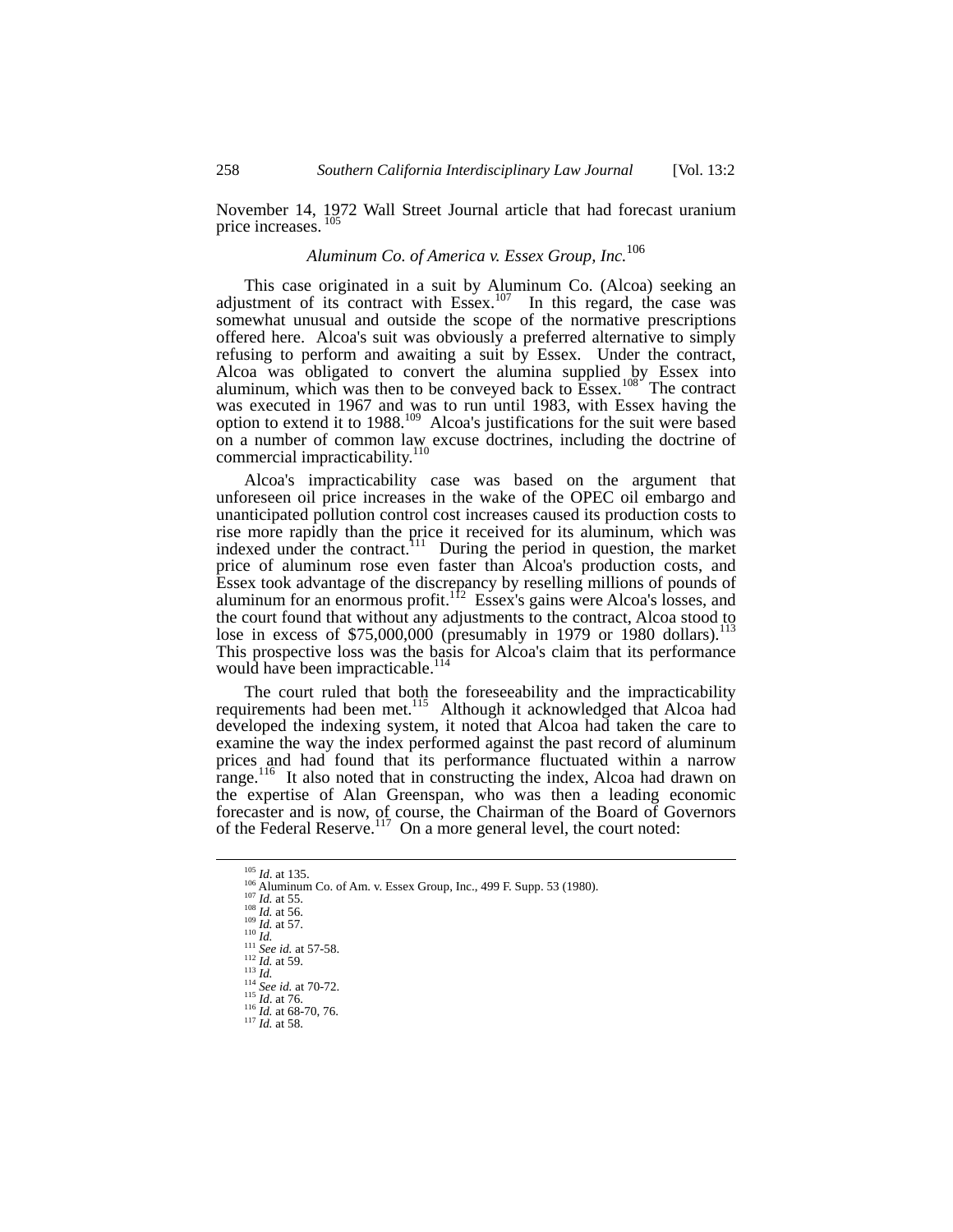Essex and Alcoa are huge industrial enterprises. The management of each is highly trained and highly responsible. The corporate officers have access to and use professional personnel including lawyers, accountants, economists and engineers. The contract was drafted by sophisticated, responsible businessmen who were intensely conscious of the risks inherent in long-term contracts and who plainly sought to limit the risks of their undertaking.<sup>[118](#page-32-0)</sup>

As far as the impracticability requirement was concerned, the court noted that the standard had evolved from one of impossibility of performance to one that "denotes an impediment to performance lying between 'impossibility' and 'impracticability'" in the common sense of the word.<sup>119</sup> It ruled that the increase in Alcoa's costs was severe enough to warrant relief under such a standard.<sup>120</sup> The court found that, even based on conservative predictions, Alcoa stood to lose at least \$60,000,000 over the life of the contract (again, presumably in 1979 or 1980 dollars).<sup>121</sup> Although it did not discuss Essex's ethical position in the dispute, the court did note that the "margin of profit shows the tremendous advantage Essex enjoys under the contract" and that "[a] significant fraction of Essex's advantage is directly attributable to the corresponding . . . losses Alcoa suffers.<sup>5122</sup> This might be interpreted as an insinuation that Essex was behaving opportunistically.

#### SOME FINAL OBSERVATIONS

These cases are at least broadly consistent with the normative prescriptions that have been offered in this essay. One reason the court rejected Gulf's impracticability defense in *Eastern Airlines* was that the oil price increases that Gulf argued were unforeseeable had actually been foreseen even by outsiders to the industry.<sup>123</sup> The clear implication is that Gulf's own contract negotiators should have been able to foresee the risks. In *Iowa Electric*, the court pointed to direct evidence that at least some of Atlas's cost increases should have been foreseeable. [124](#page-32-6) In *Alcoa*, on the other hand, the court accepted Alcoa's impracticability argument on the grounds that Alcoa had used sophisticated personnel and a highly esteemed forecaster to construct the price index for its aluminum.<sup>[125](#page-32-7)</sup> The court thus ruled that the failure of the price index was reasonably unforeseen on the basis of the practices that Alcoa had used in the process of negotiating and drafting the contract.<sup>[126](#page-32-8)</sup>

<span id="page-32-0"></span>

<span id="page-32-1"></span>

<span id="page-32-2"></span>

<span id="page-32-3"></span>

<span id="page-32-6"></span><span id="page-32-5"></span><span id="page-32-4"></span>

<sup>&</sup>lt;sup>118</sup> *Id.* at 68.<br>
<sup>119</sup> *Id.* at 72.<br>
<sup>121</sup> *Id.* at 76.<br>
<sup>121</sup> *Id.* at 66.<br>
<sup>121</sup> *Id.* at 66.<br>
<sup>121</sup> *Id.* at 66.<br>
<sup>121</sup> Ig. at 69.<br>
<sup>123</sup> Eastern Airlines v. Gulf Oil Corp., 415 F. Supp. 429, 442 (S.D. Fla. 1975).<br>

<span id="page-32-8"></span><span id="page-32-7"></span>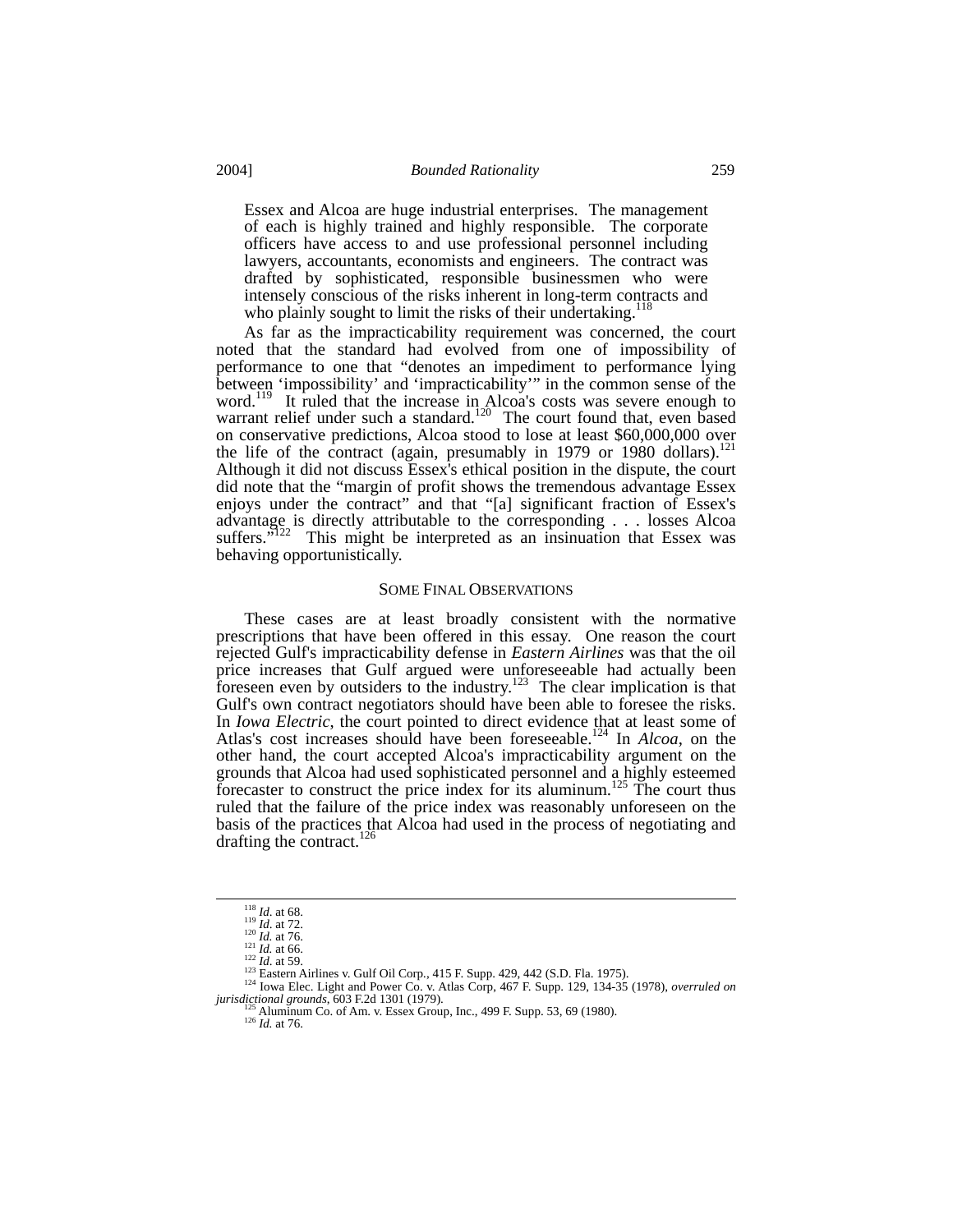The courts also interpreted the impracticability requirement strictly in all three cases, though not strictly enough as to deny excuse in any case in which performance was still physically possible.<sup>127</sup> Although the court's decision was not based on the impracticability test in *Eastern Airlines*, the court did indicate that impracticability required a showing of something more than mere nonprofitability. [128](#page-33-1) In addition, in *Iowa Electric*, the court denied Atlas relief on the grounds that cost increases of 50-58 percent and losses of \$2,673,125 were not severe enough to meet the impracticability requirement.<sup>129</sup> The impracticability requirement was met only in *Alcoa*, and solely because the projected losses equaled at least \$60,000,000.<sup>130</sup>

Of the three cases, *Alcoa* has probably been the subject of the most commentary, most of which has been critical.<sup>131</sup> In *Alcoa*, the court chose to modify the contract instead of simply excusing Alcoa's performance.<sup>132</sup> In so doing, it went beyond the normative prescriptions offered here. The analysis here only justifies the use of the impracticability doctrine to excuse a party's performance, not to modify a contract. The purpose of allowing the courts to excuse performances is to forestall opportunism, while simultaneously encouraging the parties to adjust their performances autonomously through bilateral negotiations. Based upon this reasoning, if Essex had known that Alcoa's performance would be excused, the parties probably would have been able to adapt their agreement without any legal intervention. It is interesting to note that Alcoa and Essex actually negotiated a modification of their agreement contingent on Alcoa being excused before the court reached its verdict.<sup>133</sup> The court's remedy only partially implemented their proposed modification.<sup>13</sup>

All of these cases involved contracts that could be construed as "relational" in the sense defined here. It is not clear, however, that any of them involved particularly high governance costs. The analysis here implies that the governance costs of a relational contract will be particularly high only in highly uncertain environments. It is not clear whether the environments in which the transactions at the center of these cases were conducted were sufficiently uncertain to cause particularly high governance costs. That is irrelevant, however, to the benefits that might be derived from the appropriate application of the impracticability doctrine. The point of the analysis is not that the appropriate application of the doctrine in any particular contractual dispute will reduce the governance costs associated with that contract. Rather, it is that the appropriate application of the doctrine in general will minimize the risks of

 <sup>127</sup> *See* Eastern Airlines v. Gulf Oil Corp*.,* 415 F. Supp. 429 (S.D. Fla. 1975); Iowa Elec. Light and Power Co. v. Atlas Corp, 467 F. Supp. 129 (1978), *overruled on jurisdictional grounds*, 603 F.2d 1301

<span id="page-33-1"></span><span id="page-33-0"></span>

<span id="page-33-2"></span>

<span id="page-33-4"></span><span id="page-33-3"></span>

<sup>&</sup>lt;sup>129</sup> Lowa Elec. Light and Power Co., 467 F. Supp. 129, 140.<br><sup>130</sup> See Aluminum Co. of Am., 499 F. Supp. 53, 66-76.<br><sup>131</sup> Schwartz, *supra* note 14, at 293-94 (describing the case as "unsatisfactory" and claiming that<br>the

<span id="page-33-5"></span>the opinion has note of Am., 499 F. Supp. 53, 79-80.<br><sup>133</sup> *Id.* at 79.<br><sup>134</sup> *Id.* at 80.

<span id="page-33-6"></span>

<span id="page-33-7"></span>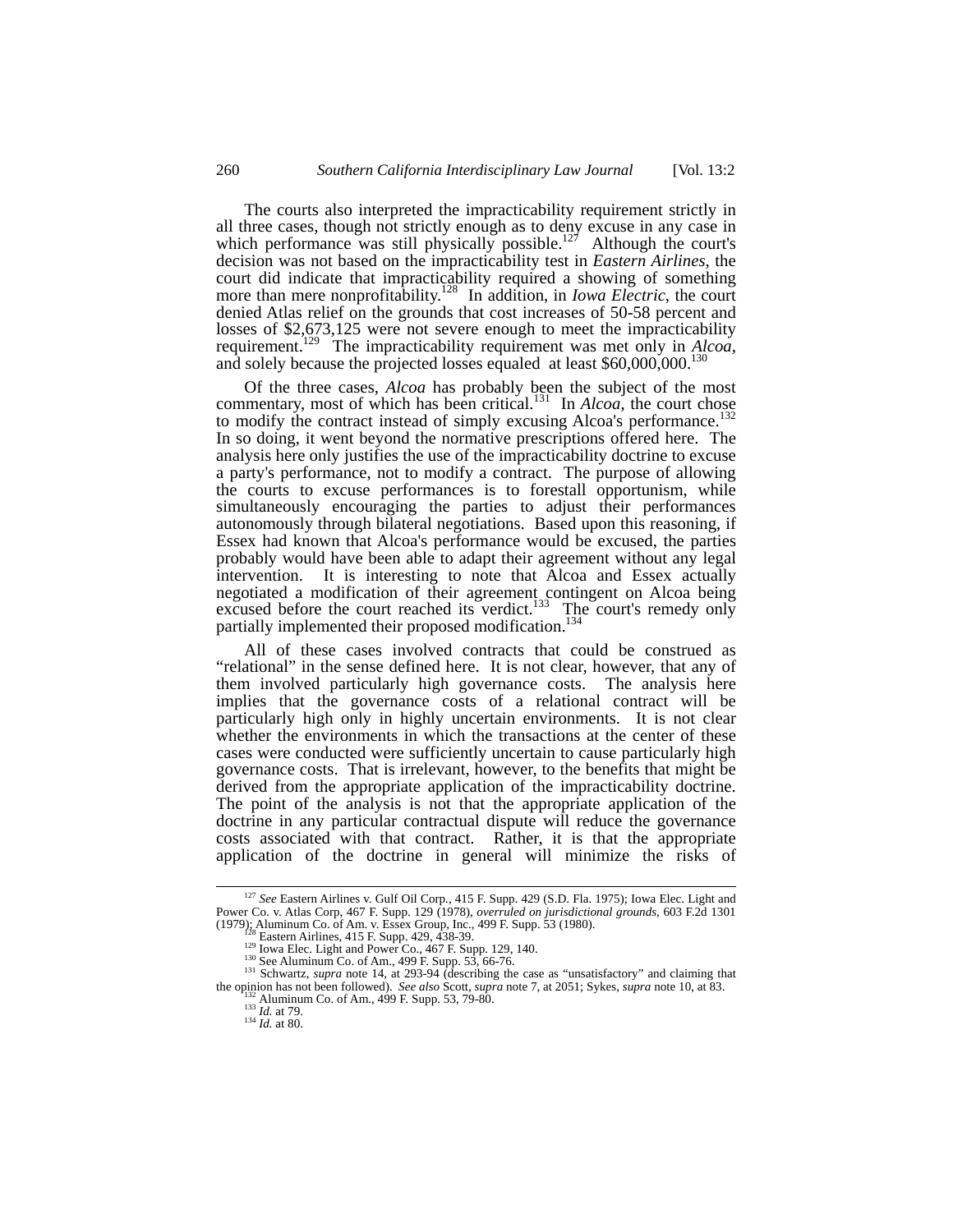opportunism and reduce the strategic uncertainties associated with relational contracts overall. This will reduce the governance costs of all relational contracts, especially those in which governance problems are severe.

# V. AN OVERVIEW OF SOME OF THE ETHICAL ISSUES

The law of contracts lies at the heart of capitalist economic institutions. It is thus intimately connected to the broader moral values that help to both define and sustain our entire social and economic system. However, because it also regulates the conduct of individual transactions, it is equally important to the moral character of our day-to-day affairs. Unfortunately, there is no theoretical framework broad enough to encompass both the economic and the ethical dimensions of contracting problems, even though they are interlocking pieces of the same puzzle.<sup>135</sup> This essay has approached relational contracting problems from primarily an economic perspective, and it has suggested that the doctrine of impracticability may serve a particular economic purpose. It would be instructive, therefore, to contemplate whether the normative prescriptions might conflict with any of the moral values imbedded in the contract laws.

It is only appropriate, however, to begin by making some disclaimers. The discussion here does not attempt to understand relational contracting or the impracticability doctrine from the perspectives of contemporary moral theories. Its more limited purpose is to address some of the practical moral and ethical concerns that have been raised, or might be raised, by those who have studied relational contracting problems and the doctrine of impracticability.

Any analysis of ethical issues must surmount a number of difficulties. For one thing, it is very difficult to define precisely what our moral values are and to distinguish them from the moral values held by people in other

<span id="page-34-0"></span><sup>&</sup>lt;sup>135</sup> This is in some ways ironic because economics has deep roots in moral philosophy. Indeed, Adam Smith, who is usually considered the first professional economist, was actually a professor of moral philosophy and may rightly be considered as much of a philosopher as he is an economist. See PATRICIA H. WERHANE, ADAM SMITH AND HIS LEGACY FOR MODERN CAPITALISM (Oxford University Press 1991), for a study of Adam Smith as a moral philosopher. At some point, most professional economists became predominantly interested in a social scientific approach to economic phenomena. Thus, economics largely lost its connections to moral philosophy. The economics profession has, however, recently shown renewed interest in the ethical dimensions of economic problems. Indeed, in a classic essay, Amartya Sen made a compelling argument that the rationality assumptions of the conventional economic approach are inconsistent with the kind of moral choices that people commonly make, and hence some broader conception of human motivation that incorporates a role for moral deliberation is essential to coherent theorizing. *See* Amartya K. Sen, *Rational Fools: A Critique of the Behavioural Foundations of Economic Theory*, *in* CHOICE, WELFARE AND MEASUREMENT 84 (MIT Press 1982). Unfortunately, as of yet, there is no general theoretical framework that embodies both the economic and ethical motivations of people. For a useful survey of scholarship that explores the connections between ethics and economics, see Daniel M. Hausman & Michael S. McPherson, *Taking Rights Seriously: Economics and Contemporary Moral Philosophy*, 31 J. ECON. LIT. 671 (1993).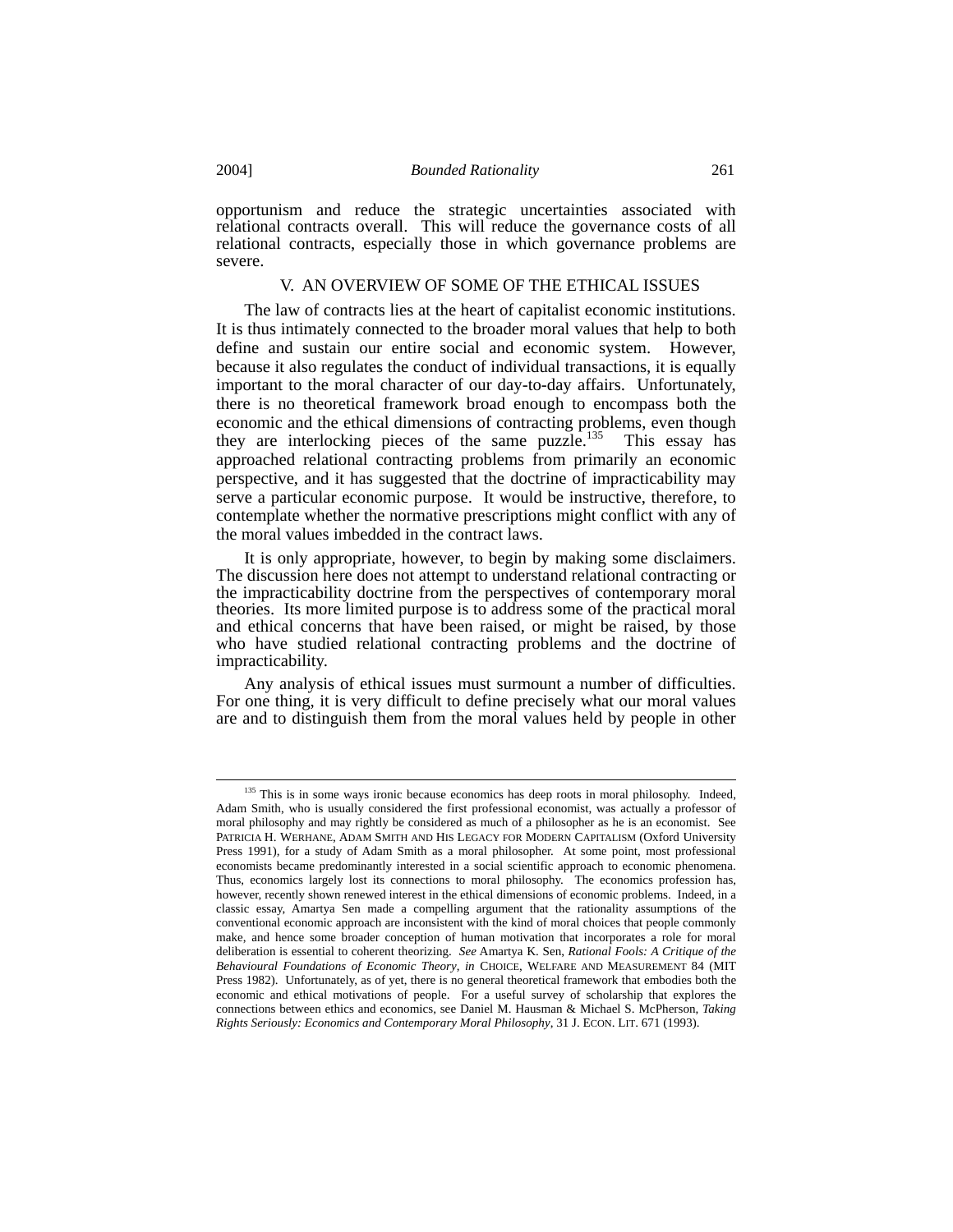societies and cultures.<sup>136</sup> It is not even clear whether our moral values are always consistent.<sup>137</sup> In a given set of circumstances, for instance, the value that we place on the principle of desert might well clash with the value that we place on distributional equity. Moreover, ethical issues are highly emotive, and our ethical assessments of certain outcomes may be based as much on inarticulable feelings as on conscious deliberations. [138](#page-35-2) Finally, our ethical judgments may be "situational" – that is, they may be Finally, our ethical judgments may be "situational" – that is, they may be deeply rooted in the circumstances of individual cases and thus resist generalization.<sup>1</sup>

All of these difficulties, and no doubt others as well, impede our capacities for moral analysis. But the last is particularly germane to relational contracting problems. Relational contracting is a relatively recent development in the evolution of contract law. The moral and ethical values that sustain the classical contracting paradigm may provide an inappropriate basis for an ethical assessment of the role that legal doctrines play in relational contracts. It is especially important, therefore, to approach relational contracting problems with their unique character and circumstances clearly in mind. These may not only require fresh ethical perspectives on established legal doctrines, but may also require that we reconsider some of the broader moral values that lie at the very heart of contract law.

The conceptualization of relational contracting problems in this essay has implied a set of circumstances with distinctive ethical overtones. The parties' inclinations to behave opportunistically reflect ethical shortcomings that may impede their abilities to cooperate, despite potential mutual gains. The role that has been prescribed for the doctrine of impracticability is to forestall such opportunism and help to alleviate the costs that would otherwise result from these ethical shortcomings. Some of the ethical implications of the analysis are thus deeply imbedded in the conceptualization of the circumstances. In that respect, the analysis suggests that the impracticability doctrine may serve as a substitute for

<span id="page-35-0"></span><sup>&</sup>lt;sup>136</sup> One survey study of American and Soviet attitudes towards free markets, for instance, found that American and Soviet respondents were "basically similar in some very important dimensions: in their attitudes toward fairness, income inequality, and incentives and in their understanding of the working of markets." Robert J. Shiller, et al., *Popular Attitudes Toward Free Markets: The Soviet Union and the United States Compared*, 81 AM. ECON. REV. 385, 385 (1991).

<span id="page-35-1"></span><sup>137</sup> This creates the potential for moral dilemmas. *See* Joanne B. Ciulla, *Business Ethics as Moral Imagination*, *in* BUSINESS ETHICS: THE STATE OF THE ART (R. Edward Freeman ed., 1991). Ciulla argues that moral dilemmas may be addressed only by cultivating the moral imagination. Regardless of whether this is true, they clearly will not be easily susceptible to analytic treatments.

<span id="page-35-2"></span><sup>&</sup>lt;sup>138</sup> Robert Solomon, for instance, argues that emotions have a natural and central place in all moral judgments. *See* ROBERT C. SOLOMON, A PASSION FOR JUSTICE: EMOTIONS AND THE ORIGINS OF THE SOCIAL CONTRACT (1990).

<span id="page-35-3"></span><sup>&</sup>lt;sup>139</sup> See JOSEPH FLETCHER, SITUATION ETHICS: THE NEW MORALITY (1966), for the classic argument. See Kenneth E. Goodpaster, *Ethical Imperatives and Corporate Leadership*, *in* BUSINESS ETHICS: THE STATE OF THE ART (R. Edward Freeman ed., 1991), for an argument that a corporation's managers must understand the specific circumstances in which its employees must act if it is to improve upon its ethical standards.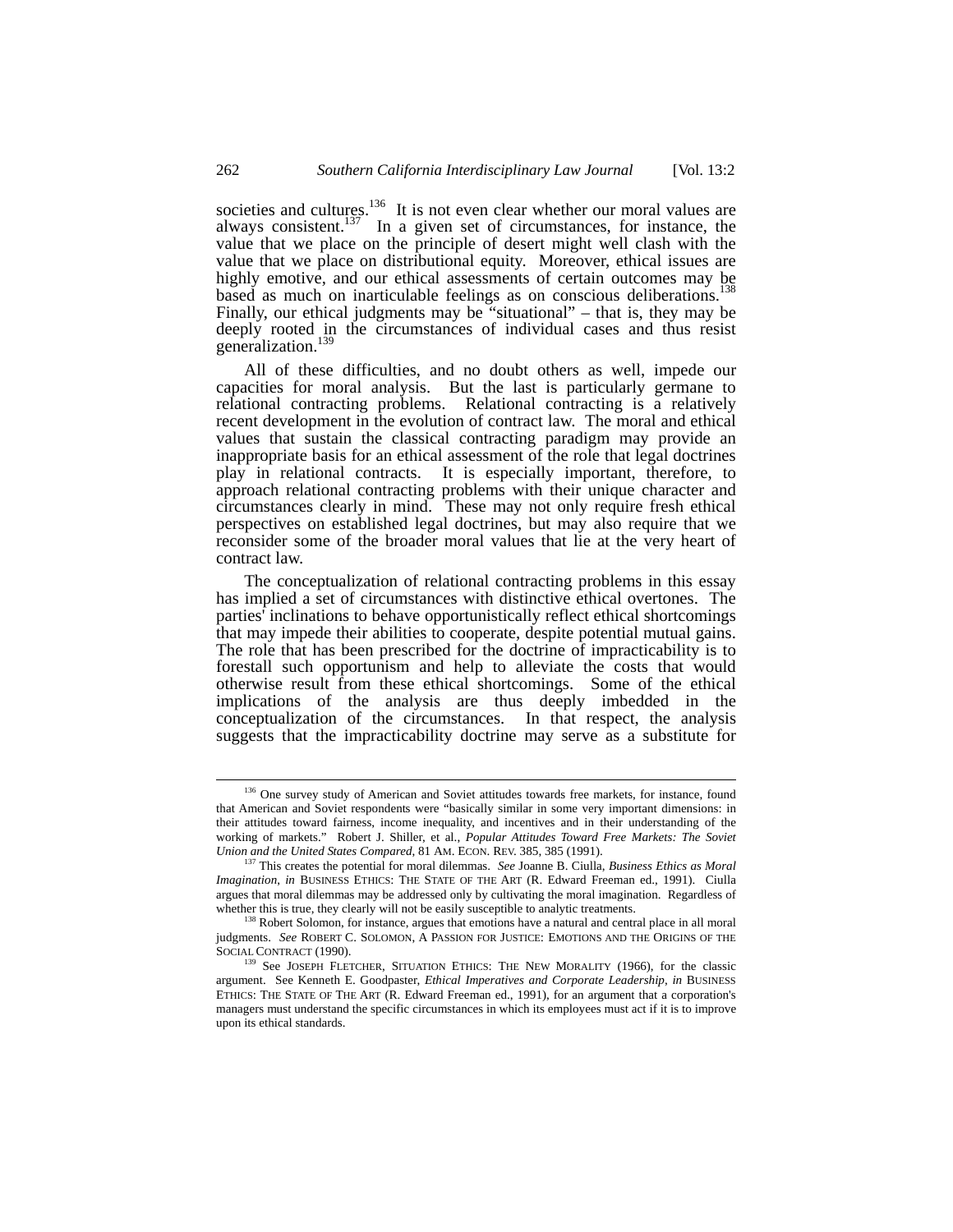good business ethics. It also suggests that good business ethics might yield significant economic benefits.

#### CONTRACT AS A FORM OF INDIVIDUAL EXPRESSION

Classical contract analysis and neoclassical economics both reflect the great value that has traditionally been placed on the principles of economic liberty and voluntary exchange. They are intimately connected to both the notion that the freedom to contract is an inviolable form of self-expression, and the common moral disapprobation for those who seek to be excused from the performance of obligations that were voluntarily incurred. Under a theory of contract as a "mechanism for autonomous individual expression,"<sup>140</sup> a "contract's moral force derives from the fact of its voluntary agreement; when I enter freely into an agreement, I am bound by its terms, whatever they may be."<sup>141</sup> The classical conception of contracts is therefore inherently antagonistic toward the idea of contractual excuse. Indeed, those who subscribe to the classical model tend to view relational contracts as a subspecies of contracts somewhere within the "more nebulous realm of fiduciary relations."<sup>142</sup>

That may, indeed, be true, but it is not at all clear that relational contracting practices will undermine the principles of economic liberty and voluntary exchange, or that they are inconsistent with the notion of contract as a form of individual expression, even if, as has been proposed here, they allow for the possibility of contractual excuse. The decision to enter into a relational contract is made freely and voluntarily, and there is no reason why that decision cannot itself be interpreted as a form of individual expression. According to that view, the parties to a relational contract commit themselves to an agreement in which they may have both a right and an obligation to adapt their performances in the face of new circumstances. Once they have voluntarily made such an agreement, they should be bound by its terms, including those requiring adaptations, just as they would be in a classical contract. The doctrine of impracticability would simply force them to honor their commitments in circumstances that might otherwise induce them to behave opportunistically.

From this perspective, relational contracts serve to expand the range of economic liberties and the freedom to engage in voluntary exchange. It hardly matters whether they more closely resemble fiduciary relationships or classical contracts. The important point is that they probably allow for a wider variety of individual expressions than partnerships and classical contracts would in their absence. Moreover, the parties' commitments are no less binding than those made under other contract forms; they are simply somewhat different. And though it might appear that the doctrine of impracticability would allow the courts to intervene in an otherwise

<span id="page-36-1"></span><span id="page-36-0"></span> <sup>140</sup> Gillette, *supra* note 7, at 571.

<sup>141</sup> Gillette, *supra* note 7, at 571 (quoting M. Sandel, Liberalism and the Limits of Justice 105-13 (1982)).

<span id="page-36-2"></span><sup>142</sup> Gillette, *supra* note 7, at 571.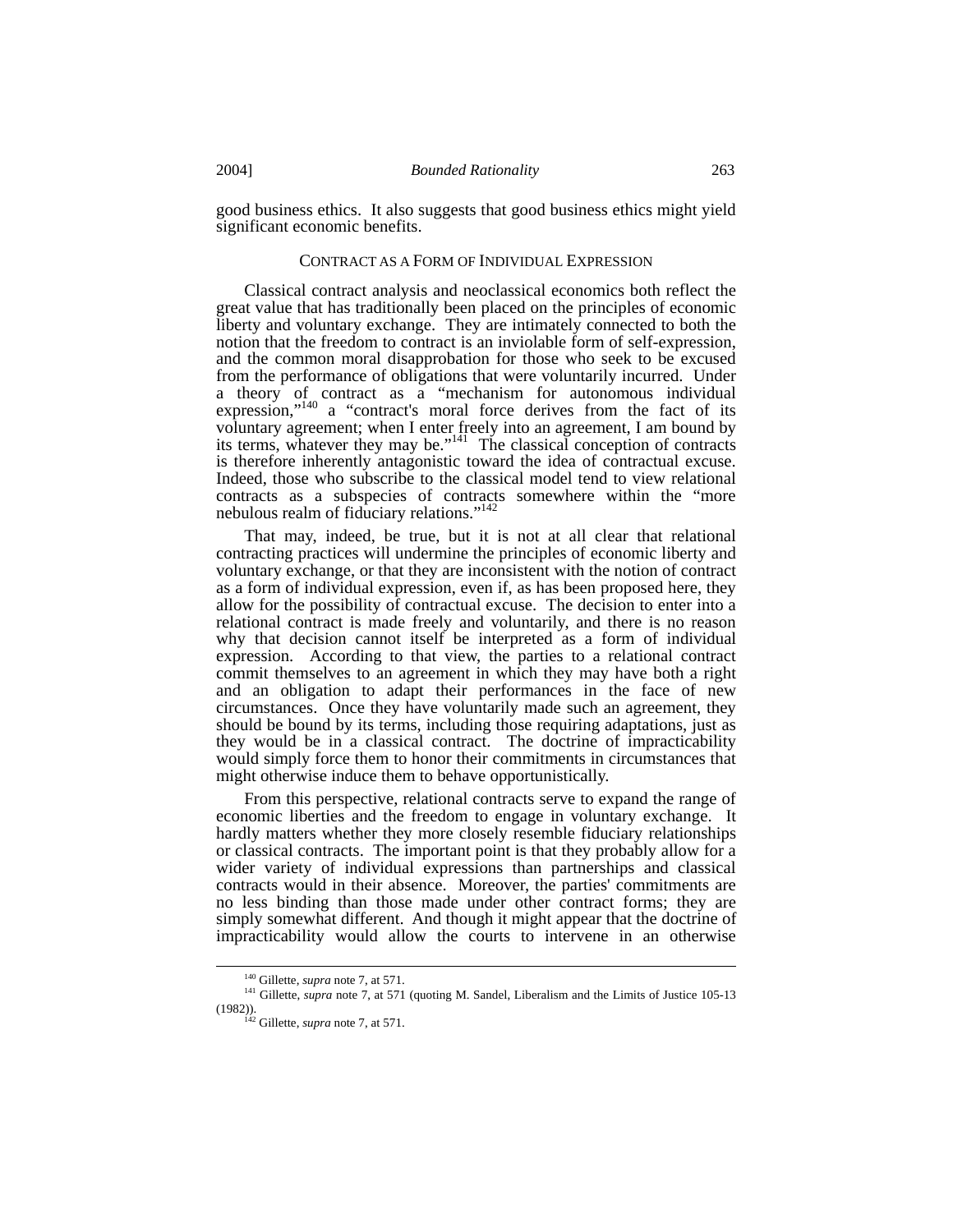autonomous relationship, it should be remembered that the doctrine is basically a defense to a complaint seeking specific performance. Therefore, when a court applies the doctrine as it has been prescribed here, and declines to enforce performances, it forces the parties to resolve their dispute themselves, and thus interferes with their autonomy no more than it would have if it had enforced their performances.

Indeed, the doctrine of impracticability is merely a default rule. It is not immutable, like the duty to act in good faith, so there is no reason why parties could not simply nullify it with an explicit contractual waiver. Therefore, when parties enter into a contract without waiving it, they implicitly express their intentions to be bound by its terms.<sup>145</sup> This is especially true of the kind of relational contracts that have been discussed here. These are generally executed by large corporate entities that are managed by sophisticated and experienced business personnel and have direct access to considerable legal and economic expertise. Although there are undoubtedly limits on their rationality, they must understand the legal consequences of executing a contract without waiving the doctrine of impracticability, and they must also understand in principle how easily such a rule could be waived. The fact that they do not attempt to waive it can only be interpreted as an expression of their intentions.

# THE INTERNAL NORMS AND ETHICS OF A RELATIONAL CONTRACT

A relational contract tends to generate its own internal norms and ethics,<sup>144</sup> which may well be essential to its success. According to Scott, for instance, the norms of behavior and interpersonal ethics that develop between the employees of transacting corporations can "help to solidify the relationship and permit it to survive the myopia of individual decisionmakers." $145$ <sup>r</sup> These may serve as an alternative means of reducing the strategic uncertainties otherwise inherent in a relational agreement. Indeed, Scott conceives of excuse doctrines largely as substitutes for extralegal means of control.<sup>146</sup> We should, therefore, consider the possibility that active use of the impracticability doctrine would simply impede the development of the internal norms and ethics that might otherwise serve a similar function, but perhaps serve it better.

<span id="page-37-0"></span><sup>&</sup>lt;sup>143</sup> See Randy E. Barnett, *The Sound of Silence: Default Rules and Contractual Consent*, 78 VA. L. REV. 821, 864-65 (1982), for an articulation of a consent theory in which the parties manifest an intention to be legally bound by contract default rules simply by invoking the system of legal enforcement. The consent theory is fully consistent with the conventional law and economics view, and has been used in a number of important law and economics studies, such as: Ian Ayres & Robert Gertner, *Filling Gaps in Incomplete Contracts: An Economic Theory of Default Rules*, 98 YALE L.J. 87 (1989); Jason Johnston, *Strategic Bargaining and the Economic Theory of Contract Default Rules*, 100 YALE L.J. 615 (1990); Ian Ayres & Robert Gertner, *Strategic Contractual Inefficiency and the Optimal Choice of Legal Rules*, 101 YALE L.J. 729 (1992).

<sup>144</sup> *See* Scott, *supra* note 7, at 2040-42.

<span id="page-37-2"></span><span id="page-37-1"></span><sup>145</sup> *Id*. at 2042.

<span id="page-37-3"></span><sup>146</sup> *See id*. at 2051.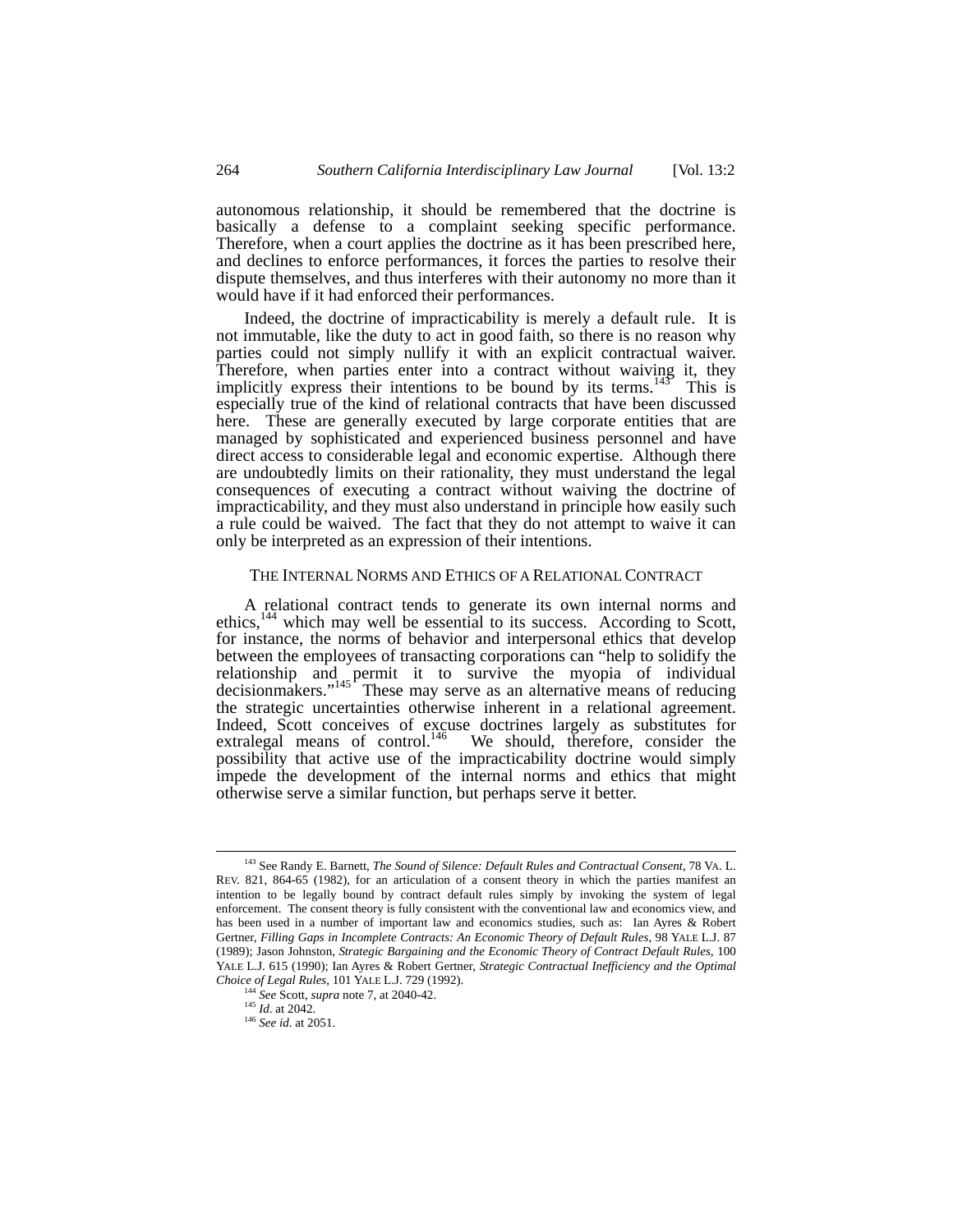## 2004] *Bounded Rationality* 265

On this matter, however, our analysis must remain speculative. The theoretical framework of this essay assumes that the doctrine of impracticability may have a useful role in forestalling opportunism. Thus, it implicitly assumes that any adverse effects the doctrine would have on the internal norms and ethics of a relational contract would be more than offset by its own benefits. A truly rigorous assessment of the issue could only be undertaken in a framework that was flexible enough to incorporate the internal norms and ethics explicitly into its analysis. As the foregoing discussion indicates, no such framework currently exists. There are, however, good reasons to doubt whether the "interplay between legal and extralegal methods"<sup>147</sup> of control necessarily argues against the normative prescriptions for the doctrine of impracticability that have been suggested here.

First of all, the vast majority of laws are probably complements rather than substitutes of the moral and ethical values that also serve to inhibit dysfunctional behavior. Most criminal laws, for instance, almost certainly complement the moral proscriptions that inhibit most people from engaging in criminal acts. One never hears a politician proclaiming that he will repeal the criminal laws to reduce the crime rate. Of course, contract laws address very different kinds of behavior and may therefore interact with our moral and ethical values in a completely different way. But other contract doctrines, such as the duty to act in good faith, seem to embrace ethical principles, and we do not worry whether they will in any way diminish the ethical standards that also might help to encourage desirable behavior. There is little reason to believe that the doctrine of impracticability is not also a complement rather than a substitute for the internal norms and ethics that otherwise serve to forestall opportunism under a relational contract.

Moreover, it bears repeating that the doctrine of impracticability is only a default rule. If the parties felt that it would impede the internal norms and ethics of their relationship, they could simply contract around it. The doctrine would then generally apply only when any adverse effects it was expected to have on the relationship were more than offset by its expected benefits. If the parties could be relied upon to make such assessments wisely, then the availability of the doctrine as a default rule would still minimize the incidence of opportunism overall. Of course, since the parties are boundedly rational, they might not always make those assessments wisely, and the doctrine might apply to some contracts in which it would be detrimental. Still, one expects that the accumulation of commercial experience and wisdom would eventually lead to the doctrine being waived as a matter of standard business practice.

# EXCUSE AND FAIRNESS

<span id="page-38-0"></span>From an ethical perspective, the "fairness" of the outcome should be an important goal in the adjudication of any contractual dispute. It is, therefore, important to consider whether the doctrine of impracticability is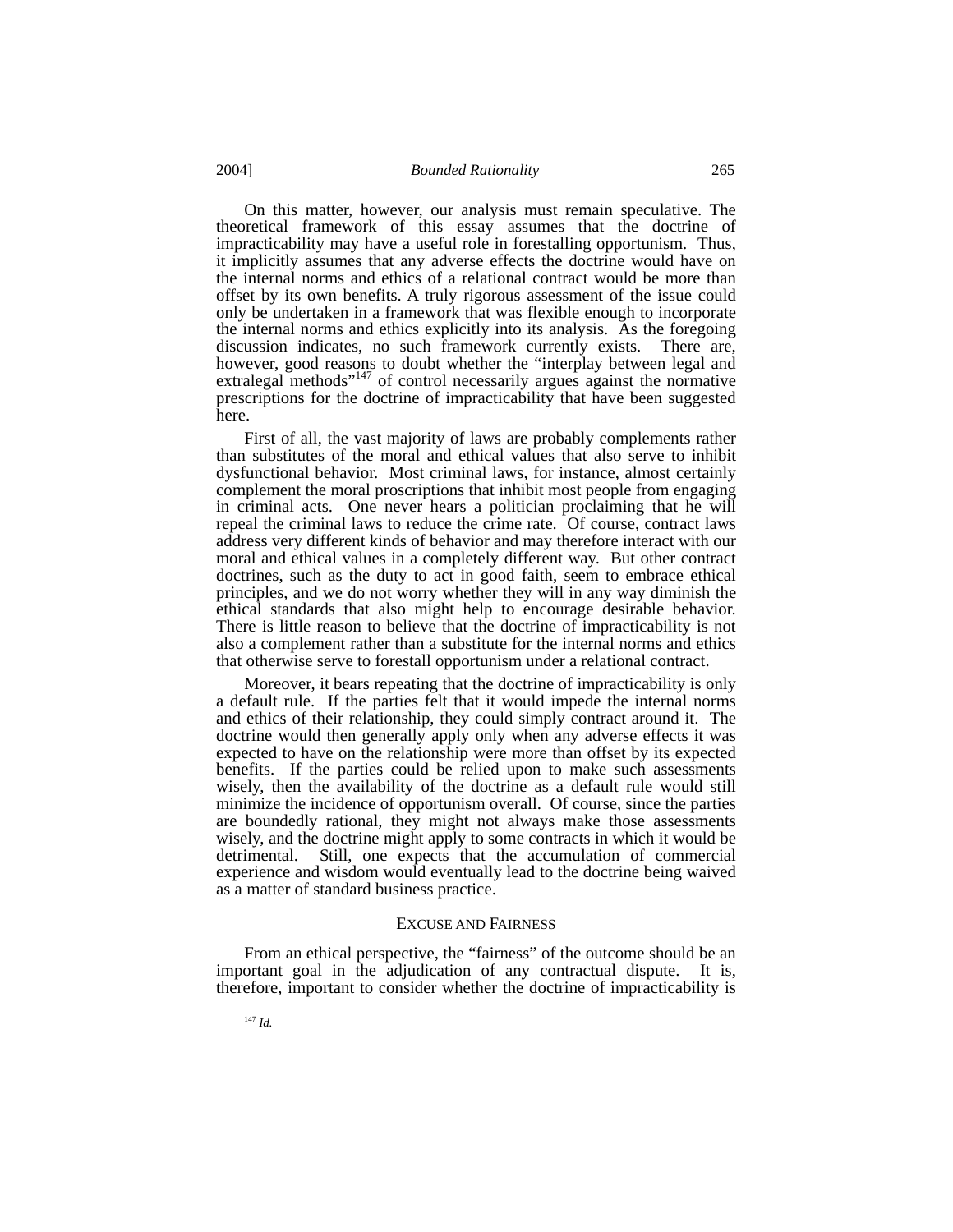consistent with the delicate balance between the principles of distributional equity and desert that seems to comprise our notion of "fairness." Not all legal scholars would agree that it is, even if they accept the proposition that the parties to a contract are boundedly rational. As Gillette puts it:

The bounded-rationality model assumes actors engage in a rational decision-making process that satisfies their concerns for subsequent intervening events, despite their inability to make<br>precise probabilistic calculations. Thus, an actor who has precise probabilistic calculations. rationally determined to exclude a specific risk, or not to consider further the possibility of an intervening event, is not simply an innocent victim of circumstances[.] An actor that has reasoned that additional investments in discovery and consideration of risks are not worth the effort seems to deserve the consequences of that decision. [148](#page-39-0)

According to Gillette, therefore, the party that is "disadvantaged" by some unforeseen contingency deserves the loss.<sup>149</sup> Yet it is not clear whether Gillette's argument applies to parties who form relational contracts as they have been conceived here. As conceived here, relational contracts provide a means of coping with unforeseen contingencies as they arise, rather than attempting to plan for them in advance. Thus, when parties form a relational contract, they do so with the understanding that their agreement will be adapted to new circumstances and unique situations as they unfold. This is corroborated by the fact that they rarely, if ever, contract around the doctrine of impracticability. It seems clear, therefore, that they do not intend to bind themselves so that they are obligated to accept their losses in the event of some catastrophic unforeseen contingency. There is thus no reason why the courts should force them to accept such losses by enforcing their performances.

This essay has presented an analytical framework in which the doctrine of impracticability derives its usefulness from its capacity to reduce the governance costs of relational contracts by reducing the strategic with parties' propensities to behave opportunistically. The term "opportunism" obviously has connotations of unethical behavior. There is no sense in which the gains that a party earns from behaving opportunistically are deserved. In fact, such opportunism is normally considered inconsistent with the principles of honesty and fair dealing that provide the bedrock for good business ethics. To the extent, therefore, that the doctrine of impracticability serves to forestall opportunism, it might also help to raise the ethical standards of parties' business dealings. Indeed, since good business ethics may be good for business in general,<sup>150</sup> the doctrine might yield economic benefits beyond those suggested by the analytical framework alone.

<span id="page-39-0"></span> <sup>148</sup> Gillette, *supra* note 7, at 581.

<span id="page-39-2"></span><span id="page-39-1"></span><sup>149</sup> *See id*. at 582.

<sup>150</sup> This is certainly the view of most business ethicists. *See*, *e.g.*, ROBERT SOLOMON, ETHICS AND EXCELLENCE: COOPERATION AND INTEGRITY IN BUSINESS (1992).